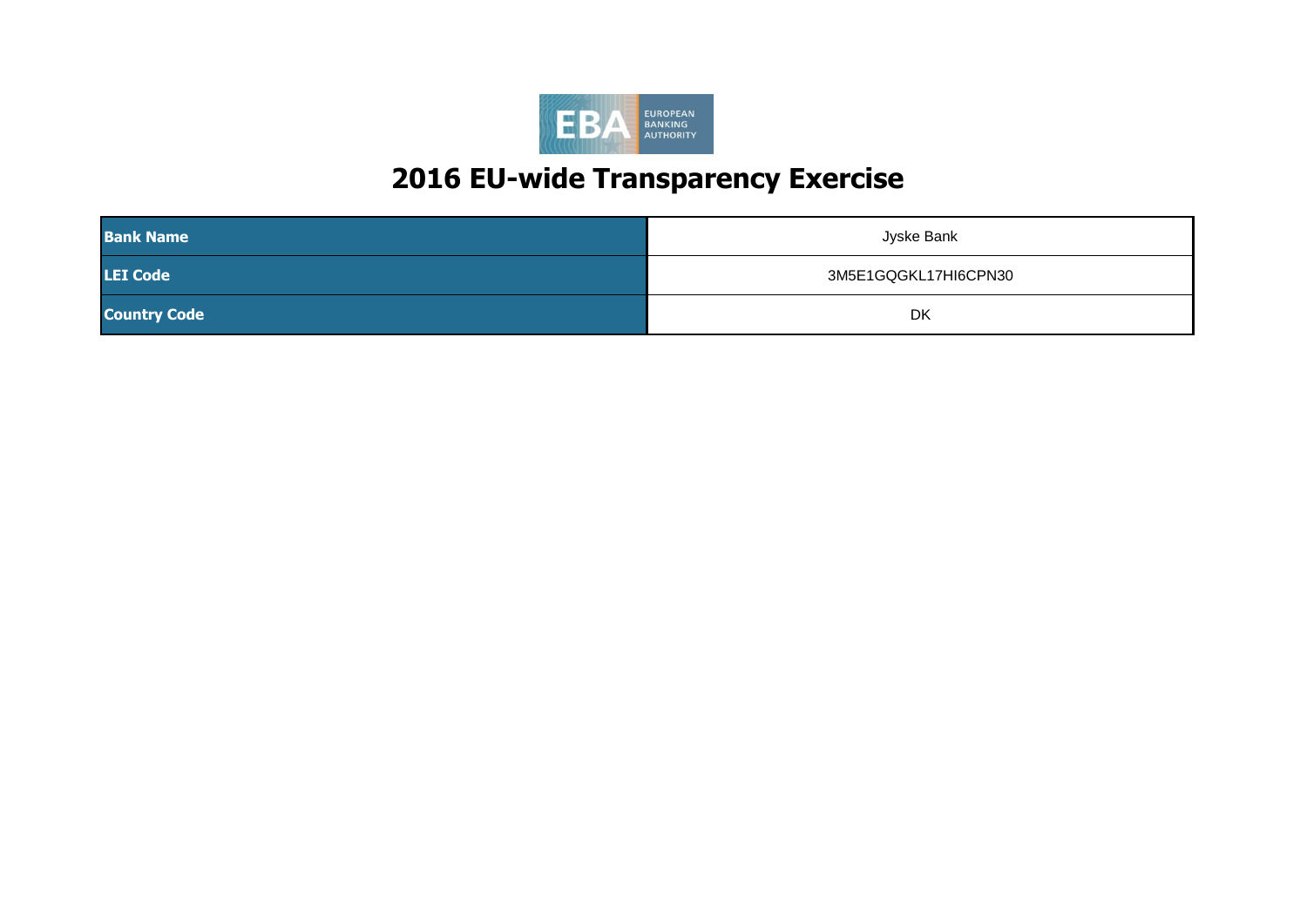

**Capital** Jyske Bank

|                                                         |                | (mln EUR, %)                                                                                                                           |              | As of 31/12/2015 As of 30/06/2016 | <b>COREP CODE</b>                                                                                                                                                                        | <b>REGULATION</b>                                                                                                                                                                                                                                                                                               |
|---------------------------------------------------------|----------------|----------------------------------------------------------------------------------------------------------------------------------------|--------------|-----------------------------------|------------------------------------------------------------------------------------------------------------------------------------------------------------------------------------------|-----------------------------------------------------------------------------------------------------------------------------------------------------------------------------------------------------------------------------------------------------------------------------------------------------------------|
|                                                         | $\overline{A}$ | <b>OWN FUNDS</b>                                                                                                                       | 4,032        | 4,151                             | C 01.00 (r010,c010)                                                                                                                                                                      | Articles 4(118) and 72 of CRR                                                                                                                                                                                                                                                                                   |
|                                                         | A.1            | COMMON EQUITY TIER 1 CAPITAL (net of deductions and after applying<br>transitional adjustments)                                        | 3,806        | 3,877                             | C 01.00 (r020,c010)                                                                                                                                                                      | Article 50 of CRR                                                                                                                                                                                                                                                                                               |
|                                                         | A.1.1          | Capital instruments eligible as CET1 Capital (including share premium and net own capital<br>instruments)                              | 32           | 51                                | C 01.00 (r030,c010)                                                                                                                                                                      | Articles 26(1) points (a) and (b), 27 to 29, 36(1) point (f) and 42 of CRR                                                                                                                                                                                                                                      |
|                                                         | A.1.2          | <b>Retained earnings</b>                                                                                                               | 3,761        | 3,821                             | 01.00 (r130,c010)                                                                                                                                                                        | Articles 26(1) point (c), 26(2) and 36 (1) points (a) and (I) of CRR                                                                                                                                                                                                                                            |
|                                                         | A.1.3          | Accumulated other comprehensive income                                                                                                 | 71           | 64                                | C 01.00 (r180,c010)                                                                                                                                                                      | Articles 4(100), 26(1) point (d) and 36 (1) point (l) of CRR                                                                                                                                                                                                                                                    |
|                                                         | A.1.4          | Other Reserves                                                                                                                         | $\,0\,$      | $\,0\,$                           | C 01.00 (r200,c010)                                                                                                                                                                      | Articles 4(117) and 26(1) point (e) of CRR                                                                                                                                                                                                                                                                      |
|                                                         | A.1.5          | Funds for general banking risk                                                                                                         | $\mathbf 0$  | $\,0\,$                           | C 01.00 (r210,c010)                                                                                                                                                                      | Articles 4(112), 26(1) point (f) and 36 (1) point (l) of CRR                                                                                                                                                                                                                                                    |
|                                                         | A.1.6          | Minority interest given recognition in CET1 capital                                                                                    | $\bf{0}$     | $\mathbf 0$                       | C 01.00 (r230,c010)                                                                                                                                                                      | Article 84 of CRR                                                                                                                                                                                                                                                                                               |
|                                                         | A.1.7          | Adjustments to CET1 due to prudential filters                                                                                          | $-48$        | $-51$                             | 01.00 (r250,c010)                                                                                                                                                                        | Articles 32 to 35 of and 36 (1) point (I) of CRR                                                                                                                                                                                                                                                                |
|                                                         | A.1.8          | (-) Intangible assets (including Goodwill)                                                                                             | -9           | -8                                | 01.00 (r300,c010) + C 01.00 (r340,c010)                                                                                                                                                  | Articles 4(113), 36(1) point (b) and 37 of CRR. Articles 4(115), 36(1) point (b) and 37 point (a) of CCR                                                                                                                                                                                                        |
|                                                         | A.1.9          | (-) DTAs that rely on future profitability and do not arise from temporary differences net of<br>associated DTLs                       | $\mathbf 0$  | $\,0\,$                           | C 01.00 (r370,c010)                                                                                                                                                                      | Articles 36(1) point (c) and 38 of CRR                                                                                                                                                                                                                                                                          |
|                                                         | A.1.10         | (-) IRB shortfall of credit risk adjustments to expected losses                                                                        | $\mathbf{0}$ | $\mathbf{0}$                      | C 01.00 (r380,c010)                                                                                                                                                                      | Articles 36(1) point (d), 40 and 159 of CRR                                                                                                                                                                                                                                                                     |
|                                                         | A.1.11         | (-) Defined benefit pension fund assets                                                                                                | $\,0\,$      | $\,0\,$                           | C 01.00 (r390,c010)                                                                                                                                                                      | Articles 4(109), 36(1) point (e) and 41 of CRR                                                                                                                                                                                                                                                                  |
|                                                         | A.1.12         | (-) Reciprocal cross holdings in CET1 Capital                                                                                          | $\mathbf 0$  | $\mathbf{0}$                      | C 01.00 (r430,c010)                                                                                                                                                                      | Articles 4(122), 36(1) point (g) and 44 of CRR                                                                                                                                                                                                                                                                  |
|                                                         | A.1.13         | (-) Excess deduction from AT1 items over AT1 Capital                                                                                   | $\mathbf{0}$ | $\mathbf{0}$                      | C 01.00 (r440,c010)                                                                                                                                                                      | Article 36(1) point (j) of CRR                                                                                                                                                                                                                                                                                  |
|                                                         | A.1.14         | (-) Deductions related to assets which can alternatively be subject to a 1.250% risk weight                                            | $\mathbf 0$  | $\bf{0}$                          | $201.00$ (r450,c010) + C 01.00 (r460,c010) +<br>$C$ 01.00 (r470,c010) + C 01.00 (r471,c010)+<br>01.00 (r472,c010)                                                                        | Articles 4(36), 36(1) point (k) (i) and 89 to 91 of CRR; Articles 36(1) point (k) (ii), 243(1) point (b),<br>$244(1)$ point (b) and $258$ of CRR; Articles $36(1)$ point k) (ii) and $379(3)$ of CRR; Articles $36(1)$ point k) (iv) and $153(8)$ of CRR and Articles $36(1)$ point k) (v) and $155(4)$ of CRR. |
|                                                         | A.1.14.1       | Of which: from securitisation positions (-)                                                                                            | $\mathbf 0$  | $\mathbf 0$                       | C 01.00 (r460,c010)                                                                                                                                                                      | Articles 36(1) point (k) (ii), 243(1) point (b), 244(1) point (b) and 258 of CRR                                                                                                                                                                                                                                |
|                                                         | A.1.15         | (-) Holdings of CET1 capital instruments of financial sector entities where the institiution does<br>not have a significant investment | $\mathbf{0}$ | $\mathbf{0}$                      | 01.00 (r480.c010)                                                                                                                                                                        | Articles 4(27), 36(1) point (h): 43 to 46, 49 (2) and (3) and 79 of CRR                                                                                                                                                                                                                                         |
| <b>OWN FUNDS</b><br><b>Transitional period</b>          | A.1.16         | (-) Deductible DTAs that rely on future profitability and arise from temporary differences                                             | $\,0\,$      | $\mathbf 0$                       | 01.00 (r490,c010)                                                                                                                                                                        | Articles 36(1) point (c) and 38; Articles 48(1) point (a) and 48(2) of CRR                                                                                                                                                                                                                                      |
|                                                         | A.1.17         | (-) Holdings of CET1 capital instruments of financial sector entities where the institiution has a<br>significant investment           | $\mathbf 0$  | $\,0\,$                           | C 01.00 (r500,c010)                                                                                                                                                                      | Articles 4(27); 36(1) point (i); 43, 45; 47; 48(1) point (b); 49(1) to (3) and 79 of CRR                                                                                                                                                                                                                        |
|                                                         | A.1.18         | (-) Amount exceding the 17,65% threshold                                                                                               | $\mathbf{0}$ | $\mathbf{0}$                      | C 01.00 (r510,c010)                                                                                                                                                                      | Article 48 of CRR                                                                                                                                                                                                                                                                                               |
|                                                         | A.1.19         | (-) Additional deductions of CET1 Capital due to Article 3 CRR                                                                         | $\,0\,$      | $\mathbf 0$                       | C 01.00 (r524,c010)                                                                                                                                                                      | Article 3 CRR                                                                                                                                                                                                                                                                                                   |
|                                                         | A.1.20         | CET1 capital elements or deductions - other                                                                                            | $\mathbf 0$  | $\,0\,$                           | C 01.00 (r529,c010)                                                                                                                                                                      |                                                                                                                                                                                                                                                                                                                 |
|                                                         | A.1.21         | <b>Transitional adjustments</b>                                                                                                        | $\mathbf{0}$ | $\mathbf{0}$                      | $CA1$ {1.1.1.6 + 1.1.1.8 + 1.1.1.26}                                                                                                                                                     |                                                                                                                                                                                                                                                                                                                 |
|                                                         | A.1.21.1       | Transitional adjustments due to grandfathered CET1 Capital instruments (+/-)                                                           | $\,0\,$      | $\mathbf 0$                       | 201.00 (r220, c010)                                                                                                                                                                      | Articles 483(1) to (3), and 484 to 487 of CRR                                                                                                                                                                                                                                                                   |
|                                                         | A.1.21.2       | Transitional adjustments due to additional minority interests (+/-)                                                                    | $\mathbf 0$  | $\,0\,$                           | 201.00 (r240, c010)                                                                                                                                                                      | Articles 479 and 480 of CRR                                                                                                                                                                                                                                                                                     |
|                                                         | A.1.21.3       | Other transitional adjustments to CET1 Capital (+/-)                                                                                   | $\mathbf 0$  | $\mathbf{0}$                      | C 01.00 (r520,c010)                                                                                                                                                                      | Articles 469 to 472, 478 and 481 of CRR                                                                                                                                                                                                                                                                         |
|                                                         | A.2            | ADDITIONAL TIER 1 CAPITAL (net of deductions and after transitional adjustments)                                                       | 108          | 95                                | C 01.00 (r530,c010)                                                                                                                                                                      | Article 61 of CRR                                                                                                                                                                                                                                                                                               |
|                                                         | A.2.1          | Additional Tier 1 Capital instruments                                                                                                  | $-2$         | $-2$                              | C 01.00 (r540,c010) + C 01.00 (r670,c010)                                                                                                                                                |                                                                                                                                                                                                                                                                                                                 |
|                                                         | A.2.2          | (-) Excess deduction from T2 items over T2 capital                                                                                     | $\bf{0}$     | $\mathbf 0$                       | 01.00 (r720,c010)                                                                                                                                                                        |                                                                                                                                                                                                                                                                                                                 |
|                                                         | A.2.3          | Other Additional Tier 1 Capital components and deductions                                                                              | $-11$        | $^{\circ}7$                       | : 01.00 (r690,c010) + C 01.00 (r700,c010) +<br>: 01.00 (r710,c010) + C 01.00 (r740,c010) -<br>$(01.00 (r744, c010) + C 01.00 (r748, c010))$                                              |                                                                                                                                                                                                                                                                                                                 |
|                                                         | A.2.4          | Additional Tier 1 transitional adjustments                                                                                             | 122          | 104                               | $201.00$ (r660,c010) + C 01.00 (r680,c010) +<br>: 01.00 (r730, c010)                                                                                                                     |                                                                                                                                                                                                                                                                                                                 |
|                                                         | A.3            | TIER 1 CAPITAL (net of deductions and after transitional adjustments)                                                                  | 3.914        | 3,972                             | C 01.00 (r015,c010)                                                                                                                                                                      | Article 25 of CRR                                                                                                                                                                                                                                                                                               |
|                                                         | A.4            | TIER 2 CAPITAL (net of deductions and after transitional adjustments)                                                                  | 117          | 180                               | C 01.00 (r750,c010)                                                                                                                                                                      | Article 71 of CRR                                                                                                                                                                                                                                                                                               |
|                                                         | A.4.1          | Tier 2 Capital instruments                                                                                                             | 133          | 239                               | C 01.00 (r760,c010) + C 01.00 (r890,c010)                                                                                                                                                |                                                                                                                                                                                                                                                                                                                 |
|                                                         | A.4.2          | Other Tier 2 Capital components and deductions                                                                                         | 63           | $\overline{\mathbf{3}}$           | C 01.00 (r910.c010) + C 01.00 (r920.c010) -<br>C 01.00 (r930,c010) + C 01.00 (r940,c010) +<br>01.00 (r950,c010) + C 01.00 (r970,c010) +<br>$(01.00 (r974, c010) + C 01.00 (r978, c010))$ |                                                                                                                                                                                                                                                                                                                 |
|                                                         | A.4.3          | Tier 2 transitional adjustments                                                                                                        | -79          | $-63$                             | C 01.00 (r880.c010) + C 01.00 (r900.c010) +<br>J1.00 (r960,c010)                                                                                                                         |                                                                                                                                                                                                                                                                                                                 |
| <b>OWN FUNDS</b>                                        | B.             | <b>TOTAL RISK EXPOSURE AMOUNT</b>                                                                                                      | 23,705       | 24,474                            | 02.00 (r010,c010)                                                                                                                                                                        | Articles 92(3), 95, 96 and 98 of CRR                                                                                                                                                                                                                                                                            |
| <b>REQUIREMENTS</b>                                     | B.1            | Of which: Transitional adjustments included                                                                                            | $\mathbf 0$  | $\mathbf 0$                       | 05.01 (r010;c040)                                                                                                                                                                        |                                                                                                                                                                                                                                                                                                                 |
|                                                         | C.1            | <b>COMMON EQUITY TIER 1 CAPITAL RATIO (transitional period)</b>                                                                        | 16.06%       | 15.84%                            | CA3 $\{1\}$                                                                                                                                                                              | $\overline{\phantom{a}}$                                                                                                                                                                                                                                                                                        |
| <b>CAPITAL RATIOS (%)</b><br><b>Transitional period</b> | C.2            | <b>TIER 1 CAPITAL RATIO (transitional period)</b>                                                                                      | 16.51%       | 16.23%                            | CA3 {3}                                                                                                                                                                                  |                                                                                                                                                                                                                                                                                                                 |
|                                                         | C.3            | <b>TOTAL CAPITAL RATIO (transitional period)</b>                                                                                       | 17.01%       | 16.96%                            | CA3 (5)                                                                                                                                                                                  |                                                                                                                                                                                                                                                                                                                 |
| <b>CET1 Capital</b><br><b>Fully loaded</b>              | $\mathbf D$    | COMMON EQUITY TIER 1 CAPITAL (fully loaded)                                                                                            | 3,793        | 3,867                             | [A.1-A.1.13-A.1.21+MIN(A.2+A.1.13-<br>.2.2-A.2.4+MIN(A.4+A.2.2-A.4.3,0),0)]                                                                                                              | ۰.                                                                                                                                                                                                                                                                                                              |
| CET1 RATIO (%)<br>Fully loaded <sup>1</sup>             | i.             | COMMON EQUITY TIER 1 CAPITAL RATIO (fully loaded)                                                                                      | 16.00%       | 15.80%                            | $[D.1]/[B-B.1]$                                                                                                                                                                          | $\sim$                                                                                                                                                                                                                                                                                                          |

(1) Fully loaded CET1 capital ratio estimation based on the formulae stated in column "COREP CODE"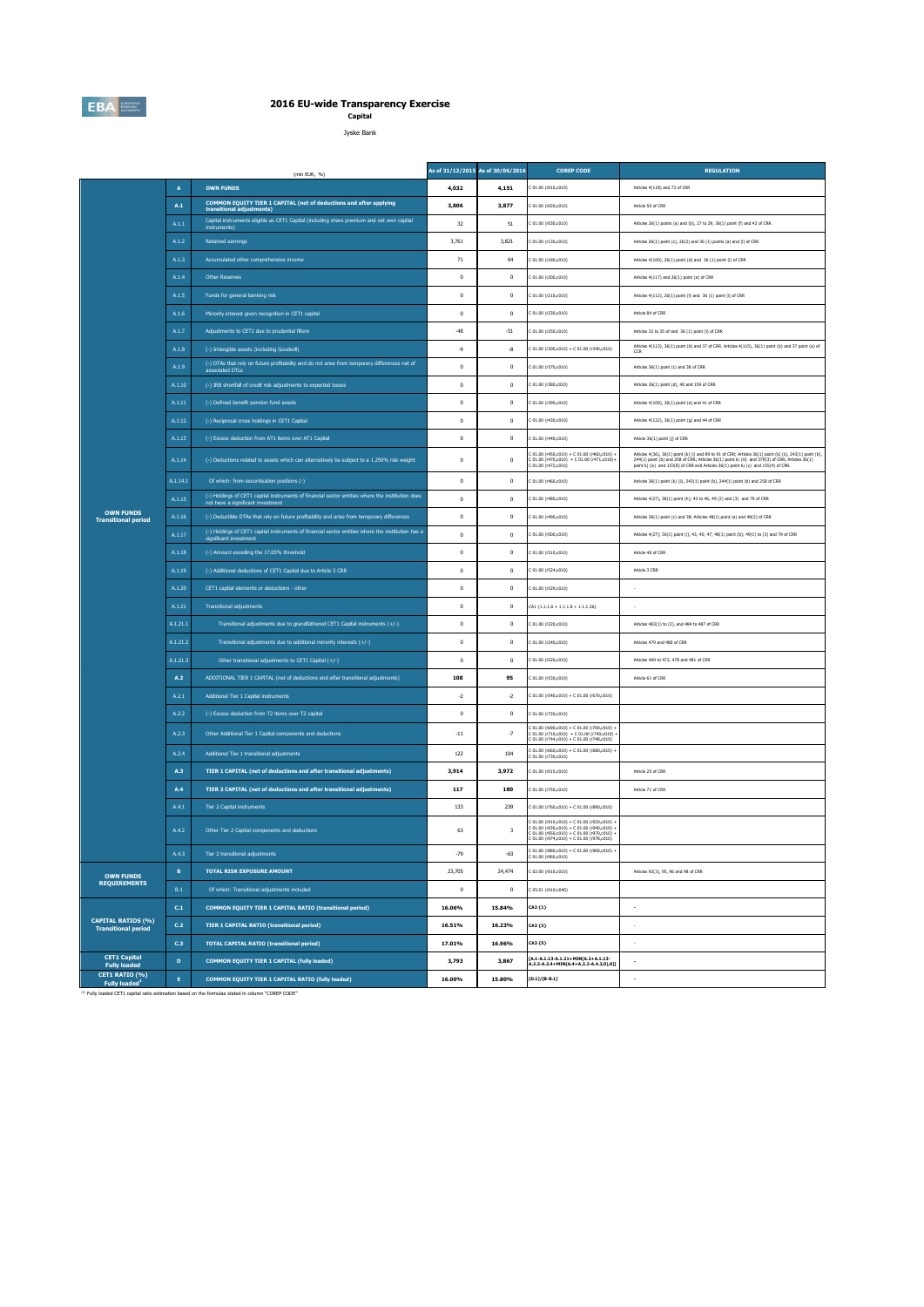

## **Risk exposure amounts**

Jyske Bank

|                                                                                                           | as of 31/12/2015 as of 30/06/2016 |        |
|-----------------------------------------------------------------------------------------------------------|-----------------------------------|--------|
| (mln EUR)                                                                                                 |                                   |        |
| Risk exposure amounts for credit risk                                                                     | 18,402                            | 19,049 |
| Risk exposure amount for securitisation and re-securitisations in the banking book                        | 18                                | 18     |
| Risk exposure amount for contributions to the default fund of a CCP                                       | 0                                 |        |
| Risk exposure amount Other credit risk                                                                    | 18,384                            | 19,030 |
| Risk exposure amount for position, foreign exchange and commodities (Market risk)                         | 2,829                             | 2,922  |
| of which: Risk exposure amount for securitisation and re-securitisations in the trading book <sup>1</sup> | 66                                | 47     |
| Risk exposure amount for Credit Valuation Adjustment                                                      | 223                               | 214    |
| Risk exposure amount for operational risk                                                                 | 2,252                             | 2,289  |
| Other risk exposure amounts                                                                               | 0                                 |        |
| <b>Total Risk Exposure Amount</b>                                                                         | 23,705                            | 24,474 |

 $(1)$  May include hedges, which are not securitisation positions, as per Article 338.3 of CRR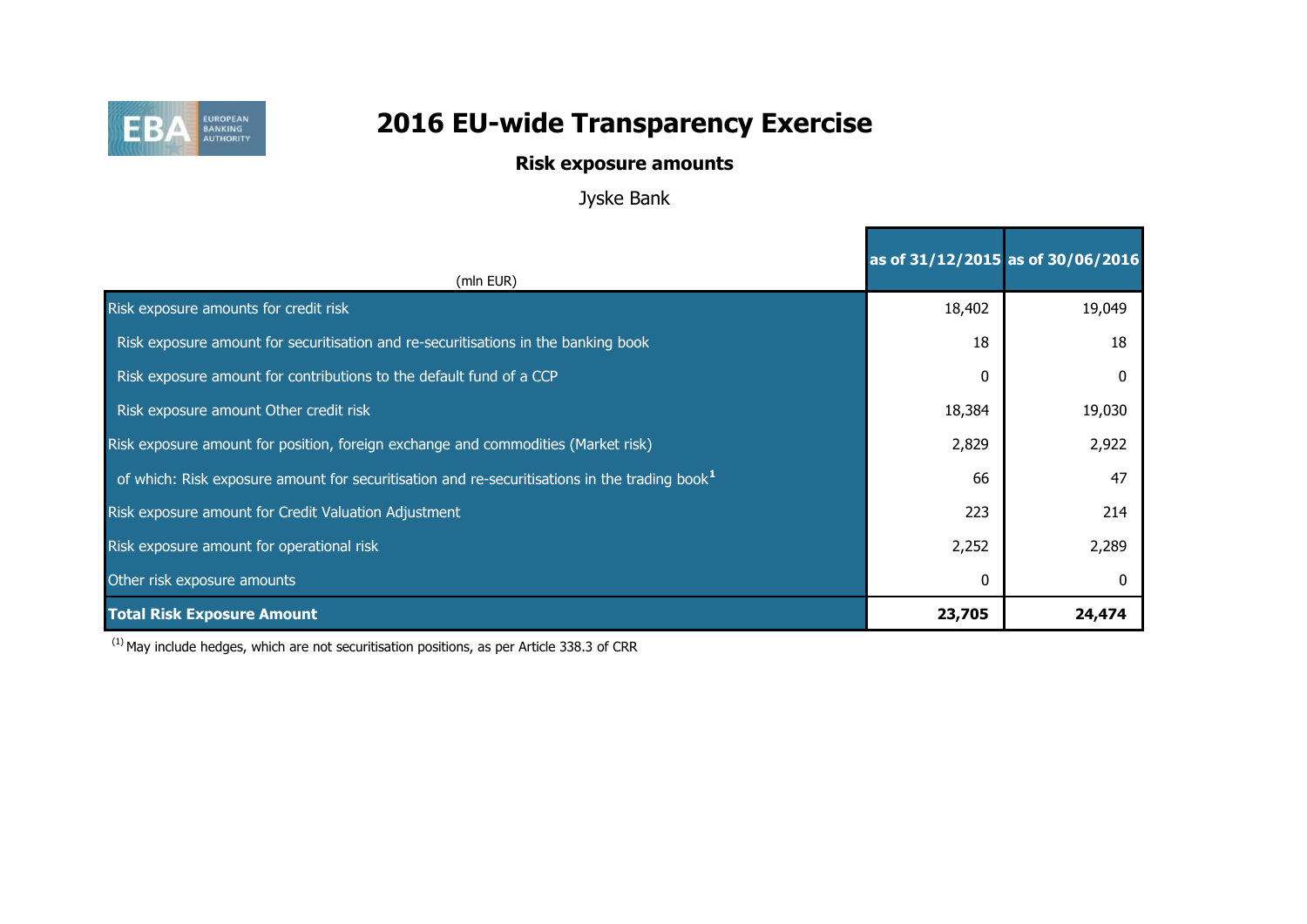

**P&L**

Jyske Bank

| (mln EUR)                                                                                                                                                       | As of 31/12/2015 | As of<br>30/06/2016 |
|-----------------------------------------------------------------------------------------------------------------------------------------------------------------|------------------|---------------------|
| Interest income                                                                                                                                                 | 1,868            | 823                 |
| Of which debt securities income                                                                                                                                 | 157              | 78                  |
| Of which loans and advances income                                                                                                                              | 1,648            | 724                 |
| Interest expenses                                                                                                                                               | 835              | 385                 |
| (Of which deposits expenses)                                                                                                                                    | 62               | 25                  |
| (Of which debt securities issued expenses)                                                                                                                      | 736              | 332                 |
| (Expenses on share capital repayable on demand)                                                                                                                 | $\Omega$         | $\mathbf{0}$        |
| Dividend income                                                                                                                                                 | 10               | 10                  |
| Net Fee and commission income                                                                                                                                   | 246              | 89                  |
| Gains or (-) losses on derecognition of financial assets and liabilities not measured at fair value through profit or loss, and of non financial<br>assets, net | $\mathbf{0}$     | $\mathbf{0}$        |
| Gains or (-) losses on financial assets and liabilities held for trading, net                                                                                   | 11               | 2                   |
| Gains or (-) losses on financial assets and liabilities designated at fair value through profit or loss, net                                                    | $-140$           | $-27$               |
| Gains or (-) losses from hedge accounting, net                                                                                                                  | $\mathbf{0}$     | $\mathbf{0}$        |
| Exchange differences [gain or (-) loss], net                                                                                                                    | 42               | 28                  |
| Net other operating income /(expenses)                                                                                                                          | 55               | 43                  |
| <b>TOTAL OPERATING INCOME, NET</b>                                                                                                                              | 1,256            | 583                 |
| (Administrative expenses)                                                                                                                                       | 673              | 330                 |
| (Depreciation)                                                                                                                                                  | 61               | 33                  |
| (Provisions or (-) reversal of provisions)                                                                                                                      | $\mathbf 0$      | 0                   |
| (Commitments and guarantees given)                                                                                                                              | $\Omega$         | $\Omega$            |
| (Other provisions)                                                                                                                                              | 0                | $\mathbf{0}$        |
| Of which pending legal issues and tax litigation <sup>1</sup>                                                                                                   | $\overline{4}$   |                     |
| Of which restructuring                                                                                                                                          | $\Omega$         |                     |
| (Impairment or (-) reversal of impairment on financial assets not measured at fair value through profit or loss)                                                | 93               | 18                  |
| (Loans and receivables)                                                                                                                                         | 93               | 18                  |
| (Held to maturity investments, AFS assets and financial assets measured at cost)                                                                                | $\Omega$         | $\mathbf 0$         |
| (Impairment or (-) reversal of impairment of investments in subsidaries, joint ventures and associates and on non-financial assets)                             | $\Omega$         | $\Omega$            |
| (of which Goodwill)                                                                                                                                             | 0                | $\mathbf{0}$        |
| Negative goodwill recognised in profit or loss                                                                                                                  | $\mathbf{0}$     | $\mathbf{0}$        |
| Share of the profit or (-) loss of investments in subsidaries, joint ventures and associates                                                                    | $\mathbf 0$      | $\mathbf 0$         |
| Profit or (-) loss from non-current assets and disposal groups classified as held for sale not qualifying as discontinued operations                            | $\Omega$         | $\mathbf{0}$        |
| PROFIT OR (-) LOSS BEFORE TAX FROM CONTINUING OPERATIONS                                                                                                        | 429              | 202                 |
| PROFIT OR (-) LOSS AFTER TAX FROM CONTINUING OPERATIONS                                                                                                         | 332              | 160                 |
| Profit or (-) loss after tax from discontinued operations                                                                                                       | $\Omega$         | $\Omega$            |
| PROFIT OR (-) LOSS FOR THE YEAR                                                                                                                                 | 332              | 160                 |
| Of which attributable to owners of the parent                                                                                                                   | 332              | 160                 |

<sup>(1)</sup> Information available only as of end of the year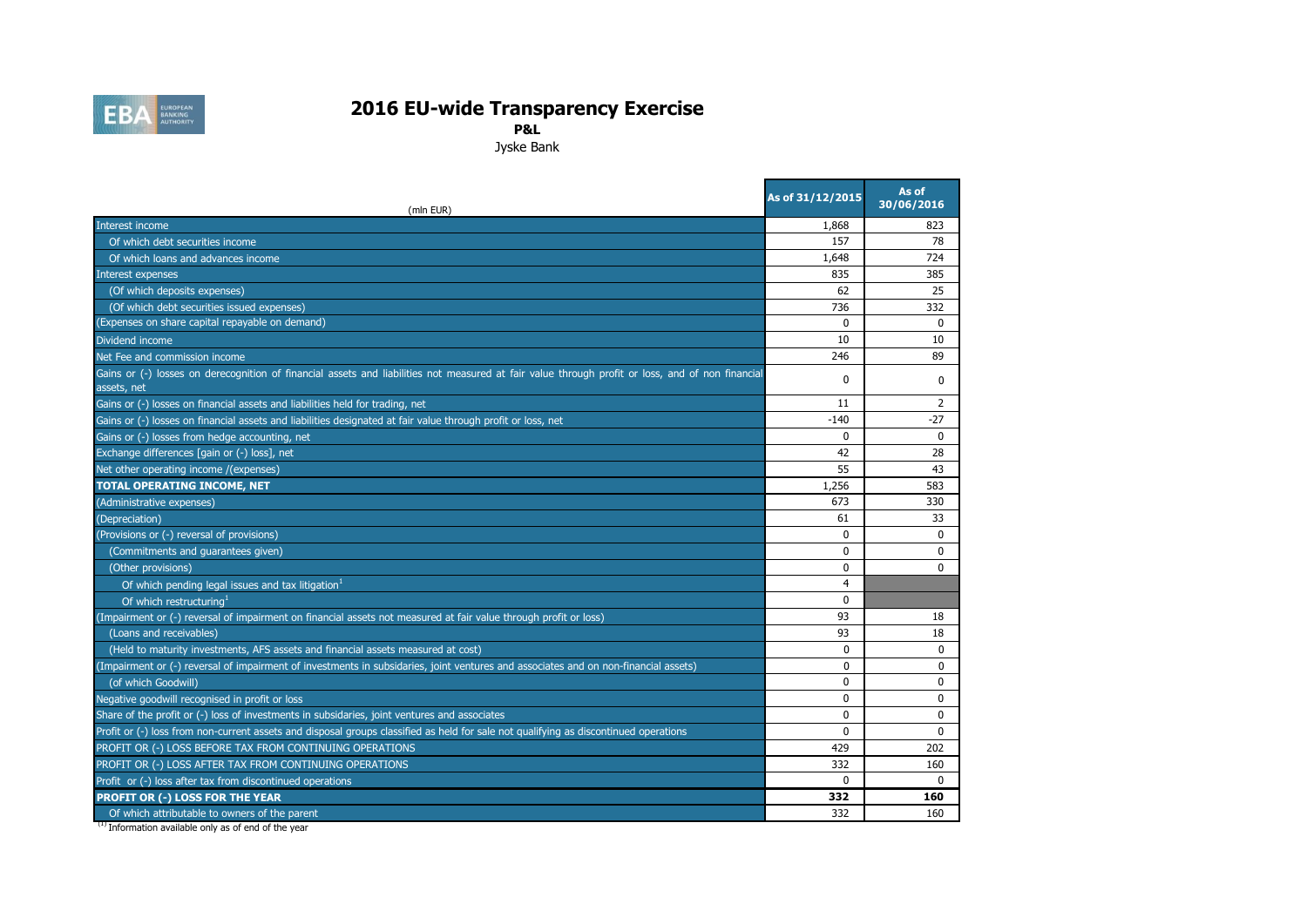**EBA** EUROPEAN

# **2016 EU-wide Transparency Exercise**<br>Market Risk

|                                           |                                  |                                                                    |                                                                                                                      | <b>IM</b>                       |                                                                                                                       |                                                        |                                   |                                                                                            |              |                                                     |                                                         | <b>IM</b>                                             |                                                                                                                      |                                 |                                                                                                                |                                          |                                      |                                                                                            |  |                                                    |                                                         |                                                       |  |
|-------------------------------------------|----------------------------------|--------------------------------------------------------------------|----------------------------------------------------------------------------------------------------------------------|---------------------------------|-----------------------------------------------------------------------------------------------------------------------|--------------------------------------------------------|-----------------------------------|--------------------------------------------------------------------------------------------|--------------|-----------------------------------------------------|---------------------------------------------------------|-------------------------------------------------------|----------------------------------------------------------------------------------------------------------------------|---------------------------------|----------------------------------------------------------------------------------------------------------------|------------------------------------------|--------------------------------------|--------------------------------------------------------------------------------------------|--|----------------------------------------------------|---------------------------------------------------------|-------------------------------------------------------|--|
|                                           | As of<br>31/12/2015 30/06/2016   | As of                                                              |                                                                                                                      |                                 |                                                                                                                       |                                                        | As of 31/12/2015                  |                                                                                            |              |                                                     |                                                         |                                                       |                                                                                                                      |                                 |                                                                                                                |                                          | As of 30/06/2016                     |                                                                                            |  |                                                    |                                                         |                                                       |  |
|                                           |                                  |                                                                    |                                                                                                                      | VaR (Memorandum item)           |                                                                                                                       | <b>STRESSED VaR (Memorandum</b><br><i>item</i> )       |                                   | <b>INCREMENTAL</b><br><b>DEFAULT AND</b><br><b>MIGRATION RISK</b><br><b>CAPITAL CHARGE</b> |              |                                                     | <b>ALL PRICE RISKS CAPITAL</b><br><b>CHARGE FOR CTP</b> |                                                       |                                                                                                                      | VaR (Memorandum item)           |                                                                                                                | <b>STRESSED VaR (Memorandum</b><br>item) |                                      | <b>INCREMENTAL</b><br><b>DEFAULT AND</b><br><b>MIGRATION RISK</b><br><b>CAPITAL CHARGE</b> |  |                                                    | <b>ALL PRICE RISKS CAPITAL</b><br><b>CHARGE FOR CTP</b> |                                                       |  |
| (mln EUR)                                 | <b>EXPOSURE</b><br><b>AMOUNT</b> | <b>TOTAL RISK   TOTAL RISK</b><br><b>EXPOSURE</b><br><b>AMOUNT</b> | <b>MULTIPLICATION</b><br>FACTOR (mc) x<br><b>AVERAGE OF</b><br><b>PREVIOUS 60</b><br><b>WORKING DAYS</b><br>(VaRavg) | <b>PREVIOUS</b><br>DAY (VaRt-1) | <b>MULTIPLICATION</b><br>FACTOR (ms) x<br><b>AVERAGE OF</b><br><b>PREVIOUS 60</b><br><b>WORKING DAYS</b><br>(SVaRavg) | <b>LATEST</b><br><b>AVAILABLE</b><br>(SVaRt-1) MEASURE | <b>12 WEEKS</b><br><b>AVERAGE</b> | <b>LAST</b><br><b>MEASURE</b>                                                              | <b>FLOOR</b> | <b>12 WEEKS</b><br><b>AVERAGE</b><br><b>MEASURE</b> | LAST<br><b>MEASURE</b>                                  | <b>TOTAL RISK</b><br><b>EXPOSURE</b><br><b>AMOUNT</b> | <b>MULTIPLICATION</b><br>FACTOR (mc) x<br><b>AVERAGE OF</b><br><b>PREVIOUS 60</b><br><b>WORKING DAYS</b><br>(VaRavg) | <b>PREVIOUS</b><br>DAY (VaRt-1) | <b>MULTIPLICATION</b><br>FACTOR (ms) x<br><b>AVERAGE OF</b><br>PREVIOUS 60<br><b>WORKING DAYS</b><br>(SVaRavg) | <b>LATEST</b><br>AVAILABLE AVERAGE       | <b>12 WEEKS</b><br>(SVaRt-1) MEASURE | <b>LAST</b><br><b>MEASURE</b>                                                              |  | 12 WEEKS<br><b>FLOOR AVERAGE</b><br><b>MEASURE</b> | <b>LAST</b><br><b>MEASURE</b>                           | <b>TOTAL RISK</b><br><b>EXPOSURE</b><br><b>AMOUNT</b> |  |
| <b>Traded Debt Instruments</b>            | 2,197                            | 2.227                                                              |                                                                                                                      |                                 |                                                                                                                       |                                                        |                                   |                                                                                            |              |                                                     |                                                         |                                                       |                                                                                                                      |                                 |                                                                                                                |                                          |                                      |                                                                                            |  |                                                    |                                                         |                                                       |  |
| Of which: General risk                    | 1.309                            | 1,308                                                              |                                                                                                                      |                                 |                                                                                                                       |                                                        |                                   |                                                                                            |              |                                                     |                                                         |                                                       |                                                                                                                      |                                 |                                                                                                                |                                          |                                      |                                                                                            |  |                                                    |                                                         |                                                       |  |
| Of which: Specific risk                   | 888                              | 918                                                                |                                                                                                                      |                                 |                                                                                                                       |                                                        |                                   |                                                                                            |              |                                                     |                                                         |                                                       |                                                                                                                      |                                 |                                                                                                                |                                          |                                      |                                                                                            |  |                                                    |                                                         |                                                       |  |
| <b>Equities</b>                           | 461                              | 481                                                                |                                                                                                                      |                                 |                                                                                                                       |                                                        |                                   |                                                                                            |              |                                                     |                                                         |                                                       |                                                                                                                      |                                 |                                                                                                                |                                          |                                      |                                                                                            |  |                                                    |                                                         |                                                       |  |
| Of which: General risk                    | 229                              | 206                                                                |                                                                                                                      |                                 |                                                                                                                       |                                                        |                                   |                                                                                            |              |                                                     |                                                         |                                                       |                                                                                                                      |                                 |                                                                                                                |                                          |                                      |                                                                                            |  |                                                    |                                                         |                                                       |  |
| Of which: Specific risk                   | 194                              | 170                                                                |                                                                                                                      |                                 |                                                                                                                       |                                                        |                                   |                                                                                            |              |                                                     |                                                         |                                                       |                                                                                                                      |                                 |                                                                                                                |                                          |                                      |                                                                                            |  |                                                    |                                                         |                                                       |  |
| Foreign exchange risk<br>Commodities risk |                                  | 215                                                                |                                                                                                                      |                                 |                                                                                                                       |                                                        |                                   |                                                                                            |              |                                                     |                                                         |                                                       |                                                                                                                      |                                 |                                                                                                                |                                          |                                      |                                                                                            |  |                                                    |                                                         |                                                       |  |
| <b>Total</b>                              | 2.829                            | 2.922                                                              |                                                                                                                      |                                 |                                                                                                                       |                                                        |                                   | $\mathbf{0}$                                                                               |              |                                                     |                                                         |                                                       |                                                                                                                      |                                 |                                                                                                                |                                          |                                      |                                                                                            |  |                                                    |                                                         |                                                       |  |
|                                           |                                  |                                                                    |                                                                                                                      |                                 |                                                                                                                       |                                                        |                                   |                                                                                            |              |                                                     |                                                         |                                                       |                                                                                                                      |                                 |                                                                                                                |                                          |                                      |                                                                                            |  |                                                    |                                                         |                                                       |  |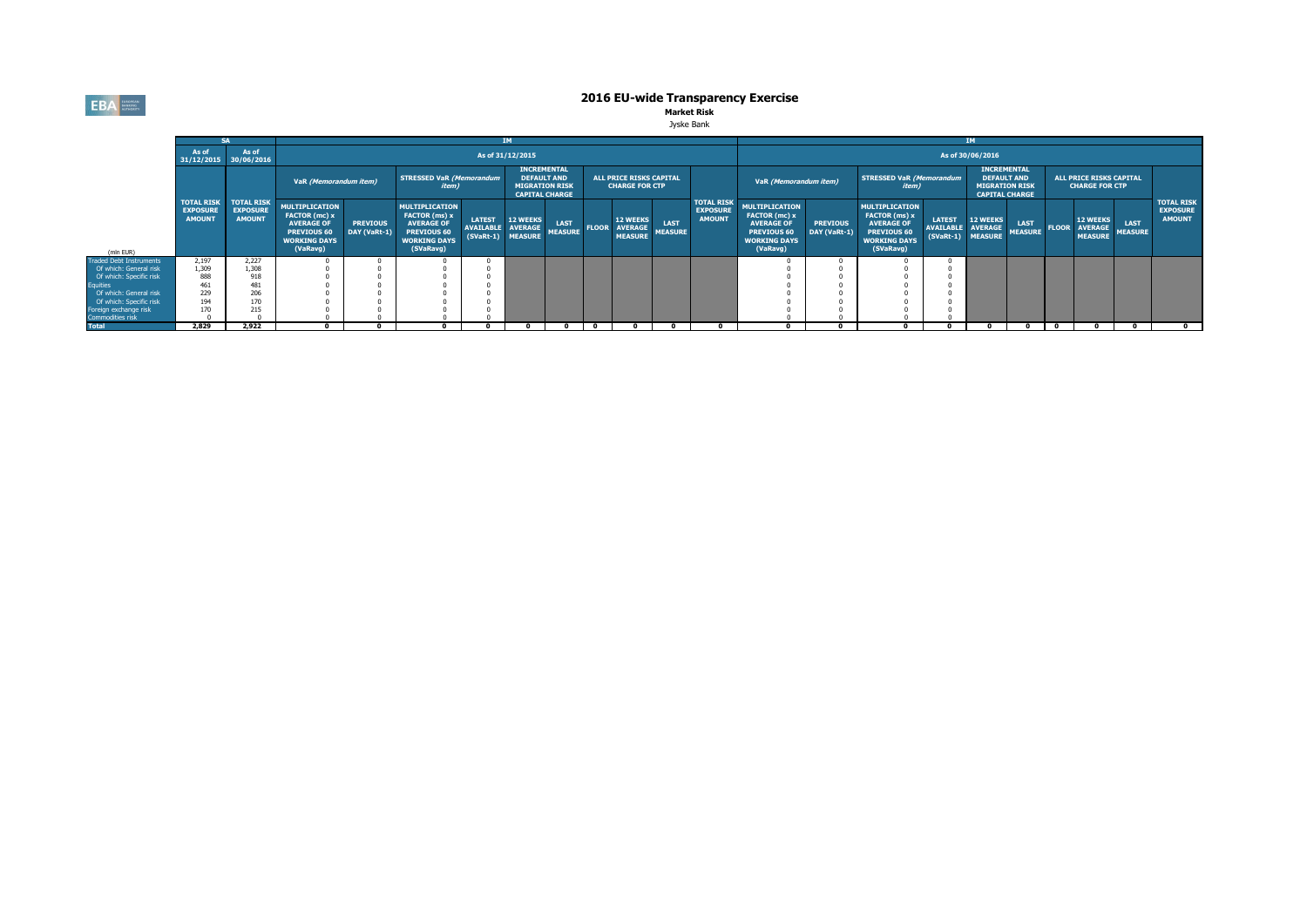

**Credit Risk - Standardised Approach**

Jyske Bank

|                   |                                                                   | <b>Standardised Approach</b>      |                                       |                                |                                        |                                   |                                       |                                |                                        |  |  |
|-------------------|-------------------------------------------------------------------|-----------------------------------|---------------------------------------|--------------------------------|----------------------------------------|-----------------------------------|---------------------------------------|--------------------------------|----------------------------------------|--|--|
|                   |                                                                   |                                   |                                       | As of 31/12/2015               |                                        | As of 30/06/2016                  |                                       |                                |                                        |  |  |
|                   | (mln EUR, %)                                                      | Original<br>Exposure <sup>1</sup> | <b>Exposure</b><br>Value <sup>1</sup> | <b>Risk exposure</b><br>amount | Value<br>adiustments and<br>provisions | Original<br>Exposure <sup>1</sup> | <b>Exposure</b><br>Value <sup>1</sup> | <b>Risk exposure</b><br>amount | Value<br>adjustments and<br>provisions |  |  |
|                   | <b>Central governments or central banks</b>                       | 924                               | 916                                   | $^{\circ}$                     |                                        | 1.612                             | 1.601                                 | $\mathbf{0}$                   |                                        |  |  |
|                   | <b>Regional governments or local authorities</b>                  | 970                               | 470                                   | $\Omega$                       |                                        | 1.070                             | 650                                   | $\Omega$                       |                                        |  |  |
|                   | <b>Public sector entities</b>                                     | 28                                |                                       | $\theta$                       |                                        | 26                                |                                       | $\Omega$                       |                                        |  |  |
|                   | <b>Multilateral Development Banks</b>                             | $\Omega$                          |                                       | n                              |                                        | 6                                 | 6                                     | $\Omega$                       |                                        |  |  |
|                   | <b>International Organisations</b>                                | $\Omega$                          | n                                     | $\Omega$                       |                                        | $\Omega$                          | $\theta$                              | $\Omega$                       |                                        |  |  |
|                   | <b>Institutions</b>                                               | 6.457                             | 2.521                                 | 816                            |                                        | 5.620                             | 2.501                                 | 730                            |                                        |  |  |
|                   | <b>Corporates</b>                                                 | 534                               | 270                                   | 234                            |                                        | 765                               | 271                                   | 239                            |                                        |  |  |
|                   | of which: SMF                                                     | 345                               | 185                                   | 152                            |                                        | 332                               | 174                                   | 142                            |                                        |  |  |
|                   | <b>Retail</b>                                                     | 191                               | $\overline{\mathcal{D}}$              | 54                             |                                        | 185                               | 59                                    | 44                             |                                        |  |  |
|                   | of which: SMF                                                     |                                   | $\Omega$                              | $\Omega$                       |                                        |                                   |                                       | $\Omega$                       |                                        |  |  |
| Consolidated data | Secured by mortgages on immovable property                        | 313                               | 313                                   | 107                            |                                        | 286                               | 286                                   | 98                             |                                        |  |  |
|                   | of which: SMF                                                     | 109                               | 109                                   | 34                             |                                        | 103                               | 103                                   | 32                             |                                        |  |  |
|                   | <b>Exposures in default</b>                                       | 176                               | 158                                   | 84                             | $\overline{ }$                         | 199                               | 178                                   | 98                             | 6                                      |  |  |
|                   | Items associated with particularly high risk                      | $\Omega$                          | $\Omega$                              | $\theta$                       |                                        | $\Omega$                          | n                                     | $\Omega$                       |                                        |  |  |
|                   | <b>Covered bonds</b>                                              | 357                               | 357                                   | 36                             |                                        | 354                               | 354                                   | 35                             |                                        |  |  |
|                   | Claims on institutions and corporates with a ST credit assessment | 41                                | 41                                    | 21                             |                                        | 46                                | 46                                    | 23                             |                                        |  |  |
|                   | <b>Collective investments undertakings (CIU)</b>                  | $\sqrt{2}$                        |                                       | $\Omega$                       |                                        | $\Omega$                          | n                                     | $\Omega$                       |                                        |  |  |
|                   | <b>Equity</b>                                                     | 370                               | 370                                   | 813                            |                                        | 369                               | 369                                   | 808                            |                                        |  |  |
|                   | <b>Securitisation</b>                                             | $\Omega$                          |                                       | $\Omega$                       |                                        | $\Omega$                          | O                                     | $\Omega$                       |                                        |  |  |
|                   | Other exposures                                                   |                                   |                                       | $\Omega$                       |                                        |                                   |                                       | $\Omega$                       |                                        |  |  |
|                   | <b>Standardised Total</b>                                         | 10,360                            | 5,488                                 | 2.163                          | 10                                     | 10,539                            | 6.324                                 | 2.076                          | 8                                      |  |  |

|                |                                                                   |                                   |                                       |                                | <b>Standardised Approach</b>                        |                                   |                                       |                                |                                                     |  |
|----------------|-------------------------------------------------------------------|-----------------------------------|---------------------------------------|--------------------------------|-----------------------------------------------------|-----------------------------------|---------------------------------------|--------------------------------|-----------------------------------------------------|--|
|                |                                                                   |                                   |                                       | As of 31/12/2015               |                                                     | As of 30/06/2016                  |                                       |                                |                                                     |  |
|                |                                                                   | Original<br>Exposure <sup>1</sup> | <b>Exposure</b><br>Value <sup>1</sup> | <b>Risk exposure</b><br>amount | Value<br>adjustments and<br>provisions <sup>2</sup> | Original<br>Exposure <sup>1</sup> | <b>Exposure</b><br>Value <sup>1</sup> | <b>Risk exposure</b><br>amount | Value<br>adjustments and<br>provisions <sup>2</sup> |  |
|                | (mln EUR, %)<br><b>Central governments or central banks</b>       | 894                               | 885                                   | $\overline{0}$                 |                                                     | 1.595                             | 1.584                                 | $\Omega$                       |                                                     |  |
|                | <b>Regional governments or local authorities</b>                  | 970                               | 470                                   | $^{\circ}$                     |                                                     | 1.070                             | 650                                   | $\Omega$                       |                                                     |  |
|                | <b>Public sector entities</b>                                     | 28                                | $\Omega$                              | $\Omega$                       |                                                     | 26                                |                                       | $\Omega$                       |                                                     |  |
|                | <b>Multilateral Development Banks</b>                             | $\Omega$                          | $\Omega$                              | $\Omega$                       |                                                     | $\Omega$                          | $\Omega$                              | $\Omega$                       |                                                     |  |
|                | <b>International Organisations</b>                                | $\Omega$                          | $\Omega$                              | $\Omega$                       |                                                     | $\Omega$                          | $\Omega$                              | $\Omega$                       |                                                     |  |
|                | <b>Institutions</b>                                               | 750                               | 742                                   | 172                            |                                                     | 895                               | 881                                   | 193                            |                                                     |  |
|                | <b>Corporates</b>                                                 | 348                               | 182                                   | 160                            |                                                     | 585                               | 188                                   | 167                            |                                                     |  |
|                | of which: SMF                                                     | 161                               | 98                                    | 78                             |                                                     | 161                               | 99                                    | 79                             |                                                     |  |
|                | Retail                                                            |                                   | 3                                     | $\overline{z}$                 |                                                     |                                   | 6                                     |                                |                                                     |  |
|                | of which: SMF                                                     |                                   | $\Omega$                              | $\Omega$                       |                                                     |                                   |                                       | $\Omega$                       |                                                     |  |
| <b>DENMARK</b> | Secured by mortgages on immovable property                        | 17                                | 17                                    | 6                              |                                                     | 21                                | 21                                    | 7                              |                                                     |  |
|                | of which: SMF                                                     | 16                                | 15                                    | 5                              |                                                     | 15                                | 15                                    | 5                              |                                                     |  |
|                | <b>Exposures in default</b>                                       | 18                                | 11                                    | 10                             | $\overline{ }$                                      | 16                                | 10                                    | $\mathbf{Q}$                   | к                                                   |  |
|                | Items associated with particularly high risk                      | $\Omega$                          | $\Omega$                              | $\Omega$                       |                                                     | $\Omega$                          | $\Omega$                              | $\Omega$                       |                                                     |  |
|                | <b>Covered bonds</b>                                              | 282                               | 282                                   | 28                             |                                                     | 279                               | 279                                   | 28                             |                                                     |  |
|                | Claims on institutions and corporates with a ST credit assessment | $\Omega$                          | $\Omega$                              | $\Omega$                       |                                                     | $\Omega$                          | $\Omega$                              | $\Omega$                       |                                                     |  |
|                | <b>Collective investments undertakings (CIU)</b>                  | $\Omega$                          | $\Omega$                              | $\Omega$                       |                                                     | $\Omega$                          | $\Omega$                              | $\Omega$                       |                                                     |  |
|                | <b>Equity</b>                                                     | 370                               | 370                                   | 813                            |                                                     | 369                               | 369                                   | 808                            |                                                     |  |
|                | <b>Securitisation</b>                                             |                                   |                                       |                                |                                                     |                                   |                                       |                                |                                                     |  |
|                | <b>Other exposures</b>                                            | $\Omega$                          | $\Omega$                              | $\Omega$                       |                                                     | $\Omega$                          | $\Omega$                              | $\Omega$                       |                                                     |  |
|                | <b>Standardised Total<sup>2</sup></b>                             |                                   |                                       |                                | $\bullet$                                           |                                   |                                       |                                | 8                                                   |  |

|               |                                                                                                                                                                                                                                                        |                                   |                                       |                                | <b>Standardised Approach</b>                        |                                   |                                       |                                |                                                     |  |
|---------------|--------------------------------------------------------------------------------------------------------------------------------------------------------------------------------------------------------------------------------------------------------|-----------------------------------|---------------------------------------|--------------------------------|-----------------------------------------------------|-----------------------------------|---------------------------------------|--------------------------------|-----------------------------------------------------|--|
|               |                                                                                                                                                                                                                                                        |                                   |                                       | As of 31/12/2015               |                                                     | As of 30/06/2016                  |                                       |                                |                                                     |  |
|               |                                                                                                                                                                                                                                                        | Original<br>Exposure <sup>1</sup> | <b>Exposure</b><br>Value <sup>1</sup> | <b>Risk exposure</b><br>amount | Value<br>adjustments and<br>provisions <sup>2</sup> | Original<br>Exposure <sup>1</sup> | <b>Exposure</b><br>Value <sup>1</sup> | <b>Risk exposure</b><br>amount | Value<br>adjustments and<br>provisions <sup>2</sup> |  |
|               | (mln EUR. %)                                                                                                                                                                                                                                           |                                   |                                       |                                |                                                     |                                   |                                       |                                |                                                     |  |
|               | <b>Central governments or central banks</b>                                                                                                                                                                                                            | $\overline{7}$                    | $\overline{\phantom{a}}$              | $\mathbf{0}$                   |                                                     |                                   |                                       | $\Omega$                       |                                                     |  |
|               | <b>Regional governments or local authorities</b>                                                                                                                                                                                                       | $\Omega$                          | $\Omega$                              | $\Omega$                       |                                                     | $\Omega$                          | $\Omega$                              | $\Omega$                       |                                                     |  |
|               | <b>Public sector entities</b>                                                                                                                                                                                                                          | $\Omega$                          | O                                     | $\Omega$                       |                                                     |                                   | $\Omega$                              | $\Omega$                       |                                                     |  |
|               | <b>Multilateral Development Banks</b>                                                                                                                                                                                                                  | $\Omega$                          | $\Omega$                              | $\Omega$                       |                                                     | $\sqrt{2}$                        | $\Omega$                              | $\Omega$                       |                                                     |  |
|               | <b>International Organisations</b>                                                                                                                                                                                                                     | $\Omega$                          | $\Omega$                              | $\Omega$                       |                                                     | $\Omega$                          | $\Omega$                              | $\Omega$                       |                                                     |  |
|               | <b>Institutions</b>                                                                                                                                                                                                                                    | 3,899                             | 221                                   | 110                            |                                                     | 2.579                             | 127                                   | 63                             |                                                     |  |
|               | <b>Corporates</b>                                                                                                                                                                                                                                      | 30 <sub>2</sub>                   | 16                                    | 13                             |                                                     | 23                                | $\Omega$                              |                                |                                                     |  |
|               | of which: SME                                                                                                                                                                                                                                          | 30 <sub>2</sub>                   | 16                                    | 13                             |                                                     | 23                                | $\circ$                               |                                |                                                     |  |
|               | <b>Retail</b>                                                                                                                                                                                                                                          | 32                                | 18                                    | 13                             |                                                     | 52                                | 15                                    | 11                             |                                                     |  |
|               | of which: SMF                                                                                                                                                                                                                                          | $\Omega$                          | $\Omega$                              | $\Omega$                       |                                                     |                                   | $\Omega$                              | $\Omega$                       |                                                     |  |
| <b>NORWAY</b> | Secured by mortgages on immovable property                                                                                                                                                                                                             |                                   | 6                                     | $\sim$                         |                                                     |                                   |                                       |                                |                                                     |  |
|               | of which: SME                                                                                                                                                                                                                                          |                                   |                                       | $\Omega$                       |                                                     |                                   |                                       | $\Omega$                       |                                                     |  |
|               | <b>Exposures in default</b>                                                                                                                                                                                                                            | $\Omega$                          | n                                     | $\Omega$                       | $\sim$                                              | $\Omega$                          | $\Omega$                              | $\Omega$                       | $\Omega$                                            |  |
|               | Items associated with particularly high risk                                                                                                                                                                                                           | $\Omega$                          | $\Omega$                              |                                |                                                     | $\Omega$                          | $\Omega$                              | $\Omega$                       |                                                     |  |
|               | <b>Covered bonds</b>                                                                                                                                                                                                                                   | 10                                | 10                                    |                                |                                                     | 10                                | 10                                    |                                |                                                     |  |
|               | Claims on institutions and corporates with a ST credit assessment                                                                                                                                                                                      | $\Omega$                          | $\Omega$                              | $\Omega$                       |                                                     | $\sqrt{2}$                        | $\Omega$                              |                                |                                                     |  |
|               | Collective investments undertakings (CIU)                                                                                                                                                                                                              | $\Omega$                          | n                                     | $\Omega$                       |                                                     | $\Omega$                          | $\Omega$                              | $\Omega$                       |                                                     |  |
|               | <b>Equity</b>                                                                                                                                                                                                                                          | $\sqrt{2}$                        | $\Omega$                              | $\Omega$                       |                                                     | $\Omega$                          | $\Omega$                              | $\Omega$                       |                                                     |  |
|               | <b>Securitisation</b>                                                                                                                                                                                                                                  |                                   |                                       |                                |                                                     |                                   |                                       |                                |                                                     |  |
|               | <b>Other exposures</b>                                                                                                                                                                                                                                 | $\Omega$                          | $^{\circ}$                            | $\Omega$                       |                                                     | $\Omega$                          | $\Omega$                              | $\Omega$                       |                                                     |  |
|               | <b>Standardised Total<sup>2</sup></b><br><sup>(1)</sup> Original exposure, unlike Exposure value, is reported before taking into account any effect due to credit conversion factors or credit risk mitigation techniques (e.g. substitution effects). |                                   |                                       |                                | $\Omega$                                            |                                   |                                       |                                | $\Omega$                                            |  |

|                                                                   |                                   |                                       |                                |                                                     | <b>Standardised Approach</b>      |                                |                                |                                                     |
|-------------------------------------------------------------------|-----------------------------------|---------------------------------------|--------------------------------|-----------------------------------------------------|-----------------------------------|--------------------------------|--------------------------------|-----------------------------------------------------|
|                                                                   |                                   |                                       | As of 31/12/2015               |                                                     |                                   |                                | As of 30/06/2016               |                                                     |
| (mln EUR, %)                                                      | Original<br>Exposure <sup>1</sup> | <b>Exposure</b><br>Value <sup>1</sup> | <b>Risk exposure</b><br>amount | Value<br>adjustments and<br>provisions <sup>2</sup> | Original<br>Exposure <sup>1</sup> | Exposure<br>Value <sup>1</sup> | <b>Risk exposure</b><br>amount | Value<br>adjustments and<br>provisions <sup>2</sup> |
| <b>Central governments or central banks</b>                       | $\Omega$                          | $^{\circ}$                            | 0                              |                                                     | $^{\circ}$                        | $\Omega$                       | $^{\circ}$                     |                                                     |
| <b>Regional governments or local authorities</b>                  | $\Omega$                          | 0                                     |                                |                                                     | $\Omega$                          |                                | $\Omega$                       |                                                     |
| <b>Public sector entities</b>                                     | $\Omega$                          | $^{\circ}$                            |                                |                                                     | $\Omega$                          | $\Omega$                       | $\Omega$                       |                                                     |
| <b>Multilateral Development Banks</b>                             | $\Omega$                          | $\Omega$                              |                                |                                                     |                                   | $\Omega$                       | $\Omega$                       |                                                     |
| <b>International Organisations</b>                                | $\Omega$                          | $\mathbf{0}$                          |                                |                                                     |                                   | $\Omega$                       |                                |                                                     |
| <b>Institutions</b>                                               | $\Omega$                          | 0                                     |                                |                                                     |                                   |                                |                                |                                                     |
| <b>Corporates</b>                                                 | $\Omega$                          | 0                                     |                                |                                                     |                                   | O                              |                                |                                                     |
| of which: SME                                                     | $\Omega$                          | 0                                     |                                |                                                     |                                   | O                              |                                |                                                     |
| <b>Retail</b>                                                     | $\Omega$                          | $\mathbf{0}$                          |                                |                                                     |                                   |                                |                                |                                                     |
| of which: SME                                                     | $\Omega$                          | n                                     |                                |                                                     |                                   |                                |                                |                                                     |
| CAYMAN ISLANDS Secured by mortgages on immovable property         | $\Omega$                          | n                                     |                                |                                                     |                                   |                                |                                |                                                     |
| of which: SME                                                     | $\Omega$                          | $\Omega$                              | n                              |                                                     |                                   | $\Omega$                       | $\Omega$                       |                                                     |
| <b>Exposures in default</b>                                       | $\Omega$                          | $^{\circ}$                            |                                | $\Omega$                                            |                                   | O                              | $\Omega$                       | $^{\circ}$                                          |
| Items associated with particularly high risk                      | $\Omega$                          | $\Omega$                              |                                |                                                     | $\Omega$                          | $\Omega$                       | $\Omega$                       |                                                     |
| <b>Covered bonds</b>                                              | $\Omega$                          | $^{\circ}$                            |                                |                                                     |                                   | O                              |                                |                                                     |
| Claims on institutions and corporates with a ST credit assessment | $\Omega$                          | $^{\circ}$                            |                                |                                                     | $\Omega$                          | $\Omega$                       | $\Omega$                       |                                                     |
| Collective investments undertakings (CIU)                         | $\Omega$                          | $^{\circ}$                            |                                |                                                     | $\Omega$                          | O                              |                                |                                                     |
| <b>Equity</b>                                                     | $\Omega$                          | $\Omega$                              |                                |                                                     | $\Omega$                          | $\Omega$                       | $\Omega$                       |                                                     |
| <b>Securitisation</b>                                             |                                   |                                       |                                |                                                     |                                   |                                |                                |                                                     |
| <b>Other exposures</b>                                            | $\Omega$                          | $\Omega$                              | $\Omega$                       |                                                     | $\Omega$                          | $\Omega$                       | $\Omega$                       |                                                     |
| <b>Standardised Total<sup>2</sup></b>                             |                                   |                                       |                                | $\Omega$                                            |                                   |                                |                                | $\Omega$                                            |

<sup>(1)</sup> Original exposure, unlike Exposure value, is reported before taking into account any effect due to credit conversion factors or credit risk mitigation techniques (e.g. substitution effects).<br><sup>(2)</sup> Total value adjustm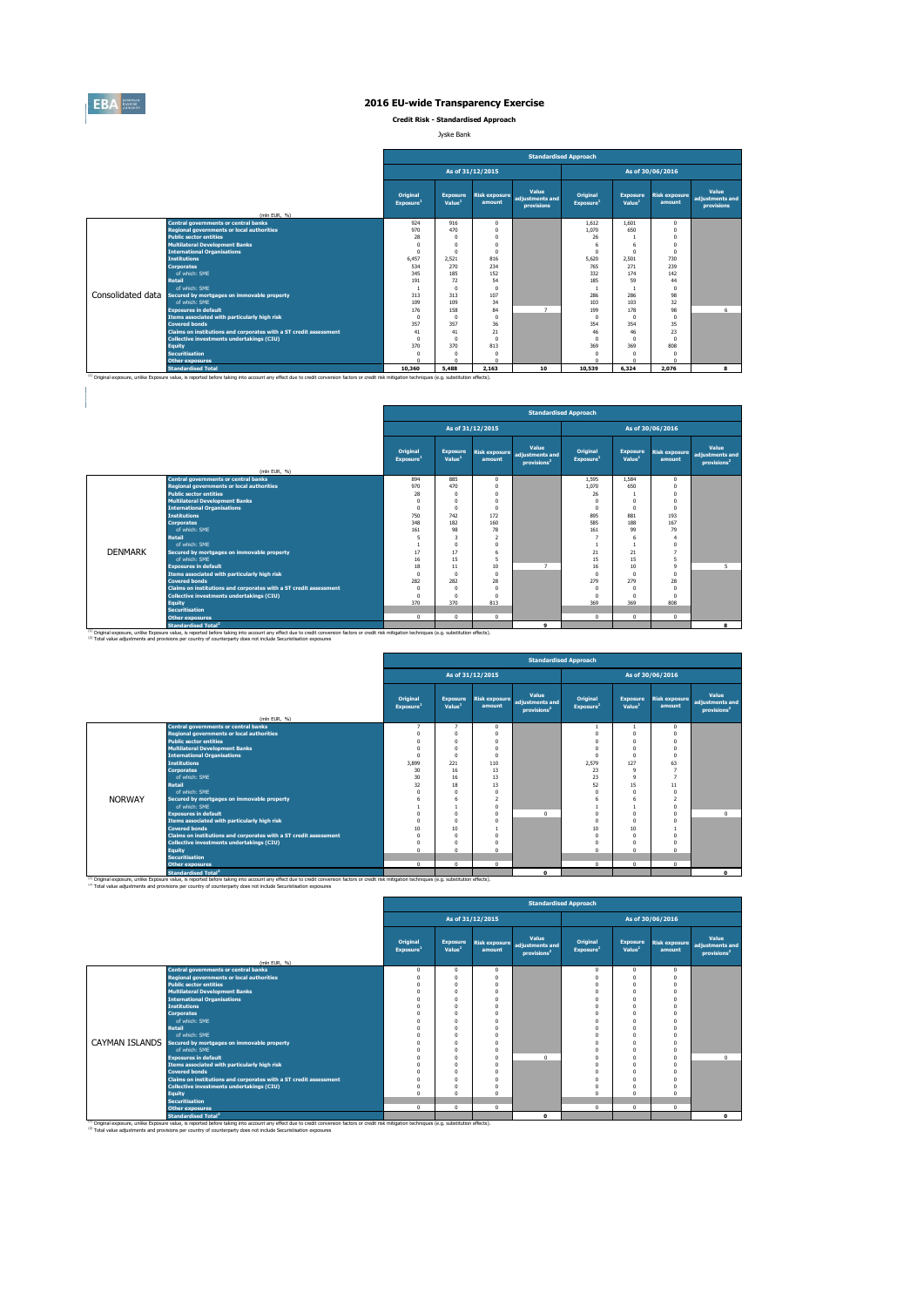

**Credit Risk - Standardised Approach**

| ke Bank<br>$\sim$ |
|-------------------|
|-------------------|

|                 |                                                                                                                                                                                                                                                                                                                         |                                   |                                       |                        |                                                                   | <b>Standardised Approach</b>      |                                       |                                |                                                     |
|-----------------|-------------------------------------------------------------------------------------------------------------------------------------------------------------------------------------------------------------------------------------------------------------------------------------------------------------------------|-----------------------------------|---------------------------------------|------------------------|-------------------------------------------------------------------|-----------------------------------|---------------------------------------|--------------------------------|-----------------------------------------------------|
|                 |                                                                                                                                                                                                                                                                                                                         |                                   |                                       | As of 31/12/2015       |                                                                   |                                   |                                       | As of 30/06/2016               |                                                     |
|                 |                                                                                                                                                                                                                                                                                                                         | Original<br>Exposure <sup>1</sup> | <b>Exposure</b><br>Value <sup>1</sup> | amount                 | Value<br>Risk exposure adjustments and<br>provisions <sup>2</sup> | Original<br>Exposure <sup>1</sup> | <b>Exposure</b><br>Value <sup>1</sup> | <b>Risk exposure</b><br>amount | Value<br>adjustments and<br>provisions <sup>2</sup> |
|                 | (mln EUR. %)<br><b>Central governments or central banks</b>                                                                                                                                                                                                                                                             | $\Omega$                          | $\Omega$                              |                        |                                                                   |                                   | $\Omega$                              | $\Omega$                       |                                                     |
|                 | <b>Regional governments or local authorities</b>                                                                                                                                                                                                                                                                        | $\Omega$                          | $\Omega$                              | $^{\circ}$<br>$\Omega$ |                                                                   | $^{\circ}$<br>$\Omega$            | n                                     | $\Omega$                       |                                                     |
|                 | <b>Public sector entities</b>                                                                                                                                                                                                                                                                                           |                                   | $\Omega$                              | $\Omega$               |                                                                   | $\theta$                          | n                                     | $\Omega$                       |                                                     |
|                 | <b>Multilateral Development Banks</b>                                                                                                                                                                                                                                                                                   | $\Omega$                          | $\Omega$                              | $\Omega$               |                                                                   | $\theta$                          |                                       | $\Omega$                       |                                                     |
|                 | <b>International Organisations</b>                                                                                                                                                                                                                                                                                      |                                   |                                       | n                      |                                                                   | $\theta$                          |                                       | $\Omega$                       |                                                     |
|                 | <b>Institutions</b>                                                                                                                                                                                                                                                                                                     |                                   |                                       |                        |                                                                   | $\Omega$                          |                                       | $\Omega$                       |                                                     |
|                 | <b>Corporates</b>                                                                                                                                                                                                                                                                                                       |                                   |                                       | $\Omega$               |                                                                   | 3                                 | з                                     | 3                              |                                                     |
|                 | of which: SMF                                                                                                                                                                                                                                                                                                           |                                   |                                       | n                      |                                                                   | $\Omega$                          |                                       | $\Omega$                       |                                                     |
|                 | <b>Retail</b>                                                                                                                                                                                                                                                                                                           |                                   |                                       | O                      |                                                                   | $\Omega$                          |                                       | $\Omega$                       |                                                     |
|                 | of which: SMF                                                                                                                                                                                                                                                                                                           |                                   |                                       | $\Omega$               |                                                                   | $\Omega$                          |                                       | $\Omega$                       |                                                     |
| <b>GUERNSEY</b> | Secured by mortgages on immovable property                                                                                                                                                                                                                                                                              |                                   |                                       | n                      |                                                                   | $\theta$                          |                                       | $\Omega$                       |                                                     |
|                 | of which: SMF                                                                                                                                                                                                                                                                                                           |                                   |                                       | $\Omega$               |                                                                   | $\Omega$                          |                                       | $\Omega$                       |                                                     |
|                 | <b>Exposures in default</b>                                                                                                                                                                                                                                                                                             |                                   |                                       | $\Omega$               | $\Omega$                                                          | $\Omega$                          | n                                     | $\Omega$                       | $\Omega$                                            |
|                 | Items associated with particularly high risk                                                                                                                                                                                                                                                                            |                                   | $\Omega$                              | $\Omega$               |                                                                   | $\Omega$                          | n                                     | $\Omega$                       |                                                     |
|                 | <b>Covered bonds</b>                                                                                                                                                                                                                                                                                                    |                                   | $\Omega$                              | $\Omega$               |                                                                   | $\Omega$                          | n                                     | $\Omega$                       |                                                     |
|                 | Claims on institutions and corporates with a ST credit assessment                                                                                                                                                                                                                                                       |                                   | $\Omega$                              | n                      |                                                                   | $\theta$                          | $\theta$                              | $\Omega$                       |                                                     |
|                 | Collective investments undertakings (CIU)                                                                                                                                                                                                                                                                               | $\Omega$                          |                                       | $\Omega$               |                                                                   | $\Omega$                          | n                                     | $\Omega$                       |                                                     |
|                 | <b>Equity</b>                                                                                                                                                                                                                                                                                                           | $\Omega$                          | $\Omega$                              | O                      |                                                                   | $\Omega$                          | $\theta$                              | $\Omega$                       |                                                     |
|                 | <b>Securitisation</b>                                                                                                                                                                                                                                                                                                   |                                   |                                       |                        |                                                                   |                                   |                                       |                                |                                                     |
|                 | <b>Other exposures</b>                                                                                                                                                                                                                                                                                                  | $\mathbf 0$                       | $\Omega$                              | $\Omega$               |                                                                   | $\mathbf 0$                       | $\mathbf{0}$                          | $\mathbf{0}$                   |                                                     |
|                 | <b>Standardised Total<sup>2</sup></b>                                                                                                                                                                                                                                                                                   |                                   |                                       |                        | $\Omega$                                                          |                                   |                                       |                                | $\Omega$                                            |
|                 | (1) Original exposure, unlike Exposure value, is reported before taking into account any effect due to credit conversion factors or credit risk mitigation techniques (e.g. substitution effects).<br>(2) Total value adjustments and provisions per country of counterparty does not include Securistisation exposures |                                   |                                       |                        |                                                                   |                                   |                                       |                                |                                                     |

|               |                                                                   |                                   |                                       |                                |                                                     | <b>Standardised Approach</b>      |                                       |                                |                                                     |
|---------------|-------------------------------------------------------------------|-----------------------------------|---------------------------------------|--------------------------------|-----------------------------------------------------|-----------------------------------|---------------------------------------|--------------------------------|-----------------------------------------------------|
|               |                                                                   |                                   |                                       | As of 31/12/2015               |                                                     |                                   |                                       | As of 30/06/2016               |                                                     |
|               |                                                                   | Original<br>Exposure <sup>1</sup> | <b>Exposure</b><br>Value <sup>1</sup> | <b>Risk exposure</b><br>amount | Value<br>adjustments and<br>provisions <sup>2</sup> | Original<br>Exposure <sup>1</sup> | <b>Exposure</b><br>Value <sup>1</sup> | <b>Risk exposure</b><br>amount | Value<br>adjustments and<br>provisions <sup>2</sup> |
|               | (mln EUR, %)<br><b>Central governments or central banks</b>       | $^{\circ}$                        | $\mathbf{0}$                          | $\Omega$                       |                                                     | $^{\circ}$                        | $\Omega$                              | $\circ$                        |                                                     |
|               | <b>Regional governments or local authorities</b>                  | $\Omega$                          | $^{\circ}$                            | C                              |                                                     |                                   |                                       | $\Omega$                       |                                                     |
|               | <b>Public sector entities</b>                                     | $\Omega$                          | $\mathbf{0}$                          | O                              |                                                     |                                   |                                       | $\Omega$                       |                                                     |
|               | <b>Multilateral Development Banks</b>                             | $\mathbf 0$                       | $\bf{0}$                              |                                |                                                     |                                   |                                       | $\Omega$                       |                                                     |
|               | <b>International Organisations</b>                                | $\Omega$                          | $\Omega$                              | n                              |                                                     |                                   | $\Omega$                              | $\Omega$                       |                                                     |
|               | <b>Institutions</b>                                               | $\Omega$                          | $\Omega$                              |                                |                                                     |                                   |                                       |                                |                                                     |
|               | <b>Corporates</b>                                                 | $\Omega$                          | $\mathbf{0}$                          | n                              |                                                     |                                   | $\Omega$                              | $\Omega$                       |                                                     |
|               | of which: SME                                                     | $\Omega$                          | $\mathbf{0}$                          |                                |                                                     |                                   | $\Omega$                              | $\Omega$                       |                                                     |
|               | <b>Retail</b>                                                     | $\Omega$                          | $\Omega$                              |                                |                                                     |                                   | $\Omega$                              |                                |                                                     |
| Country of    | of which: SMF                                                     | $\Omega$                          | $\Omega$                              |                                |                                                     |                                   |                                       |                                |                                                     |
| Counterpart 5 | Secured by mortgages on immovable property                        | $\Omega$                          | $\Omega$                              |                                |                                                     |                                   |                                       | $\Omega$                       |                                                     |
|               | of which: SMF                                                     | $\Omega$                          | $\mathbf{0}$                          | n                              |                                                     |                                   |                                       | $\Omega$                       |                                                     |
|               | <b>Exposures in default</b>                                       | $\Omega$                          | $\bf{0}$                              | n                              | $\Omega$                                            |                                   | $\Omega$                              | $\theta$                       | $\circ$                                             |
|               | <b>Items associated with particularly high risk</b>               | $\Omega$                          | $\mathbf{0}$                          | O                              |                                                     |                                   | $\Omega$                              | $\Omega$                       |                                                     |
|               | <b>Covered bonds</b>                                              | $\Omega$                          | $\Omega$                              |                                |                                                     |                                   |                                       |                                |                                                     |
|               | Claims on institutions and corporates with a ST credit assessment | $\Omega$                          | $\Omega$                              |                                |                                                     |                                   | $\Omega$                              | $\Omega$                       |                                                     |
|               | Collective investments undertakings (CIU)<br>Equity               | $\Omega$<br>$\Omega$              | $\mathbf{0}$<br>$\Omega$              | O                              |                                                     | n                                 | $\Omega$                              | $\theta$                       |                                                     |
|               | <b>Securitisation</b>                                             |                                   |                                       |                                |                                                     |                                   |                                       |                                |                                                     |
|               | <b>Other exposures</b>                                            | $\mathbf 0$                       | $\mathbf{0}$                          | $\Omega$                       |                                                     | $\Omega$                          | $\Omega$                              | $\Omega$                       |                                                     |
|               | <b>Standardised Total<sup>2</sup></b>                             |                                   |                                       |                                | $\mathbf{0}$                                        |                                   |                                       |                                | $\mathbf{o}$                                        |

<sup>10</sup> Original exposure, unlike Exposure Total of Total Total Total Count any effect due to credit conversion factors or credit risk mitigation techniques (e.g. substitution effects).<br><sup>21</sup> Total value adjustments and provis

|               |                                                                   |                                   |                                       |                                | <b>Standardised Approach</b>                        |                                   |                                       |                                |                                                     |
|---------------|-------------------------------------------------------------------|-----------------------------------|---------------------------------------|--------------------------------|-----------------------------------------------------|-----------------------------------|---------------------------------------|--------------------------------|-----------------------------------------------------|
|               |                                                                   |                                   |                                       | As of 31/12/2015               |                                                     |                                   |                                       | As of 30/06/2016               |                                                     |
|               |                                                                   | Original<br>Exposure <sup>1</sup> | <b>Exposure</b><br>Value <sup>1</sup> | <b>Risk exposure</b><br>amount | Value<br>adjustments and<br>provisions <sup>2</sup> | Original<br>Exposure <sup>1</sup> | <b>Exposure</b><br>Value <sup>1</sup> | <b>Risk exposure</b><br>amount | Value<br>adjustments and<br>provisions <sup>2</sup> |
|               | (mln EUR. %)                                                      |                                   |                                       |                                |                                                     |                                   |                                       |                                |                                                     |
|               | <b>Central governments or central banks</b>                       | $\Omega$                          | $\Omega$                              | $\mathbf{0}$                   |                                                     | $\Omega$                          | $\Omega$                              | $\mathbf{0}$                   |                                                     |
|               | <b>Regional governments or local authorities</b>                  |                                   | $\Omega$                              | O                              |                                                     |                                   | $\Omega$                              | $\sqrt{2}$                     |                                                     |
|               | <b>Public sector entities</b>                                     |                                   |                                       |                                |                                                     |                                   | $\Omega$                              | $\sqrt{2}$                     |                                                     |
|               | <b>Multilateral Development Banks</b>                             |                                   | $\Omega$                              |                                |                                                     |                                   | $\Omega$                              |                                |                                                     |
|               | <b>International Organisations</b>                                |                                   | $\Omega$                              |                                |                                                     |                                   | $\Omega$                              |                                |                                                     |
|               | <b>Institutions</b>                                               |                                   |                                       |                                |                                                     |                                   | $\Omega$<br>$\Omega$                  |                                |                                                     |
|               | <b>Corporates</b><br>of which: SME                                |                                   |                                       |                                |                                                     |                                   |                                       |                                |                                                     |
|               | <b>Retail</b>                                                     |                                   |                                       |                                |                                                     |                                   | $\Omega$<br>$\Omega$                  |                                |                                                     |
|               | of which: SMF                                                     |                                   | $\Omega$                              |                                |                                                     |                                   | $\Omega$                              |                                |                                                     |
| Country of    | Secured by mortgages on immovable property                        |                                   | $\Omega$                              | $\Omega$                       |                                                     |                                   | $\Omega$                              | $\Omega$                       |                                                     |
| Counterpart 6 | of which: SMF                                                     |                                   |                                       | $\Omega$                       |                                                     |                                   | $\Omega$                              | O                              |                                                     |
|               | <b>Exposures in default</b>                                       |                                   | $\Omega$                              | $\theta$                       | $\Omega$                                            |                                   | $\Omega$                              | $\Omega$                       | 0                                                   |
|               | Items associated with particularly high risk                      |                                   |                                       |                                |                                                     |                                   | $\Omega$                              |                                |                                                     |
|               | <b>Covered bonds</b>                                              |                                   | $\Omega$                              |                                |                                                     |                                   | $\Omega$                              |                                |                                                     |
|               | Claims on institutions and corporates with a ST credit assessment |                                   |                                       |                                |                                                     |                                   | $\Omega$                              |                                |                                                     |
|               | <b>Collective investments undertakings (CIU)</b>                  |                                   |                                       | O                              |                                                     |                                   | $\Omega$                              | O                              |                                                     |
|               | Equity                                                            | n                                 | $\Omega$                              | $\Omega$                       |                                                     |                                   | $\Omega$                              | $\Omega$                       |                                                     |
|               | <b>Securitisation</b>                                             |                                   |                                       |                                |                                                     |                                   |                                       |                                |                                                     |
|               | <b>Other exposures</b>                                            | $\Omega$                          | $\Omega$                              | $\mathbf{0}$                   |                                                     | $\Omega$                          | $\Omega$                              | $\mathbf{0}$                   |                                                     |
|               | <b>Standardised Total<sup>2</sup></b>                             |                                   |                                       |                                | $\Omega$                                            |                                   |                                       |                                | $\bullet$                                           |

|               |                                                                                                                                                                                                                                             |                                   |                                       |                                | <b>Standardised Approach</b>                        |                                   |                                       |                                |                                                     |
|---------------|---------------------------------------------------------------------------------------------------------------------------------------------------------------------------------------------------------------------------------------------|-----------------------------------|---------------------------------------|--------------------------------|-----------------------------------------------------|-----------------------------------|---------------------------------------|--------------------------------|-----------------------------------------------------|
|               |                                                                                                                                                                                                                                             |                                   |                                       | As of 31/12/2015               |                                                     |                                   |                                       | As of 30/06/2016               |                                                     |
|               | (mln EUR, %)                                                                                                                                                                                                                                | Original<br>Exposure <sup>1</sup> | <b>Exposure</b><br>Value <sup>1</sup> | <b>Risk exposure</b><br>amount | Value<br>adiustments and<br>provisions <sup>2</sup> | Original<br>Exposure <sup>1</sup> | <b>Exposure</b><br>Value <sup>1</sup> | <b>Risk exposure</b><br>amount | Value<br>adjustments and<br>provisions <sup>2</sup> |
|               | <b>Central governments or central banks</b>                                                                                                                                                                                                 | $\Omega$                          | $\mathbf 0$                           | $\mathbf 0$                    |                                                     | $\mathbf{0}$                      | $\Omega$                              | $\Omega$                       |                                                     |
|               | <b>Regional governments or local authorities</b>                                                                                                                                                                                            |                                   | $\Omega$                              |                                |                                                     |                                   |                                       | $\Omega$                       |                                                     |
|               | <b>Public sector entities</b>                                                                                                                                                                                                               |                                   | $\Omega$                              |                                |                                                     |                                   |                                       | $\Omega$                       |                                                     |
|               | <b>Multilateral Development Banks</b>                                                                                                                                                                                                       |                                   | $\Omega$                              |                                |                                                     |                                   |                                       | $\Omega$                       |                                                     |
|               | <b>International Organisations</b>                                                                                                                                                                                                          |                                   | $\Omega$                              |                                |                                                     |                                   |                                       |                                |                                                     |
|               | <b>Institutions</b>                                                                                                                                                                                                                         |                                   | $\Omega$                              |                                |                                                     |                                   |                                       |                                |                                                     |
|               | <b>Corporates</b>                                                                                                                                                                                                                           |                                   | $\Omega$                              |                                |                                                     |                                   |                                       |                                |                                                     |
|               | of which: SME                                                                                                                                                                                                                               |                                   | $\Omega$                              |                                |                                                     |                                   |                                       |                                |                                                     |
|               | <b>Retail</b>                                                                                                                                                                                                                               |                                   | $\Omega$                              |                                |                                                     |                                   |                                       |                                |                                                     |
| Country of    | of which: SMF                                                                                                                                                                                                                               |                                   | $\Omega$                              |                                |                                                     |                                   |                                       |                                |                                                     |
|               | Secured by mortgages on immovable property                                                                                                                                                                                                  |                                   | $\Omega$                              |                                |                                                     |                                   |                                       |                                |                                                     |
| Counterpart 7 | of which: SMF                                                                                                                                                                                                                               |                                   | $\Omega$                              |                                |                                                     |                                   |                                       | $\Omega$                       |                                                     |
|               | <b>Exposures in default</b>                                                                                                                                                                                                                 |                                   | $\Omega$                              | $\Omega$                       | $\Omega$                                            |                                   |                                       | $\Omega$                       | $\Omega$                                            |
|               | Items associated with particularly high risk                                                                                                                                                                                                |                                   | $\Omega$                              |                                |                                                     |                                   |                                       |                                |                                                     |
|               | <b>Covered bonds</b>                                                                                                                                                                                                                        |                                   | $\Omega$                              |                                |                                                     |                                   |                                       |                                |                                                     |
|               | Claims on institutions and corporates with a ST credit assessment                                                                                                                                                                           |                                   | $\Omega$                              |                                |                                                     |                                   |                                       |                                |                                                     |
|               | <b>Collective investments undertakings (CIU)</b>                                                                                                                                                                                            |                                   | $\Omega$                              |                                |                                                     |                                   |                                       |                                |                                                     |
|               | <b>Equity</b>                                                                                                                                                                                                                               |                                   | $\Omega$                              | $\Omega$                       |                                                     |                                   |                                       | $\Omega$                       |                                                     |
|               | <b>Securitisation</b>                                                                                                                                                                                                                       |                                   |                                       |                                |                                                     |                                   |                                       |                                |                                                     |
|               | <b>Other exposures</b>                                                                                                                                                                                                                      | $\Omega$                          | $\Omega$                              | $\mathbf 0$                    |                                                     | $\mathbf{0}$                      | $\Omega$                              | $\mathbf 0$                    |                                                     |
|               | <b>Standardised Total<sup>2</sup></b><br>(1) Original exposure, unlike Exposure value, is reported before taking into account any effect due to credit conversion factors or credit risk mitigation techniques (e.g. substitution effects). |                                   |                                       |                                | $\Omega$                                            |                                   |                                       |                                | $\Omega$                                            |

ο.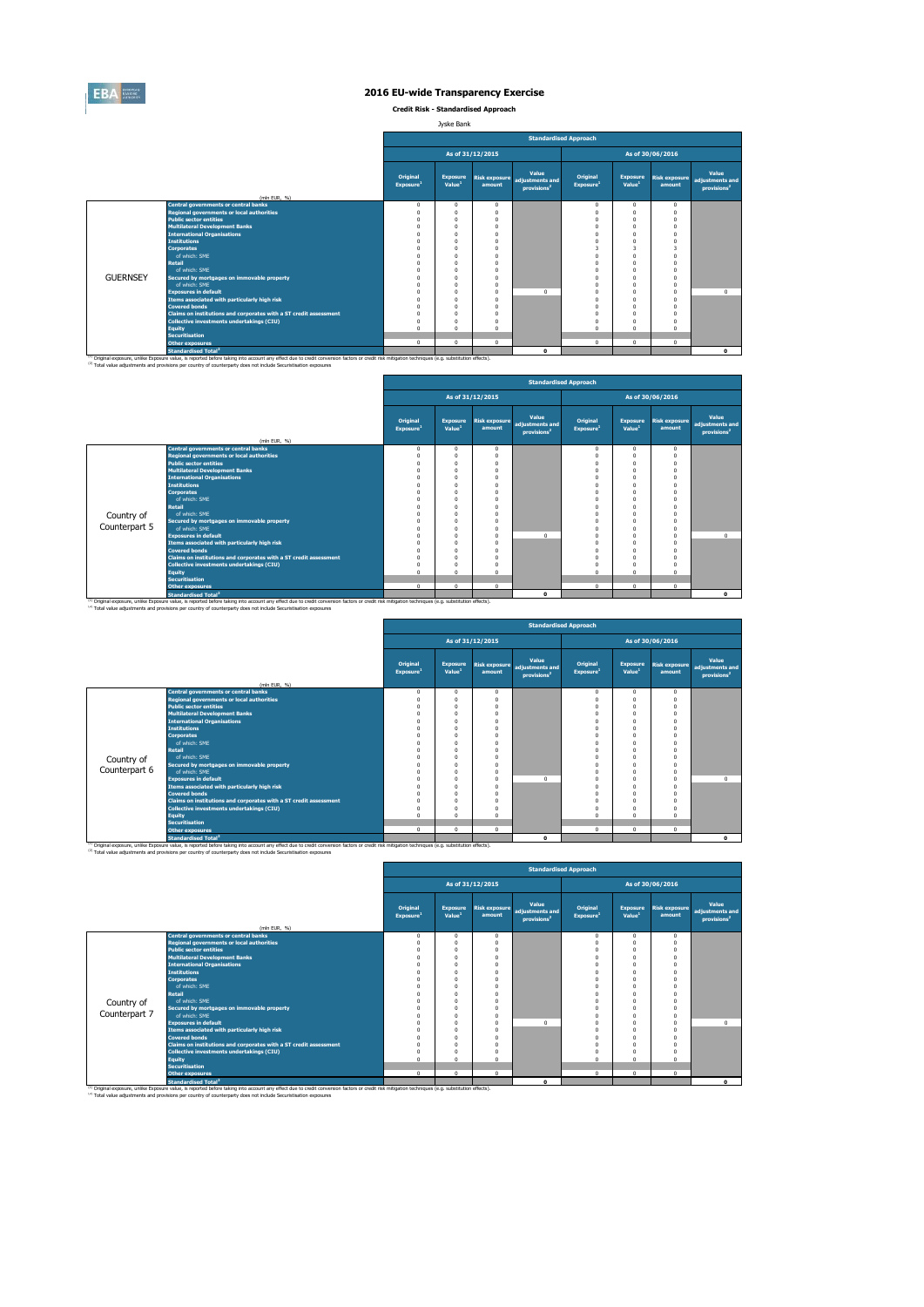

**Credit Risk - Standardised Approach**

Jyske Bank

|               |                                                                                                                                                                                                                                                                                                                         |                                   |                                       |                  | <b>Standardised Approach</b>                                      |                                   |                                       |                                |                                                     |
|---------------|-------------------------------------------------------------------------------------------------------------------------------------------------------------------------------------------------------------------------------------------------------------------------------------------------------------------------|-----------------------------------|---------------------------------------|------------------|-------------------------------------------------------------------|-----------------------------------|---------------------------------------|--------------------------------|-----------------------------------------------------|
|               |                                                                                                                                                                                                                                                                                                                         |                                   |                                       | As of 31/12/2015 |                                                                   |                                   |                                       | As of 30/06/2016               |                                                     |
|               |                                                                                                                                                                                                                                                                                                                         | Original<br>Exposure <sup>1</sup> | <b>Exposure</b><br>Value <sup>1</sup> | amount           | Value<br>Risk exposure adjustments and<br>provisions <sup>2</sup> | Original<br>Exposure <sup>1</sup> | <b>Exposure</b><br>Value <sup>1</sup> | <b>Risk exposure</b><br>amount | Value<br>adjustments and<br>provisions <sup>2</sup> |
|               | (mln EUR, %)                                                                                                                                                                                                                                                                                                            |                                   |                                       |                  |                                                                   |                                   |                                       |                                |                                                     |
|               | <b>Central governments or central banks</b>                                                                                                                                                                                                                                                                             | $\Omega$                          | $\Omega$                              | 0                |                                                                   | $^{\circ}$                        | $^{\circ}$                            | $\Omega$                       |                                                     |
|               | <b>Regional governments or local authorities</b><br><b>Public sector entities</b>                                                                                                                                                                                                                                       |                                   | $\Omega$                              | $\Omega$         |                                                                   | $\Omega$<br>$\Omega$              |                                       | $\Omega$<br>$\Omega$           |                                                     |
|               | <b>Multilateral Development Banks</b>                                                                                                                                                                                                                                                                                   |                                   | $\Omega$<br>n                         | O<br>n           |                                                                   | $\Omega$                          |                                       |                                |                                                     |
|               | <b>International Organisations</b>                                                                                                                                                                                                                                                                                      |                                   |                                       | O                |                                                                   | $\Omega$                          |                                       |                                |                                                     |
|               | <b>Institutions</b>                                                                                                                                                                                                                                                                                                     |                                   | $\Omega$                              | $\Omega$         |                                                                   | $\Omega$                          |                                       | $\Omega$                       |                                                     |
|               | <b>Corporates</b>                                                                                                                                                                                                                                                                                                       |                                   |                                       | n                |                                                                   | $\Omega$                          |                                       |                                |                                                     |
|               | of which: SMF                                                                                                                                                                                                                                                                                                           |                                   | $\Omega$                              | n                |                                                                   | $\Omega$                          |                                       | $\Omega$                       |                                                     |
|               | <b>Retail</b>                                                                                                                                                                                                                                                                                                           |                                   |                                       | O                |                                                                   | C                                 |                                       |                                |                                                     |
| Country of    | of which: SMF                                                                                                                                                                                                                                                                                                           |                                   |                                       | n                |                                                                   | C                                 |                                       | $\Omega$                       |                                                     |
|               | Secured by mortgages on immovable property                                                                                                                                                                                                                                                                              |                                   |                                       | n                |                                                                   | $\Omega$                          |                                       |                                |                                                     |
| Counterpart 8 | of which: SMF                                                                                                                                                                                                                                                                                                           |                                   |                                       | $\Omega$         |                                                                   | $\Omega$                          |                                       | $\Omega$                       |                                                     |
|               | <b>Exposures in default</b>                                                                                                                                                                                                                                                                                             |                                   | n                                     | $\Omega$         | $\Omega$                                                          | $\Omega$                          |                                       | $\Omega$                       | $\Omega$                                            |
|               | Items associated with particularly high risk                                                                                                                                                                                                                                                                            |                                   |                                       | n                |                                                                   | $\Omega$                          |                                       | $\Omega$                       |                                                     |
|               | <b>Covered bonds</b>                                                                                                                                                                                                                                                                                                    |                                   | n                                     | O                |                                                                   | $\Omega$                          |                                       | $\Omega$                       |                                                     |
|               | Claims on institutions and corporates with a ST credit assessment                                                                                                                                                                                                                                                       |                                   | n                                     | O                |                                                                   | $\Omega$                          |                                       | $\Omega$                       |                                                     |
|               | Collective investments undertakings (CIU)                                                                                                                                                                                                                                                                               |                                   | $\Omega$                              | n                |                                                                   | $\Omega$                          |                                       |                                |                                                     |
|               | <b>Equity</b>                                                                                                                                                                                                                                                                                                           |                                   | $\Omega$                              | n                |                                                                   | $\Omega$                          |                                       |                                |                                                     |
|               | <b>Securitisation</b>                                                                                                                                                                                                                                                                                                   |                                   |                                       |                  |                                                                   |                                   |                                       |                                |                                                     |
|               | <b>Other exposures</b>                                                                                                                                                                                                                                                                                                  | $\Omega$                          | $\Omega$                              | $\Omega$         |                                                                   | $^{\circ}$                        | $\Omega$                              | $\Omega$                       |                                                     |
|               | <b>Standardised Total<sup>2</sup></b>                                                                                                                                                                                                                                                                                   |                                   |                                       |                  | $\Omega$                                                          |                                   |                                       |                                | $\Omega$                                            |
|               | (1) Original exposure, unlike Exposure value, is reported before taking into account any effect due to credit conversion factors or credit risk mitigation techniques (e.g. substitution effects).<br>(2) Total value adjustments and provisions per country of counterparty does not include Securistisation exposures |                                   |                                       |                  |                                                                   |                                   |                                       |                                |                                                     |

|               |                                                                   |                                          |                                       |                                |                                                     | <b>Standardised Approach</b>      |                                       |                                |                                                     |
|---------------|-------------------------------------------------------------------|------------------------------------------|---------------------------------------|--------------------------------|-----------------------------------------------------|-----------------------------------|---------------------------------------|--------------------------------|-----------------------------------------------------|
|               |                                                                   |                                          |                                       | As of 31/12/2015               |                                                     |                                   |                                       | As of 30/06/2016               |                                                     |
|               |                                                                   | <b>Original</b><br>Exposure <sup>1</sup> | <b>Exposure</b><br>Value <sup>1</sup> | <b>Risk exposure</b><br>amount | Value<br>adjustments and<br>provisions <sup>2</sup> | Original<br>Exposure <sup>1</sup> | <b>Exposure</b><br>Value <sup>1</sup> | <b>Risk exposure</b><br>amount | Value<br>adjustments and<br>provisions <sup>2</sup> |
|               | (mln EUR, %)<br><b>Central governments or central banks</b>       | 0                                        | $^{\circ}$                            | $\Omega$                       |                                                     | $^{\circ}$                        | 0                                     | $\Omega$                       |                                                     |
|               | <b>Regional governments or local authorities</b>                  | 0                                        | $\Omega$                              |                                |                                                     | $\Omega$                          |                                       | $\Omega$                       |                                                     |
|               | <b>Public sector entities</b>                                     |                                          | $\Omega$                              |                                |                                                     | $\Omega$                          |                                       | $\Omega$                       |                                                     |
|               | <b>Multilateral Development Banks</b>                             |                                          | $\Omega$                              |                                |                                                     | $\Omega$                          |                                       |                                |                                                     |
|               | <b>International Organisations</b>                                |                                          | $\Omega$                              |                                |                                                     | $\Omega$                          |                                       |                                |                                                     |
|               | <b>Institutions</b>                                               |                                          | $\Omega$                              |                                |                                                     | O                                 |                                       |                                |                                                     |
|               | <b>Corporates</b>                                                 |                                          | $\Omega$                              |                                |                                                     | $\Omega$                          |                                       | $\Omega$                       |                                                     |
|               | of which: SMF                                                     |                                          | $\Omega$                              |                                |                                                     | $\Omega$                          |                                       |                                |                                                     |
|               | <b>Retail</b>                                                     |                                          | $\Omega$                              |                                |                                                     | O                                 | n                                     |                                |                                                     |
| Country of    | of which: SMF                                                     |                                          | $\Omega$                              |                                |                                                     | O                                 |                                       |                                |                                                     |
|               | Secured by mortgages on immovable property                        |                                          | $\Omega$                              |                                |                                                     | O                                 |                                       |                                |                                                     |
| Counterpart 9 | of which: SMF                                                     |                                          | $\Omega$                              |                                |                                                     | O                                 |                                       | $\Omega$                       |                                                     |
|               | <b>Exposures in default</b>                                       |                                          | $\Omega$                              |                                | $\Omega$                                            | $\Omega$                          |                                       | $\Omega$                       | $\circ$                                             |
|               | Items associated with particularly high risk                      |                                          | $\Omega$                              |                                |                                                     | $\Omega$                          |                                       |                                |                                                     |
|               | <b>Covered bonds</b>                                              |                                          | $\Omega$                              |                                |                                                     | 0                                 |                                       |                                |                                                     |
|               | Claims on institutions and corporates with a ST credit assessment | n                                        | $\Omega$                              |                                |                                                     | $\Omega$                          | n                                     | $\Omega$                       |                                                     |
|               | <b>Collective investments undertakings (CIU)</b>                  | 0                                        | $\bf{0}$                              |                                |                                                     | $\mathbf 0$                       |                                       |                                |                                                     |
|               | Equity                                                            | n                                        | $\Omega$                              |                                |                                                     | $\Omega$                          | n                                     | $\Omega$                       |                                                     |
|               | <b>Securitisation</b>                                             |                                          |                                       |                                |                                                     |                                   |                                       |                                |                                                     |
|               | <b>Other exposures</b>                                            | $\Omega$                                 | $\mathbf{0}$                          | $\Omega$                       |                                                     | $\mathbf{0}$                      | $\mathbf{0}$                          | $\Omega$                       |                                                     |
|               | <b>Standardised Total<sup>2</sup></b>                             |                                          |                                       |                                | 0                                                   |                                   |                                       |                                | $\mathbf{0}$                                        |

<sup>10</sup> Original exposure, unlike Exposure Total of Total Total Total Count any effect due to credit conversion factors or credit risk mitigation techniques (e.g. substitution effects).<br><sup>21</sup> Total value adjustments and provis

|                |                                                                                                                                                                                                               |                                   |                                       |                                | <b>Standardised Approach</b>                        |                                   |                                       |                                |                                                     |
|----------------|---------------------------------------------------------------------------------------------------------------------------------------------------------------------------------------------------------------|-----------------------------------|---------------------------------------|--------------------------------|-----------------------------------------------------|-----------------------------------|---------------------------------------|--------------------------------|-----------------------------------------------------|
|                |                                                                                                                                                                                                               |                                   |                                       | As of 31/12/2015               |                                                     |                                   |                                       | As of 30/06/2016               |                                                     |
|                | (mln EUR, %)                                                                                                                                                                                                  | Original<br>Exposure <sup>1</sup> | <b>Exposure</b><br>Value <sup>1</sup> | <b>Risk exposure</b><br>amount | Value<br>adjustments and<br>provisions <sup>2</sup> | Original<br>Exposure <sup>1</sup> | <b>Exposure</b><br>Value <sup>1</sup> | <b>Risk exposure</b><br>amount | Value<br>adjustments and<br>provisions <sup>2</sup> |
|                | <b>Central governments or central banks</b>                                                                                                                                                                   | $\mathbf 0$                       | $^{\circ}$                            | $\Omega$                       |                                                     | $\mathbf{0}$                      | $\mathbf 0$                           | $\Omega$                       |                                                     |
|                | <b>Regional governments or local authorities</b>                                                                                                                                                              | $\Omega$                          |                                       |                                |                                                     | $\Omega$                          | $\Omega$                              | $\theta$                       |                                                     |
|                | <b>Public sector entities</b>                                                                                                                                                                                 | O                                 | O                                     |                                |                                                     | $\Omega$                          | $\Omega$                              | £                              |                                                     |
|                | <b>Multilateral Development Banks</b>                                                                                                                                                                         | O                                 | n                                     |                                |                                                     | $\Omega$                          | $\Omega$                              | $\Omega$                       |                                                     |
|                | <b>International Organisations</b>                                                                                                                                                                            | O                                 | O                                     |                                |                                                     | $\Omega$                          | $\Omega$                              | £                              |                                                     |
|                | <b>Institutions</b>                                                                                                                                                                                           | ሰ                                 |                                       |                                |                                                     |                                   | $\Omega$                              |                                |                                                     |
|                | <b>Corporates</b>                                                                                                                                                                                             | n                                 | n                                     |                                |                                                     | $\Omega$                          | $\Omega$                              |                                |                                                     |
|                | of which: SME                                                                                                                                                                                                 |                                   |                                       |                                |                                                     |                                   | $\Omega$                              |                                |                                                     |
|                | Retail                                                                                                                                                                                                        | O                                 | O                                     |                                |                                                     | $\Omega$                          | $\Omega$                              | O                              |                                                     |
| Country of     | of which: SMF                                                                                                                                                                                                 | Ō                                 | O                                     |                                |                                                     | $\Omega$                          | $\Omega$                              | £                              |                                                     |
| Counterpart 10 | Secured by mortgages on immovable property<br>of which: SMF                                                                                                                                                   | $\Omega$                          |                                       |                                |                                                     |                                   | $\Omega$<br>$\Omega$                  |                                |                                                     |
|                | <b>Exposures in default</b>                                                                                                                                                                                   | O<br>O                            | O<br>O                                |                                | $\Omega$                                            | $\Omega$<br>$\Omega$              | $\Omega$                              | £<br>$\Omega$                  | $\Omega$                                            |
|                |                                                                                                                                                                                                               | ሰ                                 |                                       |                                |                                                     | $\Omega$                          | $\Omega$                              |                                |                                                     |
|                | Items associated with particularly high risk<br><b>Covered bonds</b>                                                                                                                                          | O                                 | O                                     |                                |                                                     | $\Omega$                          | $\Omega$                              | $\Omega$                       |                                                     |
|                | Claims on institutions and corporates with a ST credit assessment                                                                                                                                             | O                                 | O                                     |                                |                                                     | $\Omega$                          | $\Omega$                              | $\Omega$                       |                                                     |
|                | <b>Collective investments undertakings (CIU)</b>                                                                                                                                                              | $\Omega$                          | O                                     |                                |                                                     | $\Omega$                          | $\Omega$                              |                                |                                                     |
|                | <b>Equity</b>                                                                                                                                                                                                 | $\Omega$                          | $\theta$                              |                                |                                                     | $\Omega$                          | $\Omega$                              | $\Omega$                       |                                                     |
|                | <b>Securitisation</b>                                                                                                                                                                                         |                                   |                                       |                                |                                                     |                                   |                                       |                                |                                                     |
|                | <b>Other exposures</b>                                                                                                                                                                                        | $^{\circ}$                        | $\mathbf{0}$                          | $\Omega$                       |                                                     | $\mathbf{0}$                      | $\Omega$                              | $\Omega$                       |                                                     |
|                | <b>Standardised Total<sup>2</sup></b>                                                                                                                                                                         |                                   |                                       |                                | $\Omega$                                            |                                   |                                       |                                | $\Omega$                                            |
|                | <sup>(1)</sup> Original exposure, unlike Exposure value, is reported before taking into account any effect due to credit conversion factors or credit risk mitigation techniques (e.g. substitution effects). |                                   |                                       |                                |                                                     |                                   |                                       |                                |                                                     |
|                | (2) Total value adjustments and provisions per country of counterparty does not include Securistisation exposures                                                                                             |                                   |                                       |                                |                                                     |                                   |                                       |                                |                                                     |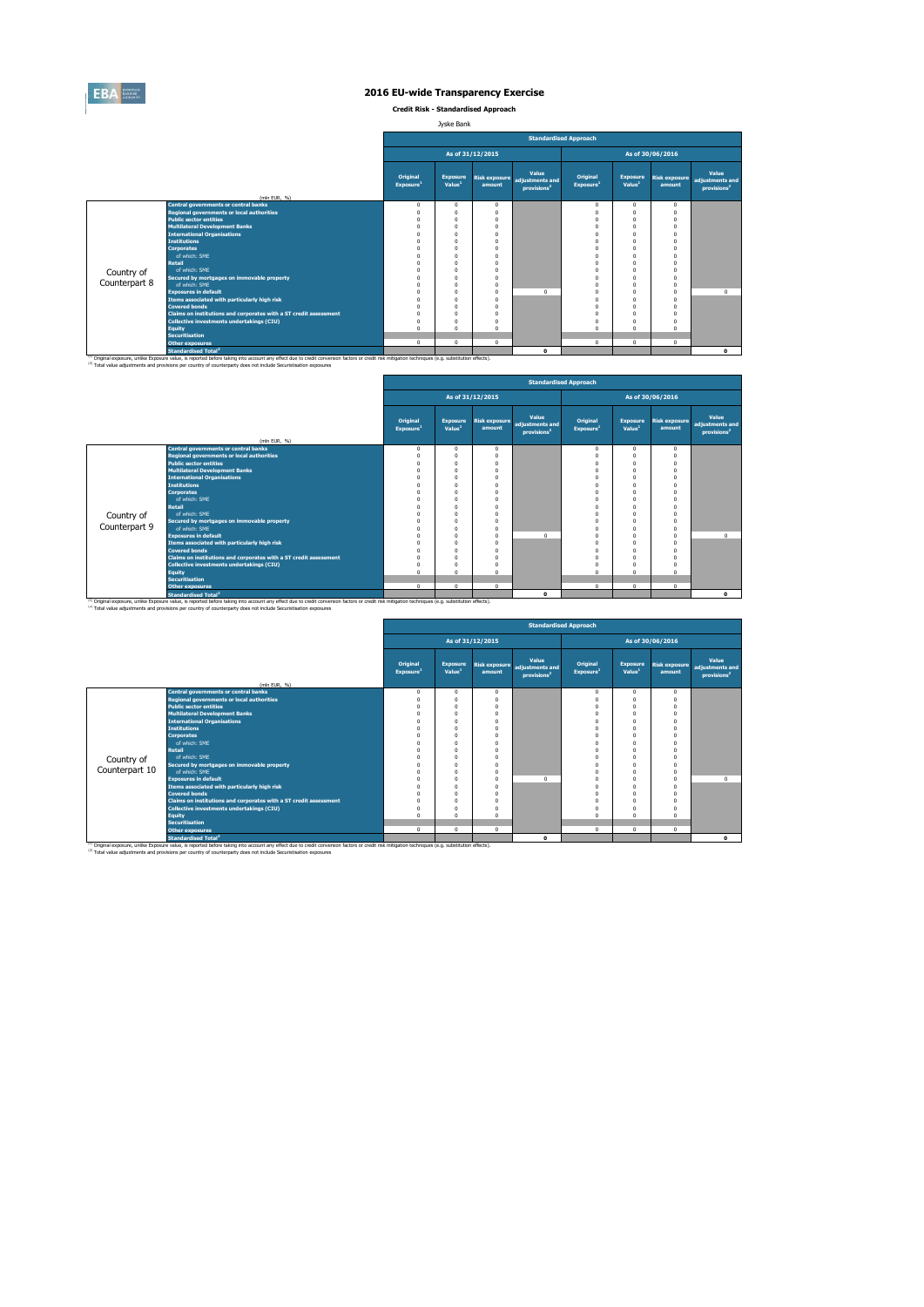

**Credit Risk - IRB Approach** Jyske Bank

|                   |                                                                                                                                                                                                    |                                                                                |                                       |                                       |                  |                             | <b>IRB Approach</b>         |            |                                |                                       |        |                             |                             |
|-------------------|----------------------------------------------------------------------------------------------------------------------------------------------------------------------------------------------------|--------------------------------------------------------------------------------|---------------------------------------|---------------------------------------|------------------|-----------------------------|-----------------------------|------------|--------------------------------|---------------------------------------|--------|-----------------------------|-----------------------------|
|                   |                                                                                                                                                                                                    |                                                                                |                                       |                                       | As of 31/12/2015 |                             |                             |            |                                | As of 30/06/2016                      |        |                             |                             |
|                   |                                                                                                                                                                                                    |                                                                                | <b>Original Exposure</b> <sup>1</sup> | <b>Exposure</b><br>Value <sup>1</sup> |                  | <b>Risk exposure amount</b> | Value<br>adiustments<br>and |            | Original Exposure <sup>1</sup> | <b>Exposure</b><br>Value <sup>1</sup> |        | <b>Risk exposure amount</b> | Value<br>adiustments<br>and |
|                   | (mln EUR. %)                                                                                                                                                                                       |                                                                                | Of which:<br>defaulted                |                                       |                  | Of which:<br>defaulted      | provisions                  |            | Of which:<br>defaulted         |                                       |        | Of which:<br>defaulted      | provisions                  |
|                   | <b>Central banks and central governments</b>                                                                                                                                                       |                                                                                |                                       |                                       |                  |                             | 0                           | $^{\circ}$ |                                |                                       |        |                             |                             |
|                   | <b>Tnstitutions</b>                                                                                                                                                                                | $\Omega$<br>n<br>10.770                                                        |                                       |                                       |                  |                             |                             |            |                                |                                       |        |                             |                             |
|                   | <b>Corporates</b><br>Corporates - Of Which: Specialised Lending                                                                                                                                    | 560<br>40.373<br>35,298<br>10.465<br>847<br>1.357<br>35.675<br>39.895<br>1.334 |                                       |                                       |                  |                             |                             |            |                                |                                       |        | 770                         | 782                         |
|                   | 52                                                                                                                                                                                                 | 22                                                                             | 51                                    | 37                                    | $\Omega$         | 18                          |                             |            |                                |                                       |        |                             |                             |
|                   | Corporates - Of Which: SME                                                                                                                                                                         | 9.815                                                                          | 1.021                                 | 8.296                                 | 4.380            | 416                         | 635                         | 9.555      | 981                            | 8.102                                 | 3.609  | 397                         | 586                         |
|                   | <b>Retail</b>                                                                                                                                                                                      | 26.441                                                                         | 523                                   | 25.211                                | 4.983            | 467                         | 201                         | 28,367     | 486                            | 26.625                                | 5.391  | 403                         | 201                         |
|                   | Retail - Secured on real estate property                                                                                                                                                           | 22,098                                                                         | 353                                   | 21.664                                | 3.837            | 340                         | 86                          | 23,718     | 326                            | 23.017                                | 4.235  | 283                         | 83                          |
|                   | Retail - Secured on real estate property - Of Which: SME                                                                                                                                           | 1.104                                                                          | 74                                    | 1.039                                 | 336              | 48                          | 26                          | 1.079      | 77                             | 1.011                                 | 342    | 51                          | 23                          |
| Consolidated data | Retail - Secured on real estate property - Of Which: non-                                                                                                                                          | 20,995                                                                         | 279                                   | 20,625                                | 3.501            | 292                         | 60                          | 22,639     | 249                            | 22,006                                | 3.892  | 232                         | 60                          |
|                   | <b>Retail - Qualifying Revolving</b>                                                                                                                                                               |                                                                                | $\Omega$                              |                                       |                  | $\Omega$                    | $\Omega$                    |            |                                |                                       |        |                             |                             |
|                   | <b>Retail - Other Retail</b>                                                                                                                                                                       | 4.343                                                                          | 170                                   | 3.547                                 | 1.146            | 127                         | 115                         | 4.649      | 160                            | 3.608                                 | 1.156  | 120                         | 118                         |
|                   | Retail - Other Retail - Of Which: SME                                                                                                                                                              | 1.259                                                                          | 66                                    | 1.089                                 | 369              | 33                          | 52                          | 1.267      | 65                             | 1.086                                 | 365    | 35                          | 58                          |
|                   | Retail - Other Retail - Of Which: non-SME                                                                                                                                                          | 3.083                                                                          | 103                                   | 2.459                                 | 777              | Q <sub>4</sub>              | 63                          | 3.382      | 95                             | 2.522                                 | 792    | 85                          | 60                          |
|                   | <b>Equity</b>                                                                                                                                                                                      |                                                                                |                                       |                                       |                  | $\Omega$                    |                             |            |                                |                                       |        |                             |                             |
|                   | <b>Securitisation</b>                                                                                                                                                                              | 43                                                                             |                                       | 43                                    | 18               |                             | $\Omega$                    | 83         |                                | 83                                    | 18     |                             |                             |
|                   | Other non credit-obligation assets                                                                                                                                                                 |                                                                                |                                       |                                       | 773              |                             |                             |            |                                |                                       | 794    |                             |                             |
|                   | <b>IRB Total</b>                                                                                                                                                                                   |                                                                                |                                       |                                       | 16,239           |                             |                             |            |                                |                                       | 16,973 |                             |                             |
|                   | (1) Original exposure, unlike Exposure value, is reported before taking into account any effect due to credit conversion factors or credit risk mitigation techniques (e.g. substitution effects). |                                                                                |                                       |                                       |                  |                             |                             |            |                                |                                       |        |                             |                             |

|                |                       |                                                                                                                                                                                                               |                                                                                          |                                       |                                       |                  |                             | <b>IRB Approach</b>         |          |                                |                                       |                  |                             |                             |
|----------------|-----------------------|---------------------------------------------------------------------------------------------------------------------------------------------------------------------------------------------------------------|------------------------------------------------------------------------------------------|---------------------------------------|---------------------------------------|------------------|-----------------------------|-----------------------------|----------|--------------------------------|---------------------------------------|------------------|-----------------------------|-----------------------------|
|                |                       |                                                                                                                                                                                                               |                                                                                          |                                       |                                       | As of 31/12/2015 |                             |                             |          |                                |                                       | As of 30/06/2016 |                             |                             |
|                |                       |                                                                                                                                                                                                               |                                                                                          | <b>Original Exposure</b> <sup>1</sup> | <b>Exposure</b><br>Value <sup>1</sup> |                  | <b>Risk exposure amount</b> | Value<br>adiustments<br>and |          | Original Exposure <sup>1</sup> | <b>Exposure</b><br>Value <sup>1</sup> |                  | <b>Risk exposure amount</b> | Value<br>adiustments<br>and |
|                |                       | (min EUR, %)                                                                                                                                                                                                  |                                                                                          | Of which:<br>defaulted                |                                       |                  | Of which:<br>defaulted      | provisions                  |          | Of which:<br>defaulted         |                                       |                  | Of which:<br>defaulted      | provisions                  |
|                |                       | <b>Central banks and central governments</b>                                                                                                                                                                  | $\theta$<br>$\Omega$                                                                     |                                       |                                       |                  |                             |                             |          |                                |                                       |                  |                             |                             |
|                | <b>Institutions</b>   |                                                                                                                                                                                                               |                                                                                          |                                       |                                       |                  | $\Omega$                    | $\theta$                    |          |                                |                                       |                  |                             |                             |
|                | <b>Corporates</b>     |                                                                                                                                                                                                               | 35,636<br>1.303<br>826<br>37,991<br>31.256<br>542<br>1.331<br>33,486<br>10,509<br>10.113 |                                       |                                       |                  |                             |                             |          |                                |                                       | 754              | 762                         |                             |
|                |                       | Corporates - Of Which: Specialised Lending                                                                                                                                                                    | 52                                                                                       | 22                                    | 51                                    | 37               | $\Omega$                    | 18                          |          |                                |                                       |                  |                             |                             |
|                |                       | Corporates - Of Which: SME                                                                                                                                                                                    | 8.493                                                                                    | 1,003                                 | 7.136                                 | 4.225            | 408                         | 623                         | 8.523    | 956                            | 7.190                                 | 3.497            | 387                         | 568                         |
|                | <b>Retail</b>         |                                                                                                                                                                                                               | 26,000                                                                                   | 501                                   | 24,784                                | 4.930            | 455                         | 194                         | 27,923   | 467                            | 26,200                                | 5.333            | 392                         | 196                         |
|                |                       | Retail - Secured on real estate property                                                                                                                                                                      | 21,725                                                                                   | 340                                   | 21.295                                | 3,800            | 332                         | 83                          | 23.352   | 316                            | 22.654                                | 4.196            | 277                         | 81                          |
|                |                       | Retail - Secured on real estate property - Of Which: SME                                                                                                                                                      | 1.098                                                                                    | 73                                    | 1.033                                 | 336              | 48                          | 26                          | 1.074    | 76                             | 1.005                                 | 341              | 51                          | 22                          |
| <b>DENMARK</b> |                       | Retail - Secured on real estate property - Of Which: non-                                                                                                                                                     | 20,627                                                                                   | 267                                   | 20,262                                | 3,465            | 284                         | 57                          | 22,278   | 240                            | 21,649                                | 3.855            | 226                         | 59                          |
|                |                       | <b>Retail - Qualifying Revolving</b>                                                                                                                                                                          |                                                                                          |                                       |                                       |                  | $\sqrt{2}$                  | $\theta$                    |          | $\Omega$                       |                                       |                  |                             |                             |
|                |                       | <b>Retail - Other Retail</b>                                                                                                                                                                                  | 4.274                                                                                    | 161                                   | 3,489                                 | 1.130            | 123                         | 112                         | 4.571    | 151                            | 3.546                                 | 1.137            | 115                         | 115                         |
|                |                       | Retail - Other Retail - Of Which: SME                                                                                                                                                                         | 1.248                                                                                    | 66                                    | 1.078                                 | 368              | 33                          | 52                          | 1.256    | 65                             | 1.077                                 | 364              | 35                          | 58                          |
|                |                       | Retail - Other Retail - Of Which: non-SME                                                                                                                                                                     | 3.027                                                                                    | 95                                    | 2.411                                 | 762              | 90                          | 60                          | 3.315    | 86                             | 2,469                                 | 773              | 80                          | 57                          |
|                | Equity                |                                                                                                                                                                                                               |                                                                                          |                                       |                                       |                  |                             | $\theta$                    | $\Omega$ |                                |                                       |                  |                             |                             |
|                | <b>Securitisation</b> |                                                                                                                                                                                                               |                                                                                          |                                       |                                       |                  |                             |                             |          |                                |                                       |                  |                             |                             |
|                |                       | Other non credit-obligation assets                                                                                                                                                                            |                                                                                          |                                       |                                       |                  |                             |                             |          |                                |                                       |                  |                             |                             |
|                | <b>IRB Total</b>      |                                                                                                                                                                                                               |                                                                                          |                                       |                                       |                  |                             |                             |          |                                |                                       |                  |                             |                             |
|                |                       | <sup>(3)</sup> Original exposure, unlike Exposure value, is reported before taking into account any effect due to credit conversion factors or credit risk mitigation techniques (e.g. substitution effects). |                                                                                          |                                       |                                       |                  |                             |                             |          |                                |                                       |                  |                             |                             |

|               |                       |                                                                                                                                                                                                    |                                      |                                |                                |                  |                             | <b>IRB Approach</b>         |                        |                                |                                       |                        |                             |                      |
|---------------|-----------------------|----------------------------------------------------------------------------------------------------------------------------------------------------------------------------------------------------|--------------------------------------|--------------------------------|--------------------------------|------------------|-----------------------------|-----------------------------|------------------------|--------------------------------|---------------------------------------|------------------------|-----------------------------|----------------------|
|               |                       |                                                                                                                                                                                                    |                                      |                                |                                | As of 31/12/2015 |                             |                             |                        |                                | As of 30/06/2016                      |                        |                             |                      |
|               |                       |                                                                                                                                                                                                    |                                      | Original Exposure <sup>1</sup> | Exposure<br>Value <sup>1</sup> |                  | <b>Risk exposure amount</b> | Value<br>adjustments<br>and |                        | Original Exposure <sup>1</sup> | <b>Exposure</b><br>Value <sup>1</sup> |                        | <b>Risk exposure amount</b> | Value<br>adjustments |
|               |                       | (min EUR, %)                                                                                                                                                                                       |                                      | Of which:<br>defaulted         |                                |                  | Of which:<br>defaulted      |                             | Of which:<br>defaulted |                                |                                       | Of which:<br>defaulted | and<br>provisions           |                      |
|               |                       | <b>Central banks and central governments</b>                                                                                                                                                       |                                      |                                | $\Omega$                       |                  | n                           |                             |                        |                                | $\Omega$                              | n                      |                             |                      |
|               | <b>Institutions</b>   |                                                                                                                                                                                                    |                                      |                                |                                |                  | n                           |                             |                        |                                |                                       |                        |                             |                      |
|               | <b>Corporates</b>     |                                                                                                                                                                                                    | 289<br>436<br>74<br>316<br>215<br>59 |                                |                                |                  |                             |                             |                        |                                |                                       |                        |                             |                      |
|               |                       | Corporates - Of Which: Specialised Lending                                                                                                                                                         |                                      |                                |                                |                  |                             |                             |                        |                                | -C                                    |                        |                             |                      |
|               |                       | Corporates - Of Which: SME                                                                                                                                                                         | 397                                  |                                | 256                            | 65               |                             |                             | 279                    |                                | 190                                   | 48                     |                             |                      |
|               | <b>Retail</b>         |                                                                                                                                                                                                    | 15                                   |                                | 15                             |                  |                             |                             | 15                     |                                | 15                                    |                        |                             |                      |
|               |                       | Retail - Secured on real estate property                                                                                                                                                           | 14                                   |                                | 14                             |                  |                             |                             | 14                     |                                | 14                                    |                        |                             |                      |
|               |                       | Retail - Secured on real estate property - Of Which: SME                                                                                                                                           | $\Omega$                             |                                |                                |                  |                             |                             |                        |                                |                                       |                        |                             |                      |
| <b>NORWAY</b> |                       | Retail - Secured on real estate property - Of Which: non-                                                                                                                                          | 14                                   |                                | 14                             |                  |                             |                             | 14                     |                                | 14                                    |                        |                             |                      |
|               |                       | <b>Retail - Qualifying Revolving</b>                                                                                                                                                               |                                      |                                |                                |                  | $\Omega$                    |                             |                        |                                |                                       |                        |                             |                      |
|               |                       | <b>Retail - Other Retail</b>                                                                                                                                                                       |                                      |                                |                                |                  |                             |                             |                        |                                |                                       |                        |                             |                      |
|               |                       | Retail - Other Retail - Of Which: SME                                                                                                                                                              |                                      |                                |                                |                  |                             |                             |                        |                                |                                       |                        |                             |                      |
|               |                       | Retail - Other Retail - Of Which: non-SME                                                                                                                                                          |                                      |                                |                                |                  | $\Omega$                    |                             |                        |                                |                                       |                        |                             |                      |
|               | <b>Equity</b>         |                                                                                                                                                                                                    |                                      |                                | $\sim$                         |                  | $\theta$                    |                             |                        |                                | $\sim$                                |                        |                             |                      |
|               | <b>Securitisation</b> |                                                                                                                                                                                                    |                                      |                                |                                |                  |                             |                             |                        |                                |                                       |                        |                             |                      |
|               |                       | Other non credit-obligation assets                                                                                                                                                                 |                                      |                                |                                |                  |                             |                             |                        |                                |                                       |                        |                             |                      |
|               | <b>IRB Total</b>      |                                                                                                                                                                                                    |                                      |                                |                                |                  |                             |                             |                        |                                |                                       |                        |                             |                      |
|               |                       | (2) Original exposure, unlike Exposure value, is reported before taking into account any effect due to credit conversion factors or credit risk mitigation techniques (e.g. substitution effects). |                                      |                                |                                |                  |                             |                             |                        |                                |                                       |                        |                             |                      |

|                |                                                           | <b>IRB Approach</b>                          |                        |                                       |  |                             |                             |                                |                        |                                       |  |                             |                             |
|----------------|-----------------------------------------------------------|----------------------------------------------|------------------------|---------------------------------------|--|-----------------------------|-----------------------------|--------------------------------|------------------------|---------------------------------------|--|-----------------------------|-----------------------------|
|                |                                                           |                                              |                        | As of 31/12/2015                      |  |                             |                             |                                |                        | As of 30/06/2016                      |  |                             |                             |
|                |                                                           | <b>Original Exposure</b> <sup>1</sup>        |                        | <b>Exposure</b><br>Value <sup>1</sup> |  | <b>Risk exposure amount</b> | Value<br>adjustments<br>and | Original Exposure <sup>1</sup> |                        | <b>Exposure</b><br>Value <sup>1</sup> |  | <b>Risk exposure amount</b> | Value<br>adjustments<br>and |
|                | (min EUR, %)                                              |                                              | Of which:<br>defaulted |                                       |  | Of which:<br>defaulted      | provisions                  |                                | Of which:<br>defaulted |                                       |  | Of which:<br>defaulted      | provisions                  |
|                | <b>Central banks and central governments</b>              |                                              |                        |                                       |  |                             | n                           | n                              |                        |                                       |  |                             |                             |
|                | <b>Institutions</b>                                       |                                              |                        |                                       |  |                             | $\Omega$                    |                                |                        |                                       |  |                             |                             |
|                | <b>Corporates</b>                                         | 1.325<br>2.536<br>2.528<br>1.325<br>$\Omega$ |                        |                                       |  |                             |                             |                                |                        |                                       |  |                             |                             |
|                | Corporates - Of Which: Specialised Lending                |                                              |                        |                                       |  |                             | $\Omega$                    |                                |                        |                                       |  |                             |                             |
|                | Corporates - Of Which: SME                                | 704                                          |                        | 702                                   |  |                             | n                           | 546                            |                        | 546                                   |  |                             |                             |
| <b>Retail</b>  |                                                           |                                              |                        |                                       |  |                             |                             |                                |                        |                                       |  |                             |                             |
|                | Retail - Secured on real estate property                  |                                              |                        |                                       |  |                             |                             |                                |                        |                                       |  |                             |                             |
|                | Retail - Secured on real estate property - Of Which: SME  |                                              |                        |                                       |  |                             |                             |                                |                        |                                       |  |                             |                             |
| CAYMAN ISLANDS | Retail - Secured on real estate property - Of Which: non- |                                              |                        |                                       |  |                             |                             |                                |                        |                                       |  |                             |                             |
|                | <b>Retail - Qualifying Revolving</b>                      |                                              |                        |                                       |  |                             | $\Omega$                    |                                |                        |                                       |  |                             |                             |
|                | <b>Retail - Other Retail</b>                              |                                              |                        |                                       |  |                             |                             |                                |                        |                                       |  |                             |                             |
|                | Retail - Other Retail - Of Which: SME                     |                                              |                        |                                       |  | $\Omega$                    | $\Omega$                    | n                              |                        |                                       |  |                             |                             |
|                | Retail - Other Retail - Of Which: non-SME                 |                                              |                        |                                       |  |                             | $\Omega$                    | $\Omega$                       |                        |                                       |  |                             |                             |
| <b>Equity</b>  |                                                           |                                              |                        |                                       |  |                             | Ò                           | n                              |                        |                                       |  |                             |                             |
|                | <b>Securitisation</b>                                     |                                              |                        |                                       |  |                             |                             |                                |                        |                                       |  |                             |                             |
|                | Other non credit-obligation assets                        |                                              |                        |                                       |  |                             |                             |                                |                        |                                       |  |                             |                             |
|                | <b>IRB Total</b>                                          |                                              |                        |                                       |  |                             |                             |                                |                        |                                       |  |                             |                             |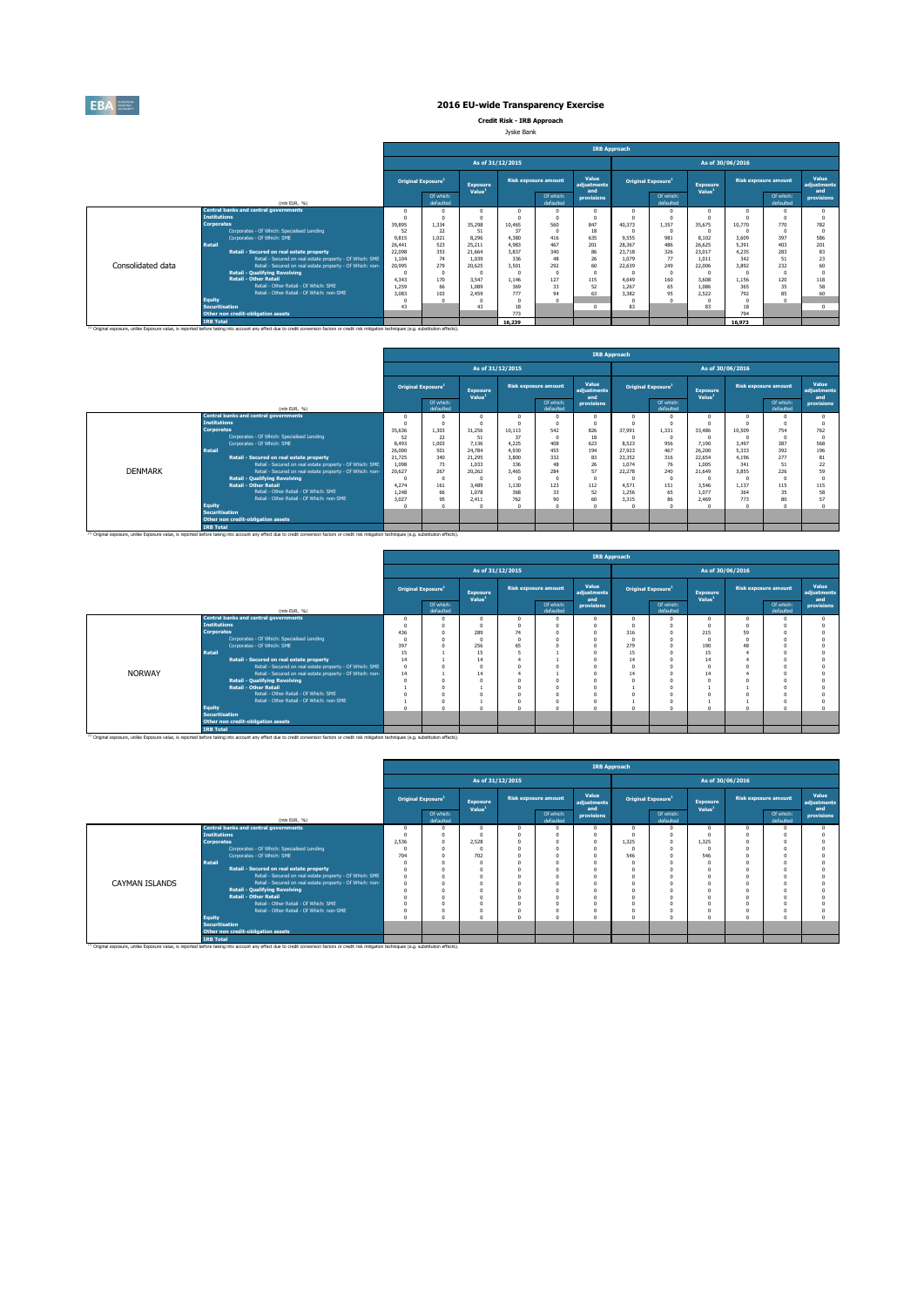

**Credit Risk - IRB Approach** Jyske Bank

| JVSKE DAIIK |  |
|-------------|--|
|             |  |

|                 |                                                                                                                                                                                                                                                                                                                                                                                                                             |     |                                |                    |                  |                             | <b>IRB Approach</b>  |                                                                                  |                                |                    |                             |                      |
|-----------------|-----------------------------------------------------------------------------------------------------------------------------------------------------------------------------------------------------------------------------------------------------------------------------------------------------------------------------------------------------------------------------------------------------------------------------|-----|--------------------------------|--------------------|------------------|-----------------------------|----------------------|----------------------------------------------------------------------------------|--------------------------------|--------------------|-----------------------------|----------------------|
|                 |                                                                                                                                                                                                                                                                                                                                                                                                                             |     |                                |                    | As of 31/12/2015 |                             |                      |                                                                                  |                                | As of 30/06/2016   |                             |                      |
|                 |                                                                                                                                                                                                                                                                                                                                                                                                                             |     | Original Exposure <sup>1</sup> | <b>Exposure</b>    |                  | <b>Risk exposure amount</b> | Value<br>adiustments |                                                                                  | Original Exposure <sup>1</sup> | <b>Exposure</b>    | <b>Risk exposure amount</b> | Value<br>adiustments |
|                 | (mln EUR, %)                                                                                                                                                                                                                                                                                                                                                                                                                |     | Of which:<br>defaulted         | Value <sup>1</sup> |                  | Of which:<br>defaulted      | and<br>provisions    |                                                                                  | Of which:<br>defaulted         | Value <sup>1</sup> | Of which:<br>defaulted      | and<br>provisions    |
| <b>GUERNSEY</b> | <b>Central banks and central governments</b><br><b>Institutions</b><br><b>Corporates</b><br>Corporates - Of Which: Specialised Lending<br>Corporates - Of Which: SME<br>Retail<br>Retail - Secured on real estate property<br>Retail - Secured on real estate property - Of Which: SME<br>Retail - Secured on real estate property - Of Which: non-<br><b>Retail - Qualifying Revolving</b><br><b>Retail - Other Retail</b> | 787 |                                | $\Omega$<br>787    |                  |                             |                      | $\Omega$<br>n<br>265<br>$\Omega$<br>$\Omega$<br>$\Omega$<br>$\Omega$<br>$\Omega$ |                                | 265                |                             |                      |
|                 | Retail - Other Retail - Of Which: SME<br>Retail - Other Retail - Of Which: non-SME<br>Equity<br><b>Securitisation</b><br>Other non credit-obligation assets<br><b>IRB Total</b>                                                                                                                                                                                                                                             |     |                                | $\alpha$           |                  |                             |                      | $\Omega$<br>$\Omega$                                                             |                                |                    |                             |                      |
|                 | (1) Original exposure, unlike Exposure value, is reported before taking into account any effect due to credit conversion factors or credit risk mitigation techniques (e.g. substitution effects).                                                                                                                                                                                                                          |     |                                |                    |                  |                             |                      |                                                                                  |                                |                    |                             |                      |

|                          |                       |                                                                                                                                                                                                    |          |                                |                                |                  |                             | <b>IRB Approach</b>         |          |                                |                                       |                  |                             |                             |
|--------------------------|-----------------------|----------------------------------------------------------------------------------------------------------------------------------------------------------------------------------------------------|----------|--------------------------------|--------------------------------|------------------|-----------------------------|-----------------------------|----------|--------------------------------|---------------------------------------|------------------|-----------------------------|-----------------------------|
|                          |                       |                                                                                                                                                                                                    |          |                                |                                | As of 31/12/2015 |                             |                             |          |                                |                                       | As of 30/06/2016 |                             |                             |
|                          |                       |                                                                                                                                                                                                    |          | Original Exposure <sup>1</sup> | Exposure<br>Value <sup>1</sup> |                  | <b>Risk exposure amount</b> | Value<br>adjustments<br>and |          | Original Exposure <sup>1</sup> | <b>Exposure</b><br>Value <sup>1</sup> |                  | <b>Risk exposure amount</b> | Value<br>adjustments<br>and |
|                          |                       | (mln EUR, %)                                                                                                                                                                                       |          | Of which:<br>defaulted         |                                |                  | Of which:<br>defaulted      | provisions                  |          | Of which:<br>defaulted         |                                       |                  | Of which:<br>defaulted      | provisions                  |
|                          |                       | <b>Central banks and central governments</b>                                                                                                                                                       |          |                                |                                |                  |                             |                             |          |                                |                                       |                  |                             |                             |
|                          | <b>Institutions</b>   |                                                                                                                                                                                                    |          |                                |                                |                  |                             |                             |          |                                |                                       |                  |                             |                             |
|                          | <b>Corporates</b>     |                                                                                                                                                                                                    |          |                                |                                |                  |                             |                             | $\Omega$ |                                |                                       |                  |                             |                             |
|                          |                       | Corporates - Of Which: Specialised Lending                                                                                                                                                         |          |                                |                                |                  |                             | $\theta$                    | $\Omega$ |                                |                                       |                  |                             |                             |
|                          |                       | Corporates - Of Which: SME                                                                                                                                                                         |          |                                |                                |                  |                             | $\Omega$                    | n        |                                |                                       |                  |                             |                             |
|                          | Retail                |                                                                                                                                                                                                    |          |                                |                                |                  |                             | $\theta$                    |          |                                |                                       |                  |                             |                             |
|                          |                       | Retail - Secured on real estate property                                                                                                                                                           |          |                                |                                |                  |                             | $\theta$                    | $\Omega$ |                                |                                       |                  |                             |                             |
|                          |                       | Retail - Secured on real estate property - Of Which: SME                                                                                                                                           | $\Omega$ |                                |                                |                  |                             | $\theta$                    | $\Omega$ |                                |                                       |                  |                             |                             |
| Country of Counterpart 5 |                       | Retail - Secured on real estate property - Of Which: non-                                                                                                                                          |          |                                |                                |                  |                             |                             |          |                                |                                       |                  |                             |                             |
|                          |                       | <b>Retail - Qualifying Revolving</b>                                                                                                                                                               |          |                                |                                |                  |                             |                             |          |                                |                                       |                  |                             |                             |
|                          |                       | <b>Retail - Other Retail</b>                                                                                                                                                                       |          |                                |                                |                  |                             |                             |          |                                |                                       |                  |                             |                             |
|                          |                       | Retail - Other Retail - Of Which: SME                                                                                                                                                              |          |                                |                                |                  |                             |                             |          |                                |                                       |                  |                             |                             |
|                          |                       | Retail - Other Retail - Of Which: non-SME                                                                                                                                                          |          |                                |                                |                  |                             | $\theta$                    |          |                                |                                       |                  |                             |                             |
|                          | Equity                |                                                                                                                                                                                                    |          |                                |                                |                  |                             | n                           | $\theta$ |                                |                                       |                  |                             |                             |
|                          | <b>Securitisation</b> |                                                                                                                                                                                                    |          |                                |                                |                  |                             |                             |          |                                |                                       |                  |                             |                             |
|                          |                       | Other non credit-obligation assets                                                                                                                                                                 |          |                                |                                |                  |                             |                             |          |                                |                                       |                  |                             |                             |
|                          | <b>IRB Total</b>      |                                                                                                                                                                                                    |          |                                |                                |                  |                             |                             |          |                                |                                       |                  |                             |                             |
|                          |                       | (1) Original exposure, unlike Exposure value, is reported before taking into account any effect due to credit conversion factors or credit risk mitigation techniques (e.g. substitution effects). |          |                                |                                |                  |                             |                             |          |                                |                                       |                  |                             |                             |

|                          |                                                                                                                                                                                                                                                                                                                                                                                                                                                                                                                                                             |                                |                    |                             | <b>IRB Approach</b>                                                       |                              |                                |                    |                  |                             |                      |
|--------------------------|-------------------------------------------------------------------------------------------------------------------------------------------------------------------------------------------------------------------------------------------------------------------------------------------------------------------------------------------------------------------------------------------------------------------------------------------------------------------------------------------------------------------------------------------------------------|--------------------------------|--------------------|-----------------------------|---------------------------------------------------------------------------|------------------------------|--------------------------------|--------------------|------------------|-----------------------------|----------------------|
|                          |                                                                                                                                                                                                                                                                                                                                                                                                                                                                                                                                                             |                                | As of 31/12/2015   |                             |                                                                           |                              |                                |                    | As of 30/06/2016 |                             |                      |
|                          |                                                                                                                                                                                                                                                                                                                                                                                                                                                                                                                                                             | Original Exposure <sup>1</sup> | <b>Exposure</b>    | <b>Risk exposure amount</b> | Value<br>adjustments                                                      |                              | Original Exposure <sup>1</sup> | <b>Exposure</b>    |                  | <b>Risk exposure amount</b> | Value<br>adiustments |
|                          | (min EUR, %)                                                                                                                                                                                                                                                                                                                                                                                                                                                                                                                                                | Of which:<br>defaulted         | Value <sup>1</sup> | Of which:<br>defaulted      | and<br>provisions                                                         |                              | Of which:<br>defaulted         | Value <sup>1</sup> |                  | Of which:<br>defaulted      | and<br>provisions    |
| Country of Counterpart 6 | <b>Central banks and central governments</b><br><b>Institutions</b><br><b>Corporates</b><br>Corporates - Of Which: Specialised Lending<br>Corporates - Of Which: SME<br><b>Retail</b><br>Retail - Secured on real estate property<br>Retail - Secured on real estate property - Of Which: SME<br>Retail - Secured on real estate property - Of Which: non-<br><b>Retail - Qualifying Revolving</b><br><b>Retail - Other Retail</b><br>Retail - Other Retail - Of Which: SME<br>Retail - Other Retail - Of Which: non-SME<br><b>Equity</b><br>Securitisation |                                | $\Omega$           | $\sqrt{2}$<br>$\Omega$      | $\Omega$<br>$\Omega$<br>0<br>$\Omega$<br>$\Omega$<br>$\Omega$<br>$\Omega$ | $\Omega$<br>O<br>n<br>O<br>n |                                | $\Omega$           |                  |                             |                      |
|                          | Other non credit-obligation assets<br><b>IRB Total</b><br><sup>(1)</sup> Original exposure, unlike Exposure value, is reported before taking into account any effect due to credit conversion factors or credit risk mitigation techniques (e.g. substitution effects).                                                                                                                                                                                                                                                                                     |                                |                    |                             |                                                                           |                              |                                |                    |                  |                             |                      |

|                          |                       |                                                                                                                                                                                                    |                                       |                                       |                             | <b>IRB Approach</b>         |                                |                        |                                       |                             |                             |
|--------------------------|-----------------------|----------------------------------------------------------------------------------------------------------------------------------------------------------------------------------------------------|---------------------------------------|---------------------------------------|-----------------------------|-----------------------------|--------------------------------|------------------------|---------------------------------------|-----------------------------|-----------------------------|
|                          |                       |                                                                                                                                                                                                    |                                       | As of 31/12/2015                      |                             |                             |                                |                        | As of 30/06/2016                      |                             |                             |
|                          |                       |                                                                                                                                                                                                    | <b>Original Exposure</b> <sup>1</sup> | <b>Exposure</b><br>Value <sup>1</sup> | <b>Risk exposure amount</b> | Value<br>adjustments<br>and | Original Exposure <sup>1</sup> |                        | <b>Exposure</b><br>Value <sup>1</sup> | <b>Risk exposure amount</b> | Value<br>adjustments<br>and |
|                          |                       | (min EUR. %)                                                                                                                                                                                       | Of which:<br>defaulted                |                                       | Of which:<br>defaulted      | provisions                  |                                | Of which:<br>defaulted |                                       | Of which:<br>defaulted      | provisions                  |
|                          |                       | <b>Central banks and central governments</b>                                                                                                                                                       |                                       |                                       |                             | $\Omega$                    | $\Omega$                       |                        |                                       |                             |                             |
|                          | <b>Institutions</b>   |                                                                                                                                                                                                    |                                       |                                       |                             |                             |                                |                        |                                       |                             |                             |
|                          | <b>Corporates</b>     |                                                                                                                                                                                                    |                                       |                                       |                             |                             |                                |                        |                                       |                             |                             |
|                          |                       | Corporates - Of Which: Specialised Lending                                                                                                                                                         |                                       |                                       |                             |                             |                                |                        |                                       |                             |                             |
|                          |                       | Corporates - Of Which: SME                                                                                                                                                                         |                                       |                                       |                             |                             |                                |                        |                                       |                             |                             |
|                          | Retail                |                                                                                                                                                                                                    |                                       |                                       |                             |                             |                                |                        |                                       |                             |                             |
|                          |                       | Retail - Secured on real estate property                                                                                                                                                           |                                       |                                       |                             | Ò                           |                                |                        |                                       |                             |                             |
|                          |                       | Retail - Secured on real estate property - Of Which: SME                                                                                                                                           |                                       |                                       |                             |                             |                                |                        |                                       |                             |                             |
| Country of Counterpart 7 |                       | Retail - Secured on real estate property - Of Which: non-                                                                                                                                          |                                       |                                       |                             |                             |                                |                        |                                       |                             |                             |
|                          |                       | <b>Retail - Qualifying Revolving</b>                                                                                                                                                               |                                       |                                       |                             | $\Omega$                    |                                |                        |                                       |                             |                             |
|                          |                       | <b>Retail - Other Retail</b>                                                                                                                                                                       |                                       |                                       |                             |                             |                                |                        |                                       |                             |                             |
|                          |                       | Retail - Other Retail - Of Which: SME                                                                                                                                                              |                                       |                                       |                             | $\Omega$                    |                                |                        |                                       |                             |                             |
|                          |                       | Retail - Other Retail - Of Which: non-SME                                                                                                                                                          |                                       |                                       |                             | $\Omega$                    | o                              |                        |                                       |                             |                             |
|                          | <b>Equity</b>         |                                                                                                                                                                                                    |                                       |                                       |                             | Ò                           | n                              |                        |                                       |                             |                             |
|                          | <b>Securitisation</b> |                                                                                                                                                                                                    |                                       |                                       |                             |                             |                                |                        |                                       |                             |                             |
|                          |                       | Other non credit-obligation assets                                                                                                                                                                 |                                       |                                       |                             |                             |                                |                        |                                       |                             |                             |
|                          | <b>IRB Total</b>      |                                                                                                                                                                                                    |                                       |                                       |                             |                             |                                |                        |                                       |                             |                             |
|                          |                       | (1) Original exposure, unlike Exposure value, is reported before taking into account any effect due to credit conversion factors or credit risk mitigation techniques (e.g. substitution effects). |                                       |                                       |                             |                             |                                |                        |                                       |                             |                             |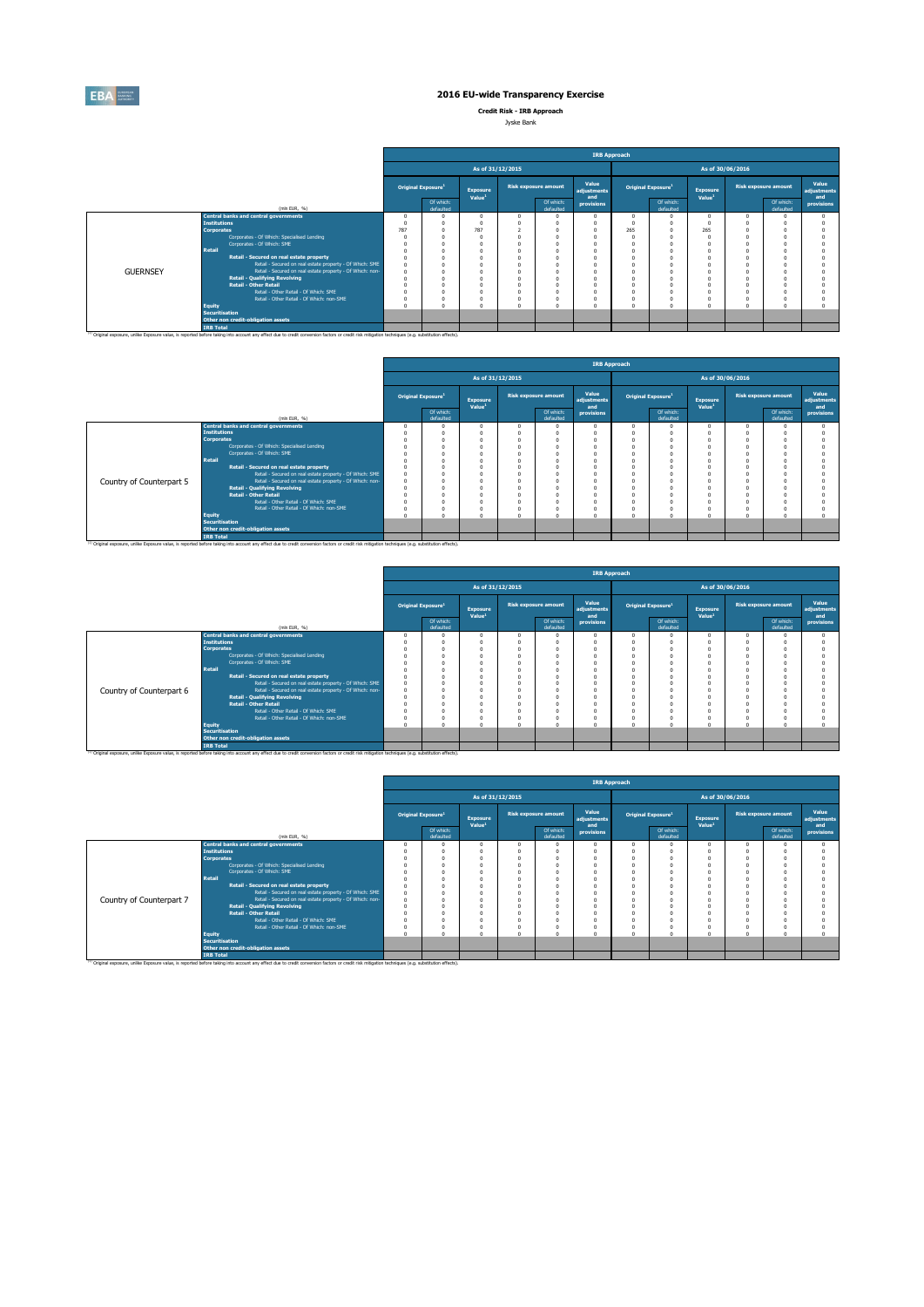

**Credit Risk - IRB Approach**

| Jyske Bank |  |
|------------|--|
|            |  |

|                          |                                                                                                                                                                                                                                                                                                                                                                                                                             |                                       |                                       |                                            | <b>IRB Approach</b>         |                                                                                          |                                                                                  |                                       |                  |                             |                             |
|--------------------------|-----------------------------------------------------------------------------------------------------------------------------------------------------------------------------------------------------------------------------------------------------------------------------------------------------------------------------------------------------------------------------------------------------------------------------|---------------------------------------|---------------------------------------|--------------------------------------------|-----------------------------|------------------------------------------------------------------------------------------|----------------------------------------------------------------------------------|---------------------------------------|------------------|-----------------------------|-----------------------------|
|                          |                                                                                                                                                                                                                                                                                                                                                                                                                             |                                       | As of 31/12/2015                      |                                            |                             |                                                                                          |                                                                                  |                                       | As of 30/06/2016 |                             |                             |
|                          |                                                                                                                                                                                                                                                                                                                                                                                                                             | <b>Original Exposure</b> <sup>1</sup> | <b>Exposure</b><br>Value <sup>1</sup> | <b>Risk exposure amount</b>                | Value<br>adjustments<br>and | Original Exposure <sup>1</sup>                                                           |                                                                                  | <b>Exposure</b><br>Value <sup>1</sup> |                  | <b>Risk exposure amount</b> | Value<br>adjustments<br>and |
|                          | (min EUR. %)                                                                                                                                                                                                                                                                                                                                                                                                                | Of which:<br>defaulted                |                                       | Of which:<br>defaulted                     | provisions                  |                                                                                          | Of which:<br>defaulted                                                           |                                       |                  | Of which:<br>defaulted      | provisions                  |
| Country of Counterpart 8 | <b>Central banks and central governments</b><br><b>Institutions</b><br><b>Corporates</b><br>Corporates - Of Which: Specialised Lending<br>Corporates - Of Which: SME<br>Retail<br>Retail - Secured on real estate property<br>Retail - Secured on real estate property - Of Which: SME<br>Retail - Secured on real estate property - Of Which: non-<br><b>Retail - Qualifying Revolving</b><br><b>Retail - Other Retail</b> |                                       | $\Omega$                              | n<br>n<br>$\theta$<br>$\theta$<br>$\Omega$ |                             | $^{\circ}$<br>O<br>n<br>$\Omega$<br>$\theta$<br>0<br>$\theta$<br>n<br>n<br>n<br>$\theta$ | $\Omega$<br>$\Omega$<br>$\Omega$<br>$\Omega$<br>$\Omega$<br>$\Omega$<br>$\Omega$ |                                       |                  |                             |                             |
|                          | Retail - Other Retail - Of Which: SME<br>Retail - Other Retail - Of Which: non-SME<br>Equity<br><b>Securitisation</b><br>Other non credit-obligation assets<br><b>IRB Total</b>                                                                                                                                                                                                                                             |                                       |                                       | n<br>$\Omega$<br>$\theta$                  |                             | $\Omega$<br>$^{\circ}$<br>$\Omega$                                                       | $\Omega$<br>$\Omega$<br>$\Omega$                                                 |                                       |                  |                             |                             |
|                          | (1) Original exposure, unlike Exposure value, is reported before taking into account any effect due to credit conversion factors or credit risk mitigation techniques (e.g. substitution effects).                                                                                                                                                                                                                          |                                       |                                       |                                            |                             |                                                                                          |                                                                                  |                                       |                  |                             |                             |

|                          |                       |                                                                                                                                                                                                               |                                |                                       |                  |                             | <b>IRB Approach</b>  |          |                                |                                |                             |                      |
|--------------------------|-----------------------|---------------------------------------------------------------------------------------------------------------------------------------------------------------------------------------------------------------|--------------------------------|---------------------------------------|------------------|-----------------------------|----------------------|----------|--------------------------------|--------------------------------|-----------------------------|----------------------|
|                          |                       |                                                                                                                                                                                                               |                                |                                       | As of 31/12/2015 |                             |                      |          |                                | As of 30/06/2016               |                             |                      |
|                          |                       |                                                                                                                                                                                                               | Original Exposure <sup>1</sup> | <b>Exposure</b><br>Value <sup>1</sup> |                  | <b>Risk exposure amount</b> | Value<br>adjustments |          | Original Exposure <sup>1</sup> | Exposure<br>Value <sup>1</sup> | <b>Risk exposure amount</b> | Value<br>adjustments |
|                          |                       | (mln EUR, %)                                                                                                                                                                                                  | Of which:<br>defaulted         |                                       |                  | Of which:<br>defaulted      | and<br>provisions    |          | Of which:<br>defaulted         |                                | Of which:<br>defaulted      | and<br>provisions    |
|                          |                       | <b>Central banks and central governments</b>                                                                                                                                                                  |                                |                                       |                  |                             |                      | $\Omega$ | $\Omega$                       |                                |                             |                      |
|                          | <b>Institutions</b>   |                                                                                                                                                                                                               |                                |                                       |                  |                             |                      |          |                                |                                |                             |                      |
|                          | <b>Corporates</b>     |                                                                                                                                                                                                               |                                |                                       |                  |                             |                      |          |                                |                                |                             |                      |
|                          |                       | Corporates - Of Which: Specialised Lending                                                                                                                                                                    |                                |                                       |                  |                             |                      | $\Omega$ |                                |                                |                             |                      |
|                          |                       | Corporates - Of Which: SME                                                                                                                                                                                    |                                |                                       |                  |                             |                      |          |                                |                                |                             |                      |
|                          | <b>Retail</b>         |                                                                                                                                                                                                               |                                |                                       |                  |                             |                      |          |                                |                                |                             |                      |
|                          |                       | Retail - Secured on real estate property                                                                                                                                                                      |                                |                                       |                  |                             |                      | n        |                                |                                |                             |                      |
|                          |                       | Retail - Secured on real estate property - Of Which: SME                                                                                                                                                      |                                |                                       |                  |                             |                      |          |                                |                                |                             |                      |
| Country of Counterpart 9 |                       | Retail - Secured on real estate property - Of Which: non-                                                                                                                                                     |                                |                                       |                  |                             |                      |          |                                |                                |                             |                      |
|                          |                       | <b>Retail - Qualifying Revolving</b>                                                                                                                                                                          |                                |                                       |                  |                             |                      |          |                                |                                |                             |                      |
|                          |                       | <b>Retail - Other Retail</b>                                                                                                                                                                                  |                                |                                       |                  |                             |                      |          |                                |                                |                             |                      |
|                          |                       | Retail - Other Retail - Of Which: SME                                                                                                                                                                         |                                |                                       |                  |                             |                      |          |                                |                                |                             |                      |
|                          |                       | Retail - Other Retail - Of Which: non-SME                                                                                                                                                                     |                                |                                       |                  |                             |                      |          | $\Omega$                       |                                |                             |                      |
|                          | <b>Equity</b>         |                                                                                                                                                                                                               |                                |                                       |                  |                             |                      | $\Omega$ |                                |                                |                             |                      |
|                          | <b>Securitisation</b> |                                                                                                                                                                                                               |                                |                                       |                  |                             |                      |          |                                |                                |                             |                      |
|                          |                       | Other non credit-obligation assets                                                                                                                                                                            |                                |                                       |                  |                             |                      |          |                                |                                |                             |                      |
|                          | <b>IRB Total</b>      |                                                                                                                                                                                                               |                                |                                       |                  |                             |                      |          |                                |                                |                             |                      |
|                          |                       | <sup>(1)</sup> Original exposure, unlike Exposure value, is reported before taking into account any effect due to credit conversion factors or credit risk mitigation techniques (e.g. substitution effects). |                                |                                       |                  |                             |                      |          |                                |                                |                             |                      |

|                           |                       |                                                                                                                                                                                                               |                                       |                                       |                  |                             | <b>IRB Approach</b>         |   |                                |                                       |                  |                             |                             |
|---------------------------|-----------------------|---------------------------------------------------------------------------------------------------------------------------------------------------------------------------------------------------------------|---------------------------------------|---------------------------------------|------------------|-----------------------------|-----------------------------|---|--------------------------------|---------------------------------------|------------------|-----------------------------|-----------------------------|
|                           |                       |                                                                                                                                                                                                               |                                       |                                       | As of 31/12/2015 |                             |                             |   |                                |                                       | As of 30/06/2016 |                             |                             |
|                           |                       |                                                                                                                                                                                                               | <b>Original Exposure</b> <sup>1</sup> | <b>Exposure</b><br>Value <sup>1</sup> |                  | <b>Risk exposure amount</b> | Value<br>adjustments<br>and |   | Original Exposure <sup>1</sup> | <b>Exposure</b><br>Value <sup>1</sup> |                  | <b>Risk exposure amount</b> | Value<br>adjustments<br>and |
|                           |                       | (min EUR, %)                                                                                                                                                                                                  | Of which:<br>defaulted                |                                       |                  | Of which:<br>defaulted      | provisions                  |   | Of which:<br>defaulted         |                                       |                  | Of which:<br>defaulted      | provisions                  |
|                           |                       | <b>Central banks and central governments</b>                                                                                                                                                                  |                                       |                                       |                  |                             |                             | n |                                |                                       |                  |                             |                             |
|                           | <b>Institutions</b>   |                                                                                                                                                                                                               |                                       |                                       |                  |                             |                             |   |                                |                                       |                  |                             |                             |
|                           | <b>Corporates</b>     |                                                                                                                                                                                                               |                                       |                                       |                  |                             |                             |   |                                |                                       |                  |                             |                             |
|                           |                       | Corporates - Of Which: Specialised Lending                                                                                                                                                                    |                                       |                                       |                  |                             |                             |   |                                |                                       |                  |                             |                             |
|                           |                       | Corporates - Of Which: SME                                                                                                                                                                                    |                                       |                                       |                  |                             |                             |   |                                |                                       |                  |                             |                             |
|                           | <b>Retail</b>         |                                                                                                                                                                                                               |                                       |                                       |                  |                             |                             |   |                                |                                       |                  |                             |                             |
|                           |                       | Retail - Secured on real estate property                                                                                                                                                                      |                                       |                                       |                  |                             |                             |   |                                |                                       |                  |                             |                             |
|                           |                       | Retail - Secured on real estate property - Of Which: SME                                                                                                                                                      |                                       |                                       |                  |                             |                             |   |                                |                                       |                  |                             |                             |
| Country of Counterpart 10 |                       | Retail - Secured on real estate property - Of Which: non-                                                                                                                                                     |                                       |                                       |                  |                             |                             |   |                                |                                       |                  |                             |                             |
|                           |                       | <b>Retail - Qualifving Revolving</b>                                                                                                                                                                          |                                       |                                       |                  |                             |                             |   |                                |                                       |                  |                             |                             |
|                           |                       | <b>Retail - Other Retail</b>                                                                                                                                                                                  |                                       |                                       |                  |                             |                             |   |                                |                                       |                  |                             |                             |
|                           |                       | Retail - Other Retail - Of Which: SME                                                                                                                                                                         |                                       |                                       |                  |                             | $\Omega$                    |   |                                |                                       |                  |                             |                             |
|                           |                       | Retail - Other Retail - Of Which: non-SME                                                                                                                                                                     |                                       |                                       |                  |                             |                             | O |                                |                                       |                  |                             |                             |
|                           | <b>Equity</b>         |                                                                                                                                                                                                               |                                       |                                       |                  |                             | $\alpha$                    | n |                                |                                       |                  |                             |                             |
|                           | <b>Securitisation</b> |                                                                                                                                                                                                               |                                       |                                       |                  |                             |                             |   |                                |                                       |                  |                             |                             |
|                           |                       | Other non credit-obligation assets                                                                                                                                                                            |                                       |                                       |                  |                             |                             |   |                                |                                       |                  |                             |                             |
|                           | <b>IRB Total</b>      |                                                                                                                                                                                                               |                                       |                                       |                  |                             |                             |   |                                |                                       |                  |                             |                             |
|                           |                       | <sup>(1)</sup> Original exposure, unlike Exposure value, is reported before taking into account any effect due to credit conversion factors or credit risk mitigation techniques (e.g. substitution effects). |                                       |                                       |                  |                             |                             |   |                                |                                       |                  |                             |                             |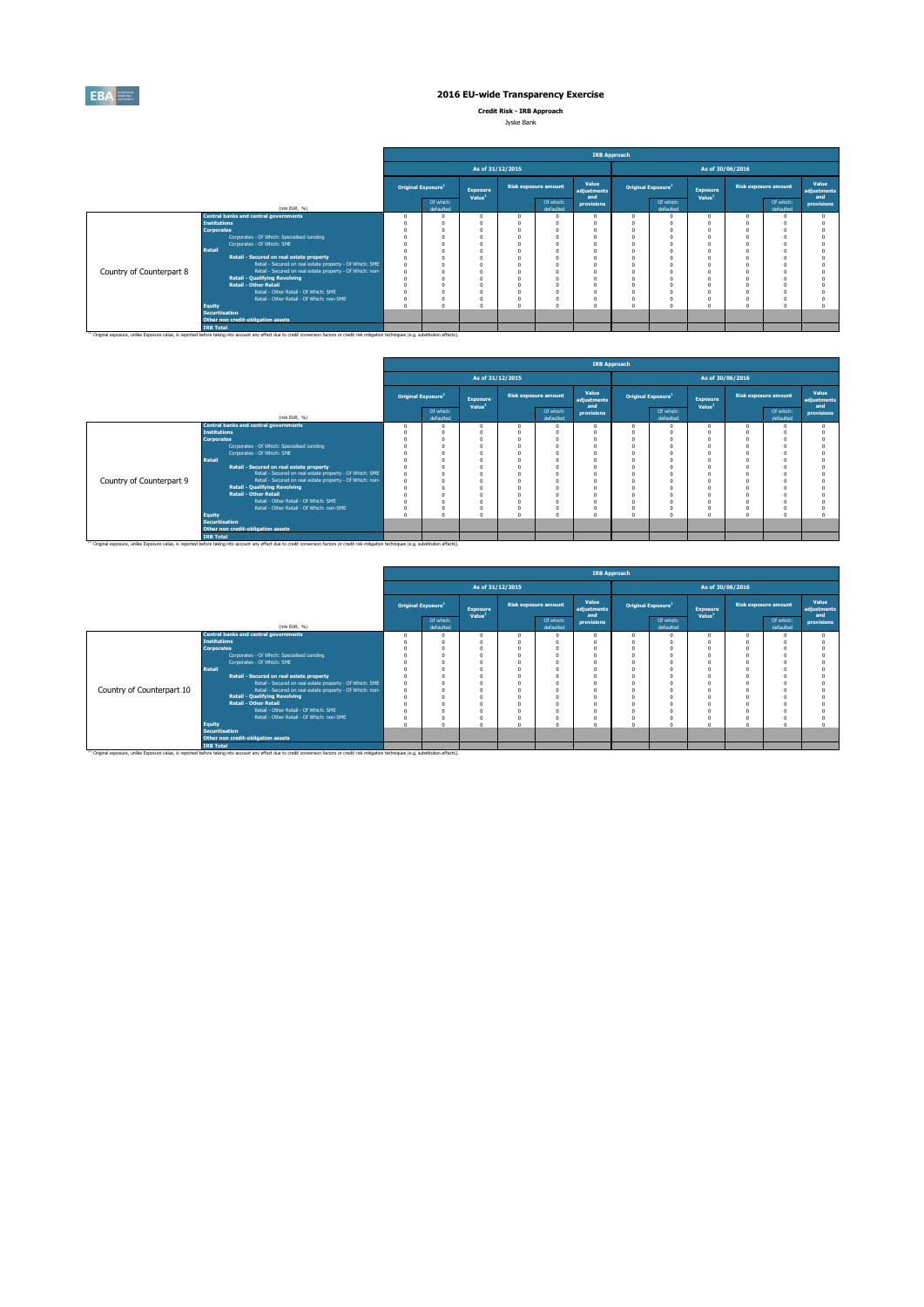#### **Sovereign Exposure**

Jyske Bank

| (mln EUR)                                          |              |                                          |                    |                                         |                       |                    |                      |                       | As of 31/12/2015   |                       |                       |                    |                          |                       |                    |                         |                       |                    |
|----------------------------------------------------|--------------|------------------------------------------|--------------------|-----------------------------------------|-----------------------|--------------------|----------------------|-----------------------|--------------------|-----------------------|-----------------------|--------------------|--------------------------|-----------------------|--------------------|-------------------------|-----------------------|--------------------|
|                                                    |              |                                          |                    | Memo: breakdown by accounting portfolio |                       |                    |                      |                       |                    |                       |                       |                    |                          |                       |                    |                         |                       |                    |
|                                                    |              | <b>Financial assets: Carrying Amount</b> |                    |                                         |                       |                    |                      |                       |                    |                       |                       |                    |                          |                       |                    |                         |                       |                    |
|                                                    |              |                                          |                    |                                         |                       |                    | <b>Designated at</b> |                       |                    |                       |                       |                    |                          |                       |                    |                         |                       |                    |
| <b>Country / Region</b>                            |              |                                          |                    | <b>Held for</b>                         |                       |                    | fair value           |                       |                    | <b>Available-for-</b> |                       |                    | <b>Loans and</b>         |                       |                    | Held-to-                |                       |                    |
|                                                    |              | of which:                                | of which:          | trading                                 | of which:             | of which:          | through profit       | of which:             | of which:          | sale <sup>3</sup>     | of which:             | of which:          | Receivables <sup>4</sup> | of which:             | of which:          | maturity<br>investments | of which:             | of which:          |
|                                                    |              | loans and<br>advances                    | debt<br>securities |                                         | Loans and<br>advances | Debt<br>securities | or $loss2$           | Loans and<br>advances | Debt<br>securities |                       | Loans and<br>advances | Debt<br>securities |                          | Loans and<br>advances | Debt<br>securities |                         | Loans and<br>advances | Debt<br>securities |
|                                                    |              |                                          |                    |                                         |                       |                    |                      |                       |                    |                       |                       |                    |                          |                       |                    |                         |                       |                    |
| <b>TOTAL - ALL COUNTRIES</b>                       | 1,874.4      | 1,395.9                                  | 478.5              | 462.7                                   | 0.0                   | 462.7              | 326.3                | 326.3                 | 0.0                | 0.0                   | 0.0                   | 0.0                | 967.7                    | 967.7                 | 0.0                | 15.8                    | 0.0                   | 15.8               |
| Austria                                            | 0.0          | 0.0                                      | 0.0                |                                         |                       |                    |                      |                       |                    |                       |                       |                    |                          |                       |                    |                         |                       |                    |
| <b>Belgium</b>                                     | 65.1         | 0.0                                      | 65.1               |                                         |                       |                    |                      |                       |                    |                       |                       |                    |                          |                       |                    |                         |                       |                    |
| <b>Bulgaria</b>                                    | 0.0          | 0.0                                      | 0.0                |                                         |                       |                    |                      |                       |                    |                       |                       |                    |                          |                       |                    |                         |                       |                    |
| Croatia                                            | 0.0          | 0.0                                      | 0.0                |                                         |                       |                    |                      |                       |                    |                       |                       |                    |                          |                       |                    |                         |                       |                    |
| Cyprus                                             | 0.0          | 0.0                                      | 0.0                |                                         |                       |                    |                      |                       |                    |                       |                       |                    |                          |                       |                    |                         |                       |                    |
| <b>Czech Republic</b>                              | 20.3         | 0.0                                      | 20.3               |                                         |                       |                    |                      |                       |                    |                       |                       |                    |                          |                       |                    |                         |                       |                    |
| <b>Denmark</b>                                     | 1,501.5      | 1,395.8                                  | 105.7              |                                         |                       |                    |                      |                       |                    |                       |                       |                    |                          |                       |                    |                         |                       |                    |
| Estonia                                            | 0.0          | 0.0                                      | 0.0                |                                         |                       |                    |                      |                       |                    |                       |                       |                    |                          |                       |                    |                         |                       |                    |
| Finland                                            | 2.1          | 0.0                                      | 2.1                |                                         |                       |                    |                      |                       |                    |                       |                       |                    |                          |                       |                    |                         |                       |                    |
| France                                             | 40.0         | 0.0                                      | 40.0               |                                         |                       |                    |                      |                       |                    |                       |                       |                    |                          |                       |                    |                         |                       |                    |
| <b>Germany</b>                                     | 74.8         | 0.0                                      | 74.8               |                                         |                       |                    |                      |                       |                    |                       |                       |                    |                          |                       |                    |                         |                       |                    |
| Greece                                             | 0.0          | 0.0                                      | 0.0                |                                         |                       |                    |                      |                       |                    |                       |                       |                    |                          |                       |                    |                         |                       |                    |
| Hungary                                            | 8.5          | 0.0                                      | 8.5                |                                         |                       |                    |                      |                       |                    |                       |                       |                    |                          |                       |                    |                         |                       |                    |
| Ireland                                            | 15.8         | 0.0                                      | 15.8               |                                         |                       |                    |                      |                       |                    |                       |                       |                    |                          |                       |                    |                         |                       |                    |
| <b>Italy</b><br>Latvia                             | 0.0          | 0.0                                      | 0.0                |                                         |                       |                    |                      |                       |                    |                       |                       |                    |                          |                       |                    |                         |                       |                    |
|                                                    | 0.0          | 0.0                                      | 0.0                |                                         |                       |                    |                      |                       |                    |                       |                       |                    |                          |                       |                    |                         |                       |                    |
| Lithuania                                          | 0.0          | 0.0                                      | 0.0<br>0.0         |                                         |                       |                    |                      |                       |                    |                       |                       |                    |                          |                       |                    |                         |                       |                    |
| Luxembourg                                         | 0.0          | 0.0                                      |                    |                                         |                       |                    |                      |                       |                    |                       |                       |                    |                          |                       |                    |                         |                       |                    |
| Malta                                              | 0.0          | 0.0                                      | 0.0                |                                         |                       |                    |                      |                       |                    |                       |                       |                    |                          |                       |                    |                         |                       |                    |
| <b>Netherlands</b>                                 | 0.0          | 0.0                                      | 0.0                |                                         |                       |                    |                      |                       |                    |                       |                       |                    |                          |                       |                    |                         |                       |                    |
| Poland                                             | 18.2         | 0.0                                      | 18.2               |                                         |                       |                    |                      |                       |                    |                       |                       |                    |                          |                       |                    |                         |                       |                    |
| Portugal                                           | 5.8          | 0.0                                      | 5.8                |                                         |                       |                    |                      |                       |                    |                       |                       |                    |                          |                       |                    |                         |                       |                    |
| Romania<br>Slovakia                                | 5.9          | 0.0<br>0.0                               | 5.9<br>22.0        |                                         |                       |                    |                      |                       |                    |                       |                       |                    |                          |                       |                    |                         |                       |                    |
| <b>Slovenia</b>                                    | 22.0<br>25.1 | $0.0 -$                                  | 25.1               |                                         |                       |                    |                      |                       |                    |                       |                       |                    |                          |                       |                    |                         |                       |                    |
| Spain                                              | 10.9         | 0.0                                      | 10.9               |                                         |                       |                    |                      |                       |                    |                       |                       |                    |                          |                       |                    |                         |                       |                    |
| Sweden                                             | 0.0          | 0.0                                      | 0.0                |                                         |                       |                    |                      |                       |                    |                       |                       |                    |                          |                       |                    |                         |                       |                    |
| <b>United Kingdom</b>                              | 30.5         | 0.0                                      | 30.5               |                                         |                       |                    |                      |                       |                    |                       |                       |                    |                          |                       |                    |                         |                       |                    |
| Iceland                                            | 0.2          | 0.0                                      | 0.2                |                                         |                       |                    |                      |                       |                    |                       |                       |                    |                          |                       |                    |                         |                       |                    |
| Liechtenstein                                      | 0.0          | 0.0                                      | 0.0                |                                         |                       |                    |                      |                       |                    |                       |                       |                    |                          |                       |                    |                         |                       |                    |
| <b>Norway</b>                                      | 0.1          | 0.0                                      | 0.1                |                                         |                       |                    |                      |                       |                    |                       |                       |                    |                          |                       |                    |                         |                       |                    |
| <b>Switzerland</b>                                 | 0.0          | 0.0                                      | 0.0                |                                         |                       |                    |                      |                       |                    |                       |                       |                    |                          |                       |                    |                         |                       |                    |
| <b>Australia</b>                                   | 0.0          | 0.0                                      | 0.0                |                                         |                       |                    |                      |                       |                    |                       |                       |                    |                          |                       |                    |                         |                       |                    |
| Canada                                             | 0.0          | 0.0                                      | 0.0                |                                         |                       |                    |                      |                       |                    |                       |                       |                    |                          |                       |                    |                         |                       |                    |
| China                                              | 0.0          | 0.0                                      | 0.0                |                                         |                       |                    |                      |                       |                    |                       |                       |                    |                          |                       |                    |                         |                       |                    |
| <b>Hong Kong</b>                                   | 0.0          | 0.0                                      | 0.0                |                                         |                       |                    |                      |                       |                    |                       |                       |                    |                          |                       |                    |                         |                       |                    |
| Japan                                              | 0.0          | 0.0                                      | 0.0                |                                         |                       |                    |                      |                       |                    |                       |                       |                    |                          |                       |                    |                         |                       |                    |
| <b>U.S.</b>                                        | 0.1          | 0.0                                      | 0.1                |                                         |                       |                    |                      |                       |                    |                       |                       |                    |                          |                       |                    |                         |                       |                    |
| Other advanced economies non EEA                   | 1.9          | 0.0                                      | 1.9                |                                         |                       |                    |                      |                       |                    |                       |                       |                    |                          |                       |                    |                         |                       |                    |
| Other Central and eastern Europe countries non EEA | 11.3         | 0.0                                      | 11.3               |                                         |                       |                    |                      |                       |                    |                       |                       |                    |                          |                       |                    |                         |                       |                    |
| Middle East                                        | 1.5          | 0.0                                      | 1.5                |                                         |                       |                    |                      |                       |                    |                       |                       |                    |                          |                       |                    |                         |                       |                    |
| <b>Latin America and the Caribbean</b>             | 10.4         | 0.0                                      | 10.4               |                                         |                       |                    |                      |                       |                    |                       |                       |                    |                          |                       |                    |                         |                       |                    |
| <b>Africa</b>                                      | 2.2          | 0.0                                      | 2.2                |                                         |                       |                    |                      |                       |                    |                       |                       |                    |                          |                       |                    |                         |                       |                    |
| <b>Others</b>                                      | 0.3          | 0.2                                      | 0.1                |                                         |                       |                    |                      |                       |                    |                       |                       |                    |                          |                       |                    |                         |                       |                    |

Note:<br>The information reported covers all exposures to "General governments" as defined in paraggin 41 (b) of Annex V of ITS on Supervisory reporting: "central governments, state or regional governments, and both governmen

**Redions:**<br>Other afvanced non EEA: Israel, Korea, New Zealand, Russia, San Marino, Singore and Taiwan.<br>Middle East: Bahain, Dilouti, Iran, Iran, Jordan, Kuran, Libya, Mewhamenn: Semina, Oman, Suna, Suna, Suna, United Arab

(1) Includes "Trading financial assets" portfolio for banks reporting under GAAP

<sup>(2)</sup> Includes "Non-trading non-derivative financial assets measured at fair value through profit or loss" portfolio for banks reporting under GAAP<br><sup>03</sup> Includes "Non-trading non-derivative financial and and the major bank

**EBA**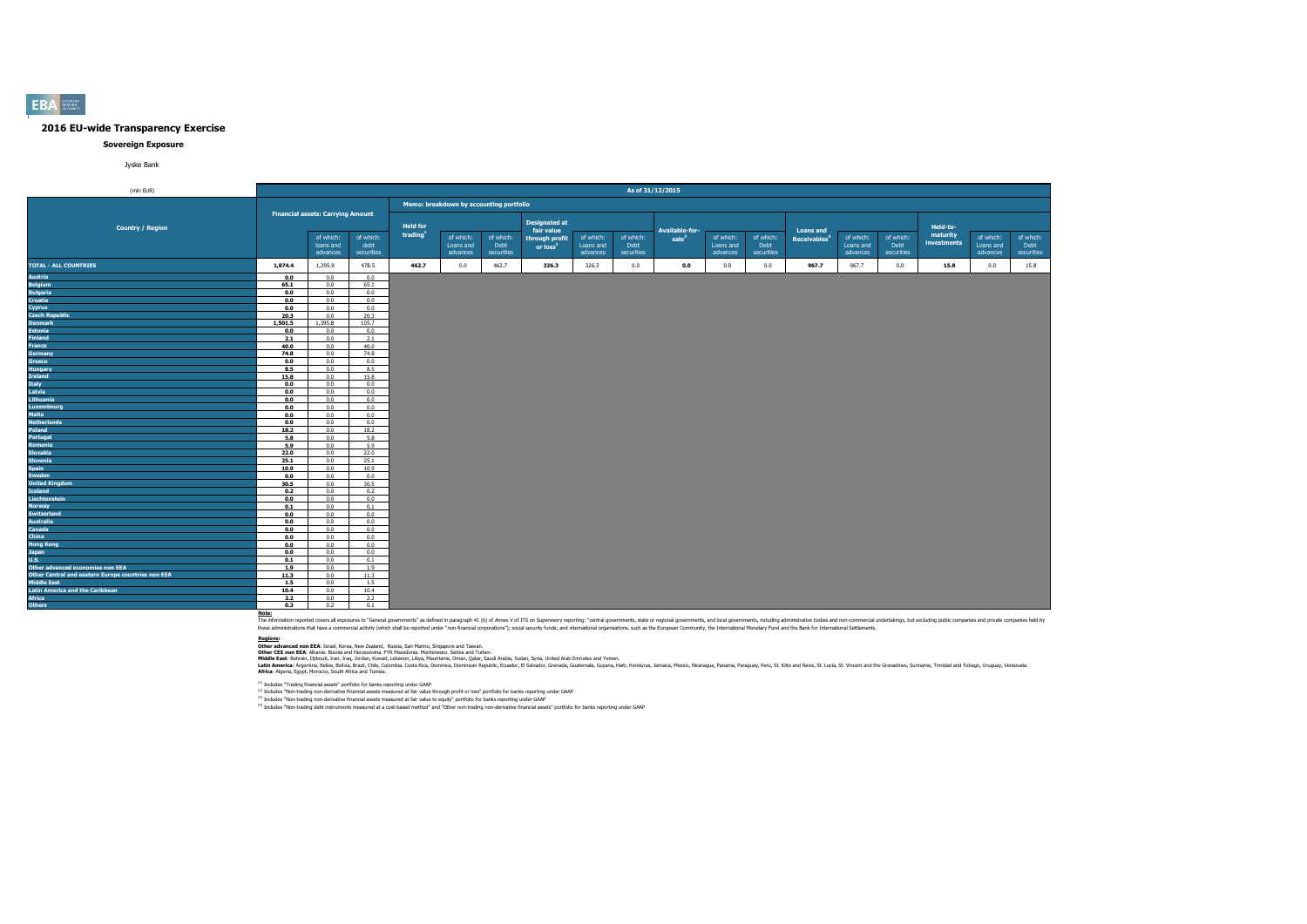#### **Sovereign Exposure**

Jyske Bank

| (mln EUR)                                                         |             |                                          |                                 |                 |                                         |                                 |                                        |                                    | As of 30/06/2016                |                   |                                    |                                 |                          |                                    |                                 |                         |                                    |                                 |
|-------------------------------------------------------------------|-------------|------------------------------------------|---------------------------------|-----------------|-----------------------------------------|---------------------------------|----------------------------------------|------------------------------------|---------------------------------|-------------------|------------------------------------|---------------------------------|--------------------------|------------------------------------|---------------------------------|-------------------------|------------------------------------|---------------------------------|
|                                                                   |             |                                          |                                 |                 | Memo: breakdown by accounting portfolio |                                 |                                        |                                    |                                 |                   |                                    |                                 |                          |                                    |                                 |                         |                                    |                                 |
| <b>Country / Region</b>                                           |             | <b>Financial assets: Carrying Amount</b> |                                 | <b>Held for</b> |                                         |                                 | <b>Designated at</b><br>fair value     |                                    |                                 | Available-for-    |                                    |                                 | <b>Loans and</b>         |                                    |                                 | Held-to-                |                                    |                                 |
|                                                                   |             | of which:<br>loans and<br>advances       | of which:<br>debt<br>securities | trading         | of which:<br>Loans and<br>advances      | of which:<br>Debt<br>securities | through profit<br>or loss <sup>2</sup> | of which:<br>Loans and<br>advances | of which:<br>Debt<br>securities | sale <sup>3</sup> | of which:<br>Loans and<br>advances | of which:<br>Debt<br>securities | Receivables <sup>4</sup> | of which:<br>Loans and<br>advances | of which:<br>Debt<br>securities | maturity<br>investments | of which:<br>Loans and<br>advances | of which:<br>Debt<br>securities |
| <b>TOTAL - ALL COUNTRIES</b>                                      | 1,849.6     | 1,451.5                                  | 398.0                           | 488.9           | 0.0                                     | 488.9                           | 347.2                                  | 347.2                              | 0.0                             | 0.0               | 0.0                                | 0.0                             | 1,002.4                  | 1,002.4                            | 0.0                             | 15.9                    | 0.0                                | 15.9                            |
| Austria                                                           | 0.0         | 0.0                                      | 0.0                             |                 |                                         |                                 |                                        |                                    |                                 |                   |                                    |                                 |                          |                                    |                                 |                         |                                    |                                 |
| <b>Belgium</b>                                                    | 65.6        | 0.0                                      | 65.6                            |                 |                                         |                                 |                                        |                                    |                                 |                   |                                    |                                 |                          |                                    |                                 |                         |                                    |                                 |
| <b>Bulgaria</b>                                                   | 0.0         | 0.0                                      | 0.0                             |                 |                                         |                                 |                                        |                                    |                                 |                   |                                    |                                 |                          |                                    |                                 |                         |                                    |                                 |
| Croatia                                                           | 0.0         | 0.0                                      | 0.0                             |                 |                                         |                                 |                                        |                                    |                                 |                   |                                    |                                 |                          |                                    |                                 |                         |                                    |                                 |
| Cyprus                                                            | 0.0         | 0.0                                      | 0.0                             |                 |                                         |                                 |                                        |                                    |                                 |                   |                                    |                                 |                          |                                    |                                 |                         |                                    |                                 |
| <b>Czech Republic</b>                                             | 20.4        | 0.0                                      | 20.4                            |                 |                                         |                                 |                                        |                                    |                                 |                   |                                    |                                 |                          |                                    |                                 |                         |                                    |                                 |
| <b>Denmark</b>                                                    | 1,451.4     | 1,451.4                                  | 0.0                             |                 |                                         |                                 |                                        |                                    |                                 |                   |                                    |                                 |                          |                                    |                                 |                         |                                    |                                 |
| <b>Estonia</b>                                                    | 0.0         | 0.0                                      | 0.0                             |                 |                                         |                                 |                                        |                                    |                                 |                   |                                    |                                 |                          |                                    |                                 |                         |                                    |                                 |
| <b>Finland</b>                                                    | 2.1         | 0.0                                      | 2.1                             |                 |                                         |                                 |                                        |                                    |                                 |                   |                                    |                                 |                          |                                    |                                 |                         |                                    |                                 |
| France                                                            | 41.6        | 0.0                                      | 41.6                            |                 |                                         |                                 |                                        |                                    |                                 |                   |                                    |                                 |                          |                                    |                                 |                         |                                    |                                 |
| <b>Germany</b>                                                    | 75.2        | 0.0                                      | 75.2                            |                 |                                         |                                 |                                        |                                    |                                 |                   |                                    |                                 |                          |                                    |                                 |                         |                                    |                                 |
| Greece                                                            | 0.0         | 0.0                                      | 0.0                             |                 |                                         |                                 |                                        |                                    |                                 |                   |                                    |                                 |                          |                                    |                                 |                         |                                    |                                 |
| Hungary                                                           | 9.7         | 0.0                                      | 9.7                             |                 |                                         |                                 |                                        |                                    |                                 |                   |                                    |                                 |                          |                                    |                                 |                         |                                    |                                 |
| Ireland                                                           | 15.9        | 0.0                                      | 15.9                            |                 |                                         |                                 |                                        |                                    |                                 |                   |                                    |                                 |                          |                                    |                                 |                         |                                    |                                 |
| <b>Italy</b>                                                      | 0.0         | 0.0                                      | 0.0                             |                 |                                         |                                 |                                        |                                    |                                 |                   |                                    |                                 |                          |                                    |                                 |                         |                                    |                                 |
| Latvia                                                            | 0.0         | 0.0                                      | 0.0                             |                 |                                         |                                 |                                        |                                    |                                 |                   |                                    |                                 |                          |                                    |                                 |                         |                                    |                                 |
| Lithuania                                                         | 0.0         | 0.0                                      | 0.0                             |                 |                                         |                                 |                                        |                                    |                                 |                   |                                    |                                 |                          |                                    |                                 |                         |                                    |                                 |
| Luxembourg                                                        | 0.0         | 0.0                                      | 0.0                             |                 |                                         |                                 |                                        |                                    |                                 |                   |                                    |                                 |                          |                                    |                                 |                         |                                    |                                 |
| Malta                                                             | 0.0         | 0.0                                      | 0.0                             |                 |                                         |                                 |                                        |                                    |                                 |                   |                                    |                                 |                          |                                    |                                 |                         |                                    |                                 |
| <b>Netherlands</b>                                                | 0.0         | 0.0                                      | 0.0                             |                 |                                         |                                 |                                        |                                    |                                 |                   |                                    |                                 |                          |                                    |                                 |                         |                                    |                                 |
| Poland                                                            | 26.3        | 0.0                                      | 26.3                            |                 |                                         |                                 |                                        |                                    |                                 |                   |                                    |                                 |                          |                                    |                                 |                         |                                    |                                 |
| Portugal                                                          | 11.2        | 0.0                                      | 11.2                            |                 |                                         |                                 |                                        |                                    |                                 |                   |                                    |                                 |                          |                                    |                                 |                         |                                    |                                 |
| Romania                                                           | 5.6         | 0.0                                      | 5.6                             |                 |                                         |                                 |                                        |                                    |                                 |                   |                                    |                                 |                          |                                    |                                 |                         |                                    |                                 |
| <b>Slovakia</b>                                                   | 22.2        | 0.0                                      | 22.2                            |                 |                                         |                                 |                                        |                                    |                                 |                   |                                    |                                 |                          |                                    |                                 |                         |                                    |                                 |
| <b>Slovenia</b>                                                   | 25.4        | 0.0                                      | 25.4                            |                 |                                         |                                 |                                        |                                    |                                 |                   |                                    |                                 |                          |                                    |                                 |                         |                                    |                                 |
| <b>Spain</b>                                                      | 0.0         | 0.0                                      | 0.0                             |                 |                                         |                                 |                                        |                                    |                                 |                   |                                    |                                 |                          |                                    |                                 |                         |                                    |                                 |
| Sweden                                                            | 0.0         | 0.0                                      | 0.0                             |                 |                                         |                                 |                                        |                                    |                                 |                   |                                    |                                 |                          |                                    |                                 |                         |                                    |                                 |
| <b>United Kingdom</b>                                             | 40.4        | 0.0                                      | 40.4                            |                 |                                         |                                 |                                        |                                    |                                 |                   |                                    |                                 |                          |                                    |                                 |                         |                                    |                                 |
| Iceland                                                           | 0.0         | 0.0                                      | 0.0                             |                 |                                         |                                 |                                        |                                    |                                 |                   |                                    |                                 |                          |                                    |                                 |                         |                                    |                                 |
| Liechtenstein                                                     | 0.0         | 0.0                                      | 0.0                             |                 |                                         |                                 |                                        |                                    |                                 |                   |                                    |                                 |                          |                                    |                                 |                         |                                    |                                 |
| <b>Norway</b>                                                     | 0.1         | 0.0                                      | 0.1                             |                 |                                         |                                 |                                        |                                    |                                 |                   |                                    |                                 |                          |                                    |                                 |                         |                                    |                                 |
| <b>Switzerland</b>                                                | 0.0         | 0.0                                      | 0.0                             |                 |                                         |                                 |                                        |                                    |                                 |                   |                                    |                                 |                          |                                    |                                 |                         |                                    |                                 |
| <b>Australia</b>                                                  | 0.0         | 0.0                                      | 0.0                             |                 |                                         |                                 |                                        |                                    |                                 |                   |                                    |                                 |                          |                                    |                                 |                         |                                    |                                 |
| Canada                                                            | 0.0         | 0.0                                      | 0.0                             |                 |                                         |                                 |                                        |                                    |                                 |                   |                                    |                                 |                          |                                    |                                 |                         |                                    |                                 |
| <b>China</b>                                                      | 0.0         | 0.0                                      | 0.0                             |                 |                                         |                                 |                                        |                                    |                                 |                   |                                    |                                 |                          |                                    |                                 |                         |                                    |                                 |
| <b>Hong Kong</b>                                                  | 0.0         | 0.0                                      | 0.0                             |                 |                                         |                                 |                                        |                                    |                                 |                   |                                    |                                 |                          |                                    |                                 |                         |                                    |                                 |
| Japan<br><b>U.S.</b>                                              | 0.0         | 0.0                                      | 0.0                             |                 |                                         |                                 |                                        |                                    |                                 |                   |                                    |                                 |                          |                                    |                                 |                         |                                    |                                 |
|                                                                   | 8.5         | 0.0                                      | 8.5                             |                 |                                         |                                 |                                        |                                    |                                 |                   |                                    |                                 |                          |                                    |                                 |                         |                                    |                                 |
| Other advanced economies non EEA                                  | 1.8         | 0.0                                      | 1.8                             |                 |                                         |                                 |                                        |                                    |                                 |                   |                                    |                                 |                          |                                    |                                 |                         |                                    |                                 |
| Other Central and eastern Europe countries non EEA<br>Middle East | 11.5        | 0.0<br>0.0                               | 11.5<br>1.5                     |                 |                                         |                                 |                                        |                                    |                                 |                   |                                    |                                 |                          |                                    |                                 |                         |                                    |                                 |
|                                                                   | 1.5         |                                          |                                 |                 |                                         |                                 |                                        |                                    |                                 |                   |                                    |                                 |                          |                                    |                                 |                         |                                    |                                 |
| <b>Latin America and the Caribbean</b>                            | 10.4<br>1.8 | 0.0<br>0.0                               | 10.4<br>1.8                     |                 |                                         |                                 |                                        |                                    |                                 |                   |                                    |                                 |                          |                                    |                                 |                         |                                    |                                 |
| <b>Africa</b>                                                     | 0.7         | 0.2                                      | 0.6                             |                 |                                         |                                 |                                        |                                    |                                 |                   |                                    |                                 |                          |                                    |                                 |                         |                                    |                                 |
| <b>Others</b>                                                     |             |                                          |                                 |                 |                                         |                                 |                                        |                                    |                                 |                   |                                    |                                 |                          |                                    |                                 |                         |                                    |                                 |

Note:<br>The information reported covers all exposures to "General governments" as defined in paraggin 41 (b) of Annex V of ITS on Supervisory reporting: "central governments, state or regional governments, and both governmen

**Redions:**<br>Other afvanced non EEA: Israel, Korea, New Zealand, Russia, San Marino, Singore and Taiwan.<br>Middle East: Bahain, Dilouti, Iran, Iran, Jordan, Kuran, Libya, Mewhamenn: Semina, Oman, Suna, Suna, Suna, United Arab

(1) Includes "Trading financial assets" portfolio for banks reporting under GAAP

<sup>(2)</sup> Includes "Non-trading non-derivative financial assets measured at fair value through profit or loss" portfolio for banks reporting under GAAP<br><sup>03</sup> Includes "Non-trading non-derivative financial and and the major bank

**EBA**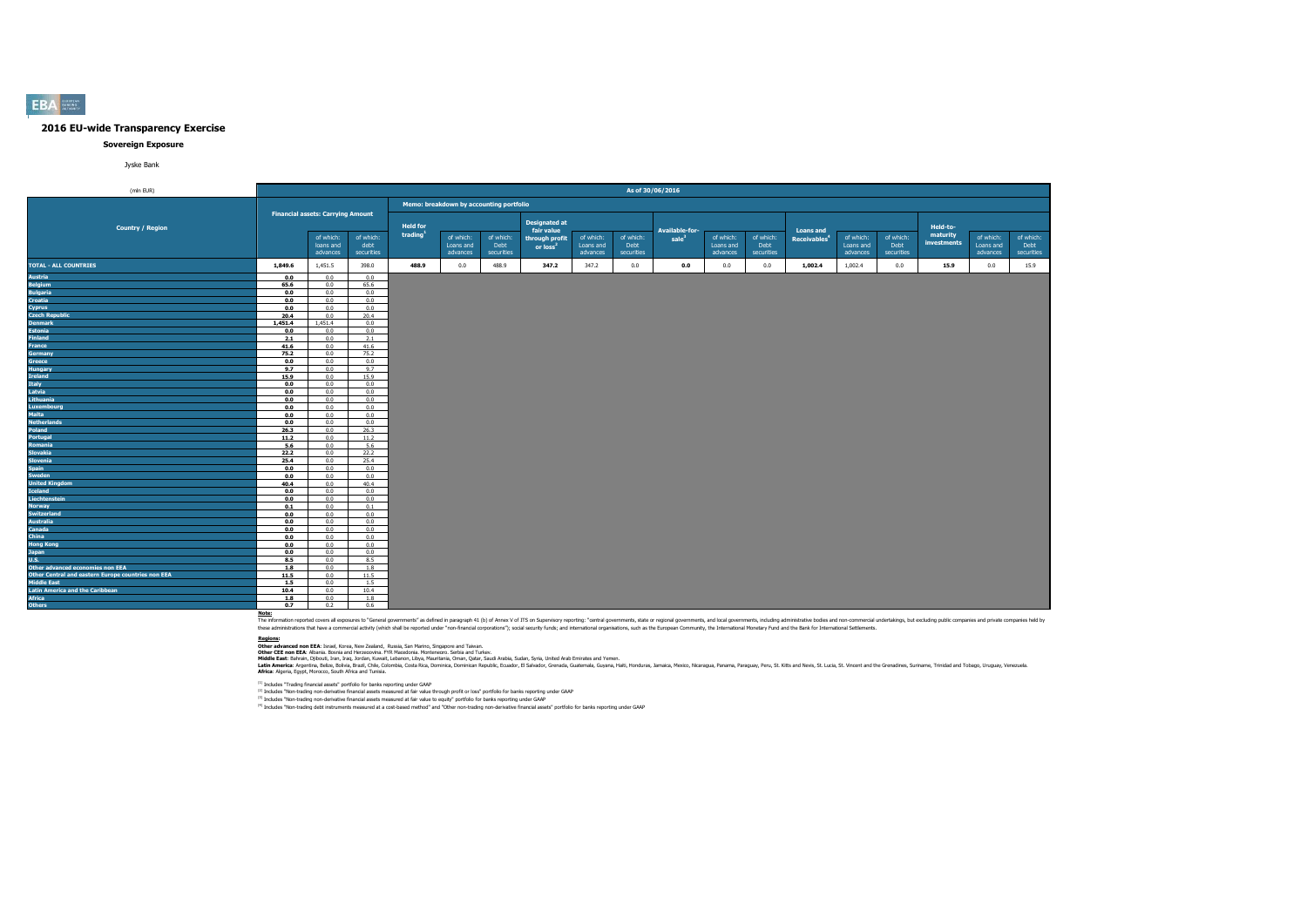

**Performing and non-performing exposures**

Jyske Bank

|                                                                |        |                                            |                                      | As of 31/12/2015       |                                              |                                                             |                                                           |        |                                             |                                      | As of 30/06/2016       |                                              |                                                             |                                                           |
|----------------------------------------------------------------|--------|--------------------------------------------|--------------------------------------|------------------------|----------------------------------------------|-------------------------------------------------------------|-----------------------------------------------------------|--------|---------------------------------------------|--------------------------------------|------------------------|----------------------------------------------|-------------------------------------------------------------|-----------------------------------------------------------|
|                                                                |        | <b>Gross carrying amount</b>               |                                      |                        | <b>Accumulated impairment,</b><br>provisions | accumulated changes in fair<br>value due to credit risk and | <b>Collaterals and</b><br>financial                       |        | <b>Gross carrying amount</b>                |                                      |                        | <b>Accumulated impairment.</b><br>provisions | accumulated changes in fair<br>value due to credit risk and | <b>Collaterals and</b><br>financial                       |
|                                                                |        | Of which<br>performing but<br>past due >30 | Of which non-performing <sup>1</sup> |                        | On performing<br>exposure <sup>2</sup>       | On non-<br>performing                                       | guarantees<br>received on non-<br>performing<br>exposures |        | Of which<br>performing but<br>past due > 30 | Of which non-performing <sup>1</sup> |                        | On performing<br>exposures <sup>2</sup>      | On non-<br>performing                                       | guarantees<br>received on non-<br>performing<br>exposures |
| (mln EUR, %)                                                   |        | days and $\lt$ =90<br>days                 |                                      | Of which:<br>defaulted |                                              | exposures <sup>3</sup>                                      |                                                           |        | days and $\lt=90$<br>days                   |                                      | Of which:<br>defaulted |                                              | exposures <sup>3</sup>                                      |                                                           |
| Debt securities (including at amortised cost and fair value)   | 8,727  | $\mathbf 0$                                | 0                                    | $\Omega$               | $\mathbf{0}$                                 | $\Omega$                                                    | $\mathbf 0$                                               | 8,243  | $\mathbf{o}$                                | $\Omega$                             | $\mathbf 0$            | $\mathbf 0$                                  | $\mathbf 0$                                                 | $\mathbf 0$                                               |
| Central banks                                                  | 86     | 0                                          |                                      | $\Omega$               |                                              |                                                             | $\Omega$                                                  | 13     | $\Omega$                                    |                                      | $\Omega$               | $^{\circ}$                                   | $\Omega$                                                    | $\bf{0}$                                                  |
| General governments                                            | 373    | 0                                          |                                      | $\Omega$               | $\Omega$                                     |                                                             | $\Omega$                                                  | 398    | $\mathbf{0}$                                |                                      | $\Omega$               | $^{\circ}$                                   | $\Omega$                                                    | $\mathbf{0}$                                              |
| Credit institutions                                            | 7,021  | <sub>0</sub>                               |                                      | $\Omega$               | $\Omega$                                     |                                                             | $\Omega$                                                  | 6,525  | $\Omega$                                    |                                      | $\Omega$               | $^{\circ}$                                   | $\Omega$                                                    | $\mathbf{0}$                                              |
| Other financial corporations                                   | 1,021  | 0                                          |                                      | $\Omega$               |                                              |                                                             | $\Omega$                                                  | 1,101  | $\Omega$                                    |                                      | $\Omega$               | $^{\circ}$                                   | $\Omega$                                                    | $\mathbf{0}$                                              |
| Non-financial corporations                                     | 226    | $\Omega$                                   |                                      | $\Omega$               | $\Omega$                                     | $\Omega$                                                    | $\Omega$                                                  | 206    | $\Omega$                                    |                                      | $\Omega$               | $^{\circ}$                                   | $\Omega$                                                    | $\overline{0}$                                            |
| Loans and advances(including at amortised cost and fair value) | 54,591 | 39                                         | 3,170                                | 1,855                  | 71                                           | 767                                                         | 2,051                                                     | 58,138 | 14                                          | 3,078                                | 1,877                  | 56                                           | 776                                                         | 1,967                                                     |
| Central banks                                                  |        | $\Omega$                                   | n                                    | $\Omega$               | $\Omega$                                     | $\Omega$                                                    | $^{\circ}$                                                | 1,116  | $\Omega$                                    |                                      | $\Omega$               | $^{\circ}$                                   | $\overline{0}$                                              | $\mathbf 0$                                               |
| General governments                                            | 1,401  | $\Omega$                                   | 23                                   | 20                     | $\Omega$                                     |                                                             | 2                                                         | 1,457  |                                             | 8                                    | 5                      | $^{\circ}$                                   | 5                                                           | $\overline{2}$                                            |
| Credit institutions                                            | 1,293  | 0                                          |                                      | $\Omega$               | $\overline{z}$                               |                                                             | $\Omega$                                                  | 2,159  | $\Omega$                                    |                                      | $\Omega$               | $\overline{2}$                               | $\Omega$                                                    | $\mathbf{0}$                                              |
| Other financial corporations                                   | 4,799  |                                            | 150                                  | 108                    |                                              | 52                                                          | 90                                                        | 3,668  | $\Omega$                                    | 142                                  | 117                    |                                              | 49                                                          | 87                                                        |
| Non-financial corporations                                     | 22,329 | 16                                         | 2,193                                | 1,110                  | 13                                           | 565                                                         | 1,447                                                     | 23,734 | $\overline{4}$                              | 2,140                                | 1,154                  | 6                                            | 556                                                         | 1,381                                                     |
| of which: small and medium-sized enterprises at amortised cost | 5,343  | 11                                         | 1,193                                | 869                    | $\overline{z}$                               | 444                                                         | 607                                                       | 5,437  | $\overline{4}$                              | 992                                  | 801                    | $\overline{4}$                               | 451                                                         | 424                                                       |
| Households                                                     | 24,768 | 19                                         | 805                                  | 617                    | 55                                           | 145                                                         | 511                                                       | 26,004 | $\mathbf{q}$                                | 788                                  | 600                    | 47                                           | 167                                                         | 496                                                       |
| DEBT INSTRUMENTS other than HFT                                | 63,318 | 39                                         | 3,170                                | 1,855                  | 71                                           | 767                                                         | 2,051                                                     | 66,381 | 14                                          | 3,078                                | 1,877                  | 56                                           | 776                                                         | 1,967                                                     |
| <b>OFF-BALANCE SHEET EXPOSURES</b>                             | 9,937  |                                            | 411                                  | 173                    | $\overline{2}$                               | 61                                                          | 400                                                       | 11,233 |                                             | 308                                  | 152                    | $\overline{2}$                               | 70                                                          | 336                                                       |

<sup>(1)</sup> For the definition of non-performing exposures please refer to COMMISSION IMPLEMENTING REGULATION (EU) 2015/227 of 9 January 2015, ANNEX V, Part 2-Template related instructions, subtitle 29

<sup>(2)</sup> Insitutions report here collective allowances for incurrred but not reported losses (instruments at amortised cost) and changes in fair value of performing exposures due to credit risk and provisions (instruments at

<sup>(3)</sup> Insitutions report here specific allowances for financial assets, individually and collectively estimated (instruments at amortised cost) and changes in fair value of NPE due to credit risk and provisions (instrument